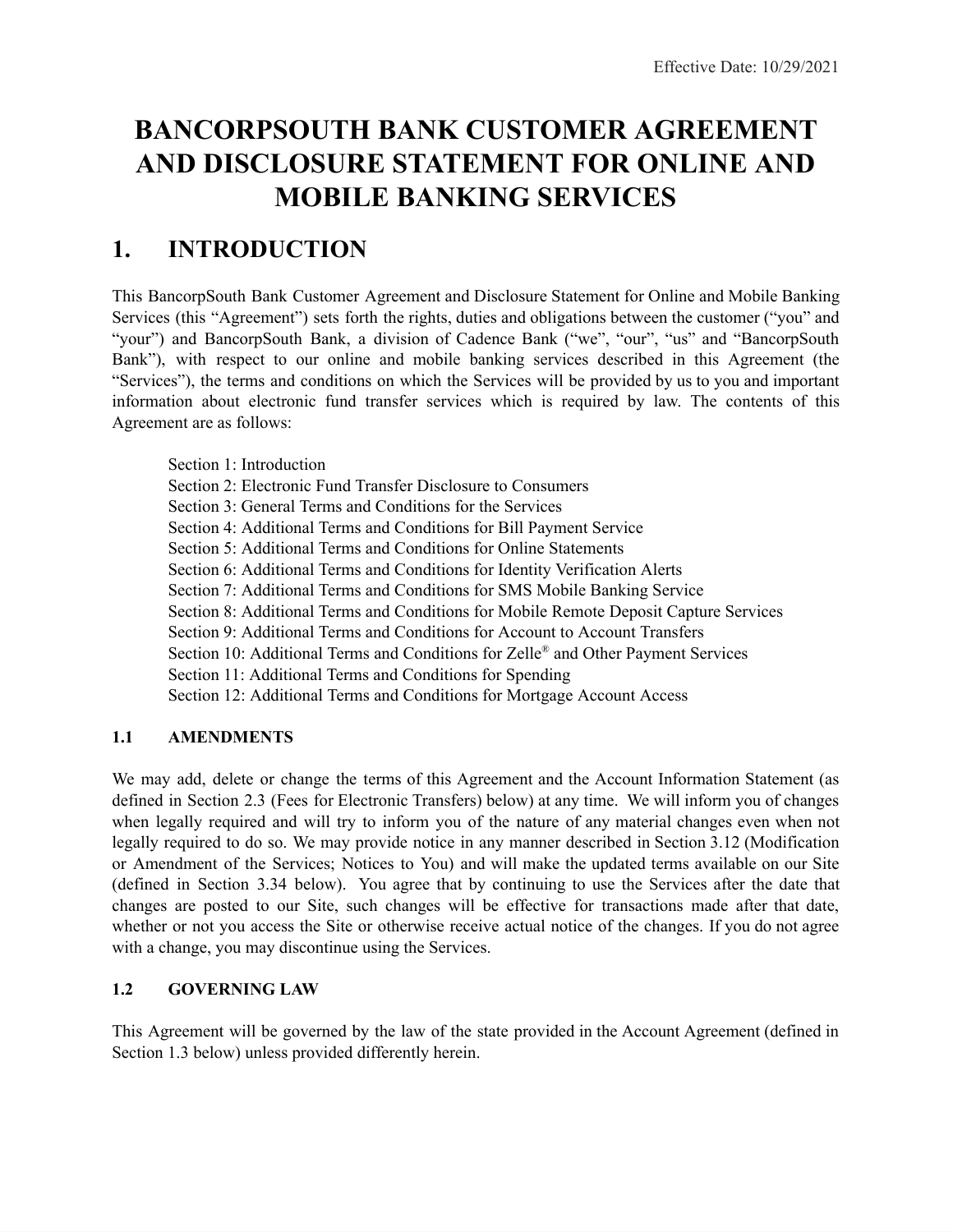#### **1.3 RELATION TO OTHER AGREEMENTS**

Your use of the Services may also be affected by the terms and conditions of your account, any account agreement, signature card, or other acknowledgments or documents you sign, and any disclosure statements we provide you concerning fees related to your account or related services, and any disclosure statements or other agreements we have concerning services related to your account, all of which constitutes your account agreement (collectively, the "Account Agreement"). When you link an account to the Services, you do not change the agreements you already have with us for that account. For example, if you link your BancorpSouth Bank deposit account to the Services, the terms and conditions of your Account Agreement do not change. Similarly, when you use the Services to access a credit account, you do so under the terms and conditions we gave you in the agreement and disclosure for the credit account. You should review those and other BancorpSouth Bank account-related agreements and fee schedules for any applicable fees, for limitations on the number of transactions you can make, liability rules for electronic fund transfers, and for other restrictions that might impact your use of an account with the Services.

To the extent this Agreement conflicts with the provisions of the Account Agreement, the provisions in this Agreement will control, except that the specific terms relating to specific products and services will control those specific products and services. Despite the foregoing, the provisions of the Account Agreement regarding alternative dispute resolution (ADR), settlement conference, mediation, arbitration, waiver of jury trial, and waiver of class action shall control over any conflicting language in this Agreement.

# **2. ELECTRONIC FUND TRANSFER DISCLOSURE TO CONSUMERS**

#### **2.1 TYPES OF TRANSACTIONS**

Following are examples of transactions you may make through the Services:

- View account balance information for your registered BancorpSouth Bank accounts
- Make one-time or recurring transfers between your registered BancorpSouth Bank accounts
- Transfer funds between your registered BancorpSouth Bank accounts and external accounts
- Pay other people through Zelle and Other Payment Services
- Review transaction history for your registered BancorpSouth Bank accounts
- View monthly statements for your registered BancorpSouth Bank accounts
- Enroll in Bill Pay
- Export account information for your registered BancorpSouth Bank accounts into your personal financial management software program
- Manage your finances online (Spending)
- Enroll in Mobile Banking

If you have more than one account with us, some of these Services may not be available for each account. Every calendar day is a processing day except that Saturday, Sunday and Monday are treated as a single processing day, with the processing occurring on Monday, unless the Monday is a legal holiday, in which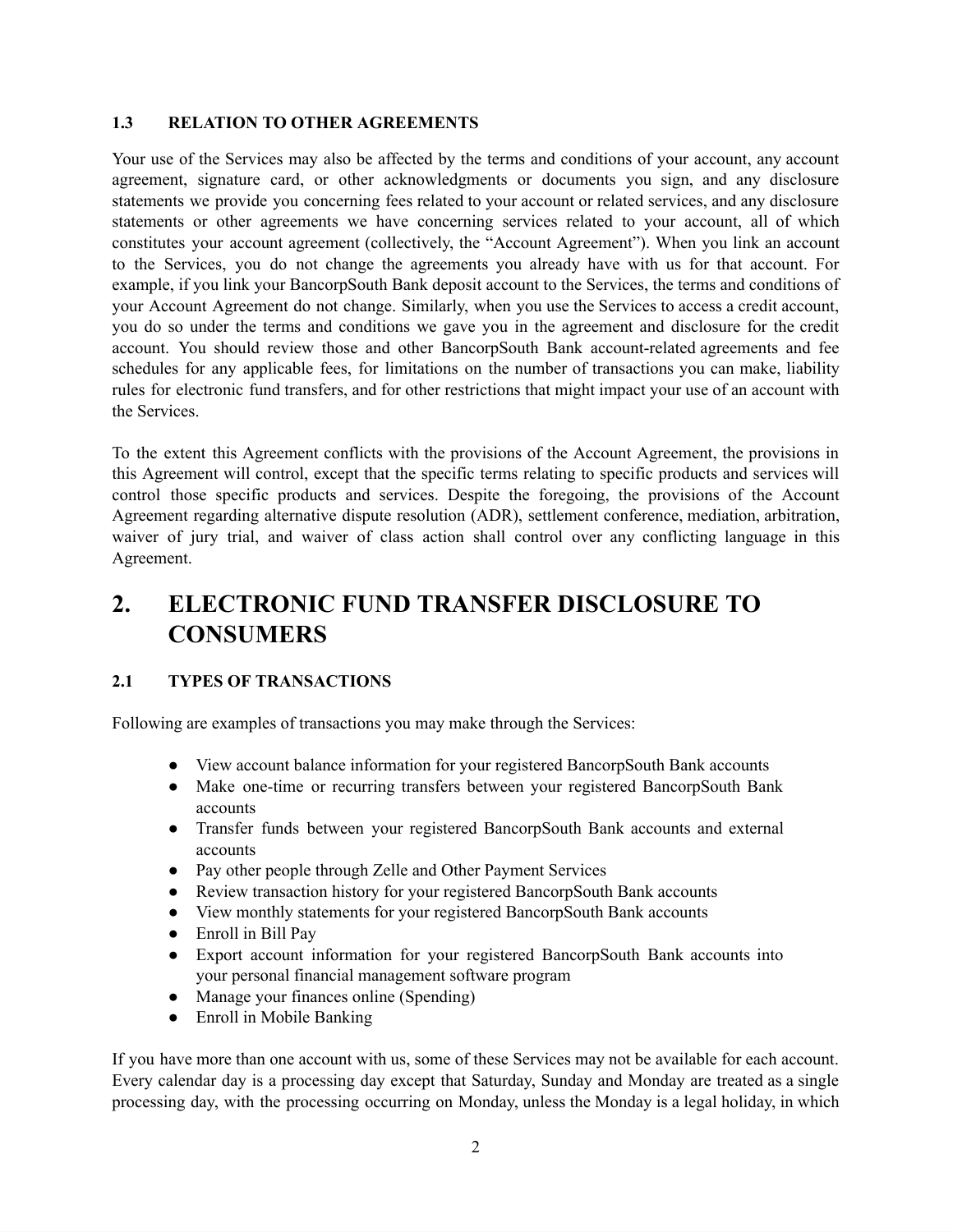case the processing occurs on the next Business Day (defined in Section 2.6 below). In all cases, you agree to be responsible for all transfers authorized by you from which you receive benefit.

#### **2.2 PREAUTHORIZED AUTOMATIC DEBITS**

You may authorize third parties to debit or make withdrawals from your BancorpSouth Bank account. This is usually done for the purpose of paying recurring monthly bills such as mortgage payments, utilities, car payments and insurance premiums; however you must sign a written authorization with each party who will be making such withdrawals to receive this service.

### **2.3 FEES FOR ELECTRONIC TRANSFERS**

If you have a BancorpSouth Bank deposit account, the amounts of the various fees mentioned in this Agreement which are charged by us are set forth in the Account Information Statement. You may view the Account Information Statement on our Site or visit our branch nearest you or call us or write to us at the phone number or address set forth in Section 2.5 (Notice of Errors or Questions About Your Electronic Transfers) below to request a copy. For purposes of this Agreement, "Account Information Statement" means the account information statement, statement of fees or other fee disclosure you received when you opened your account and includes any fee disclosure made within the user interface for the Services or elsewhere within our Site, all of which may be amended from time to time.

When you are enrolled in the Services, your account may be charged a monthly fee regardless of whether you use the Services. When you are enrolled in the Bill Payment Service (defined in Section 4.1 (Description of Bill Payment Service) below), your account may be charged an additional monthly fee, regardless of whether you use the Bill Payment Service. Upon written request, copies of documentary evidence of transactions made through the Services are available at a reasonable cost. We will not charge you for documentation obtained in connection with a good faith assertion of error in connection with a transaction.

## **2.4 CUSTOMER'S LIABILITY**

If you (a) give someone the security code, user ID, password, email address or other credentials used by you to access the Services (collectively, the "Credentials") or (b) you designate a person as an authorized or a secondary user with respect to the Services, you have authorized that person to use the Services and you are responsible for all transactions that person performs while using the Services. All transactions that person performs, even those you did not intend or want performed, are authorized transactions. If you notify us in writing that the person is no longer authorized, then only the transactions that person performs after the time you notify us in writing and after we have had a reasonable time to act are considered unauthorized. Transactions with fraudulent intentions initiated by you, someone acting with you, an authorized or secondary user or someone acting with an authorized or secondary user are also authorized transactions.

Contact us **AT ONCE** if you believe your Credentials have been compromised, lost, stolen, or if you believe that an electronic fund transfer has been made without your permission. Call us promptly at the phone number in Section 2.5 (Notice of Errors or Questions About Your Electronic Transfers) below to report any unauthorized activity or access. Immediate contact via telephone is the best way to limit your potential loss. You could lose all the money in your account (plus your maximum overdraft line of credit, if you have one). If you tell us within two (2) Business Days after you learn of the loss or theft of your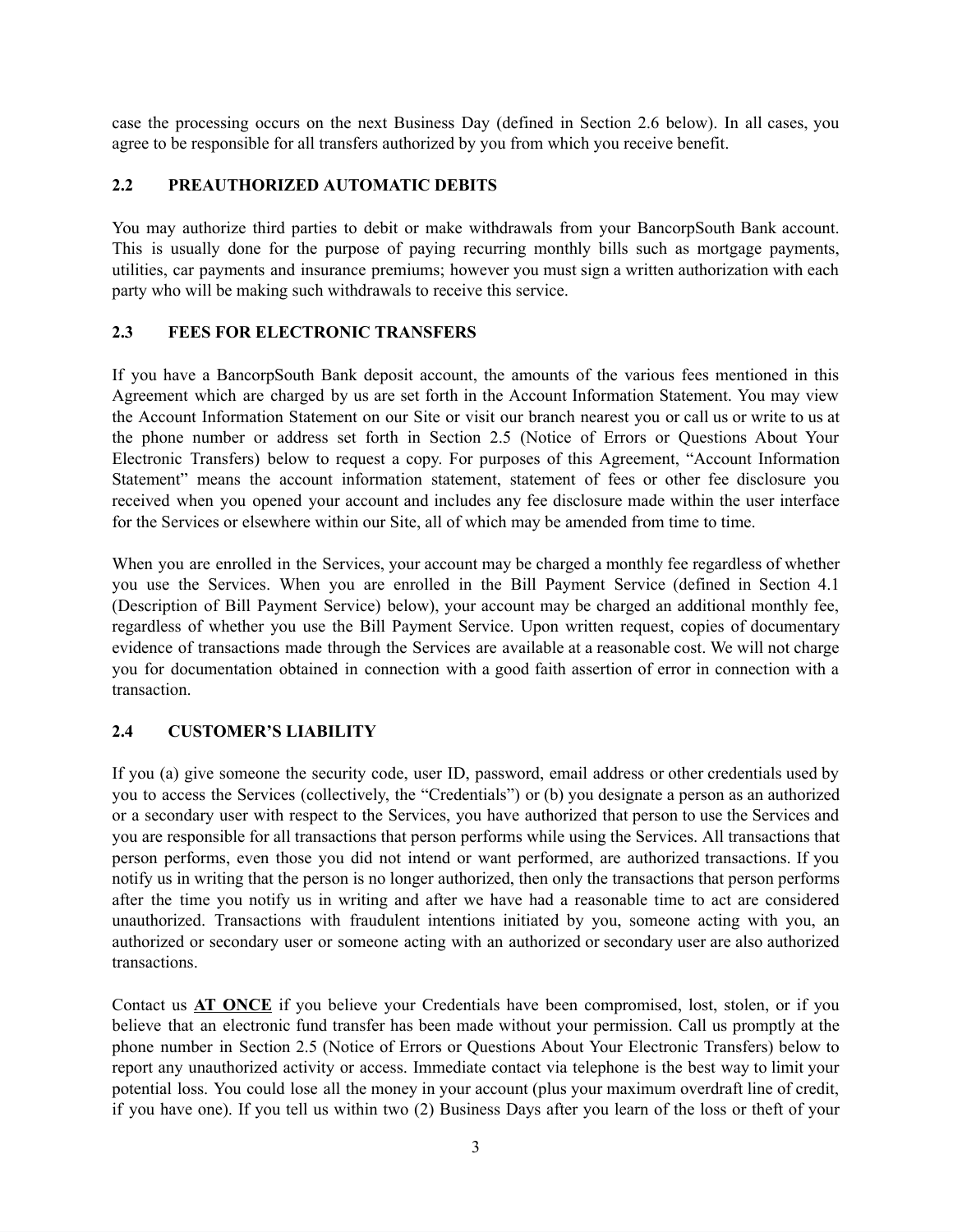Credentials, you can lose no more than \$50.00 if someone used your Credentials without your permission. If you do **NOT** tell us within two (2) Business Days after you learn of the loss or theft of your Credentials, you could lose as much as \$500.

**UNAUTHORIZED USE DISCOVERED FROM STATEMENTS.** Also, if your statement shows transfers that you did not authorize or make, including those made using your Credentials or other means, tell us at once. If you do not tell us within sixty (60) days after the statement was provided to you, you may not get back any money you lost after the sixty (60) days. If you believe your Credentials have been compromised, lost, stolen, or if you believe that an electronic fund transfer has been made without your permission, call us or write to us at the phone number or address set forth in Section 2.5 (Notice of Errors or Questions About Your Electronic Transfers) below.

### **2.5 NOTICE OF ERRORS OR QUESTIONS ABOUT YOUR ELECTRONIC TRANSFERS**

Telephone us at the telephone number shown below or write us at the address shown below as soon as you can if you think your statement is wrong or if you need more information about a transfer listed on your statement.

BancorpSouth Bank, a division of Cadence Bank Online Banking 2910 W. Jackson St. Tupelo, MS 38801

Toll-Free: 1-888-797-7711

Customer Service hours (subject to change without notice) are:

7:00 a.m. to 8:00 p.m. (Central Time) Monday through Friday 7:00 a.m. to 5:00 p.m. (Central Time) Saturday

We must hear from you no later than sixty (60) days after we sent or made available to you the FIRST statement on which the problem or error appeared.

- Tell us your name and account number.
- Describe the error or the transfer you are unsure about, and explain as clearly as you can why you believe it is in error or why you need more information.
- Tell us the dollar amount of the suspected error.

If you tell us verbally, we may require that you send us your complaint or questions in writing within ten (10) Business Days of the date you verbally notified us.

We will determine whether an error occurred within ten (10) Business Days after we hear from you, and we will correct any error promptly. If we need more time, however, we may take up to forty-five (45) days to investigate your complaint or question. If we decide to do this, we will provisionally credit your account within ten (10) Business Days for the amount you think is in error, so that you will have the use of the money during the time it takes us to complete our investigation. If we ask you to put your complaint or question in writing and we do not receive it within ten (10) Business Days, we may not provisionally credit your account. If at the conclusion of the investigation we determine there was no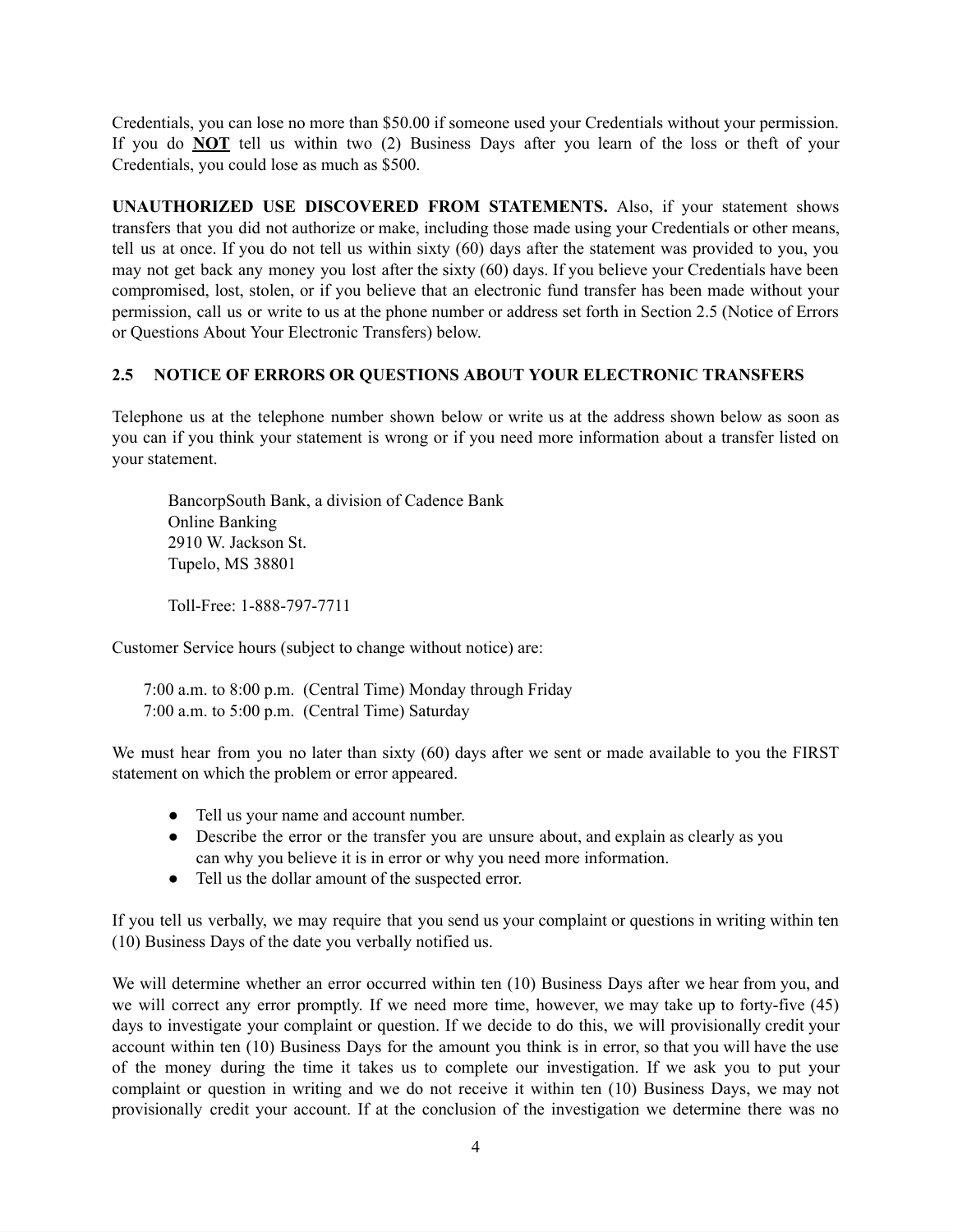error, we reserve the right to and you agree that we may reverse any provisional credit granted you and deduct such amount from any account you have with us. We will not be liable to you or anyone else for the dishonor of any check, any debit transaction or any costs, fees or expenses incurred by you as the result of our exercising our right to reverse any provisional credit.

For errors involving new accounts, point-of-sale, or foreign-initiated transactions, we may take up to ninety (90) days to investigate your complaint or question. For new accounts, we may take up to twenty (20) days to provisionally credit your account for the amount you think is in error.

We will tell you the results within three (3) Business Days after completing our investigation. If we decide that there was no error, we will send you a written explanation, and we reserve the right to and you agree that we may reverse any provisional credit granted you and deduct such amount from any account you have with us. Again, we will not be liable to you or anyone else for the dishonor of any check, any debit transaction or any costs, fees or expenses incurred by you as the result of our exercising our right to reverse any provisional credit.

You may ask for copies of the documents that we used in our investigation.

## **2.6 BUSINESS DAYS**

For purposes of this Agreement, a "Business Day" is every Monday through Friday, excluding Federal Reserve holidays or other days that banks are legally closed.

## **2.7 CONFIDENTIALITY**

We will disclose information to third parties about your account or the transfers you make:

- Where it is necessary for completing transactions;
- Where it is necessary for activating additional services;
- In order to verify the existence and condition of your account to a third party, such as a credit bureau or biller;
- In order to comply with a governmental agency or court orders; or,
- If you give us your written permission.

## **2.8 DOCUMENTATION OF TRANSFERS**

In most instances you will receive a confirmation number when you make a transaction through the Services.

Preauthorized Automatic Credits. If you have arranged to have direct deposits made to your account at least every 60 days from the same person or company, you can check your account through the Services or you can call us at 1-888-797-7711 to find out whether or not the deposit has been made.

Periodic Statements. You will get a monthly account statement unless there are no electronic transfers in a particular month. In any case, you will get a statement at least quarterly. See also Section 5 below regarding Additional Terms and Conditions for Online Statements.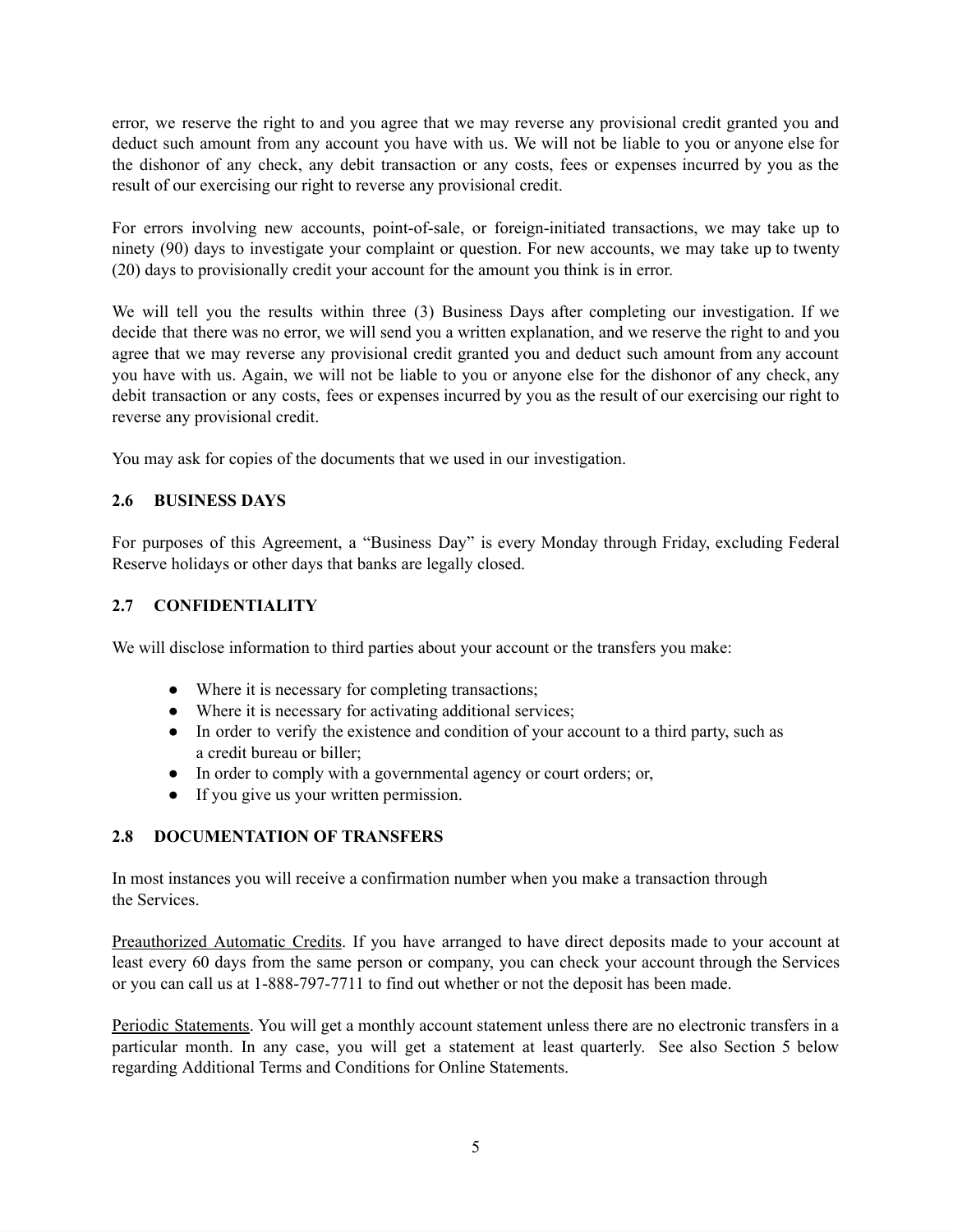### **2.9 CUSTOMER'S RIGHT WITH RESPECT TO PREAUTHORIZED PAYMENTS**

Right to Stop Payment and Procedures for Doing So. If you have told us in advance to make regular payments out of your account, you can stop any of these payments. Here's how:

Call us at the telephone number referred to in Section 2.5 (Notice of Errors or Questions About Your Electronic Transfers) above or write us at the address indicated in Section 2.5 above in time for us to receive your request three (3) Business Days or more before the payment is scheduled to be made. If you call, we may also require you to put your request in writing and get it to us within fourteen (14) days after you call, but in no event less than three (3) Business Days before the payment is scheduled to be made. We will charge you a fee for each stop payment order you give. The amount of the fee is set forth in the Account Information Statement. See Section 2.3 (Fees for Electronic Transfers) above for how you can obtain the current Account Information Statement.

Notice of Varying Amount. If these regular payments may vary in amount, the person you are going to pay is required to tell you ten (10) days before each payment when it will be made and how much it will be. You may choose instead to get this notice only when the payment would differ by more than a certain amount from the previous payment, or when the amount would fall outside certain limits that you may set.

Liability for Failure to Stop Payment of Preauthorized Transfers. If you order us to stop one of these payments three (3) Business Days or more before the transfer is scheduled, and we do not do so, we will be liable for your losses or damages.

## **2.10 OUR LIABILITY FOR FAILURE TO MAKE TRANSFERS**

If we do not complete a transfer to or from your account on time or in the correct amount, we will be liable for your losses or damages. However, there are some exceptions, including, but not limited to, those listed below, under which we will not be liable to you, for instance:

- If through no fault of ours, you do not have enough money in your account to make the transfer.
- If the transfer would exceed the credit limit on your overdraft line.
- If the Services were not working properly and you knew about the breakdown when you started the transfer.
- If there are any errors in the information you provide necessary to process the transfer or you do not follow procedures required to make the transfer.
- If we have reason to believe your Credentials have been compromised or a transaction has not been properly authorized or authenticated, or is fraudulent, erroneous or illegal.
- If you have exceeded any transfer frequency or amount limitations, if any, set forth in the Account Information Statement.
- If making a transfer would cause us to violate any law, rule, or regulation to which we are subject.
- If circumstances beyond our control (such as a fire, flood or pandemic) prevent the transfer, despite reasonable precautions that we have taken.
- If your Personal Devices and Software (defined in Section 3.2 (Use of the Services) below), telephone, Internet service provider, telephone line, cable line, fiber optic line, satellite connection, modem, router or any other computer software or hardware fails to perform or if there are technical or editorial errors or omissions contained in any instructions pertaining to any of the foregoing.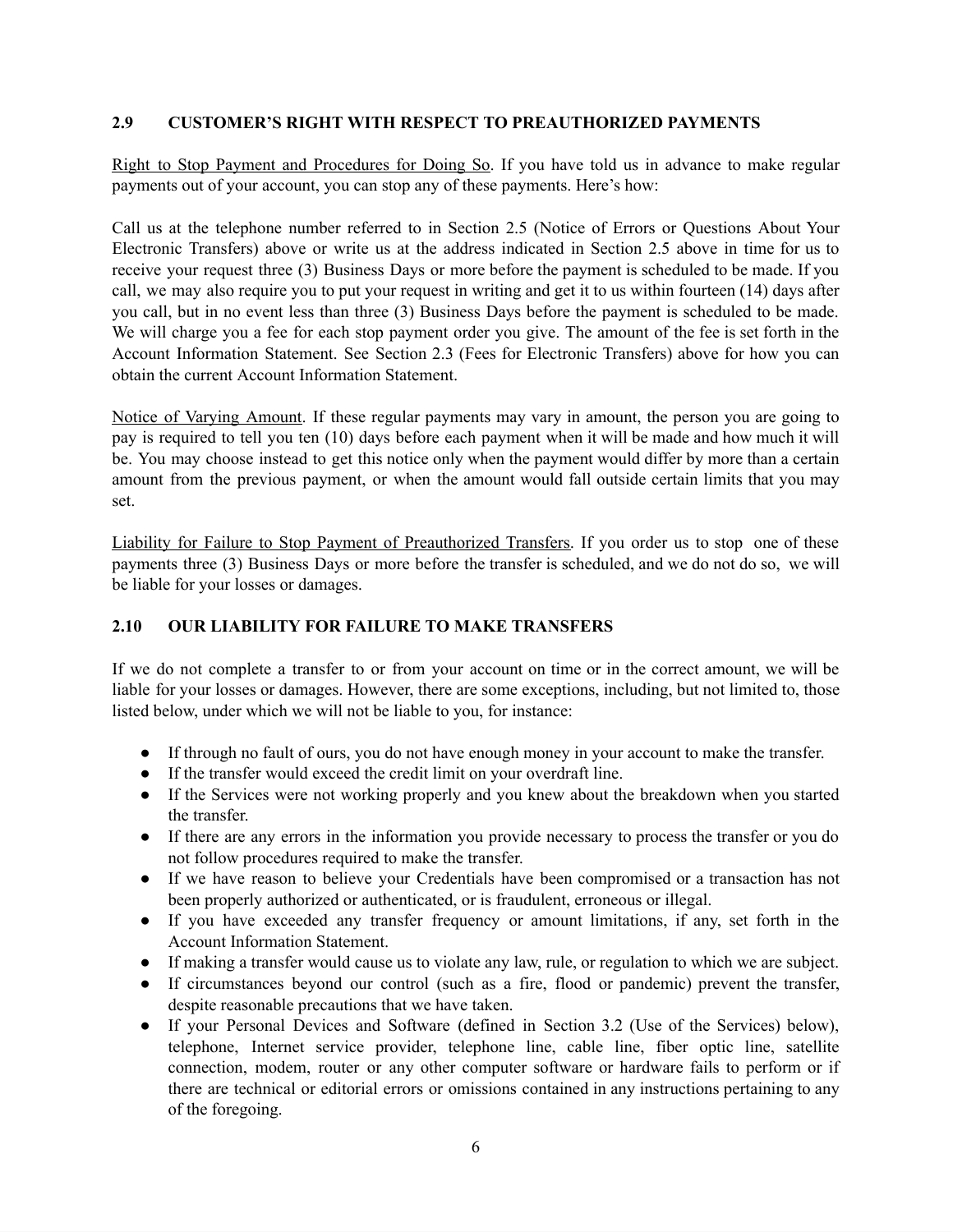There may be other exceptions set forth in other agreements we have with you applicable to the account from which the transfer was to be made, or as otherwise provided by applicable law.

### **2.11 PERIODIC STATEMENTS**

Subject to Section 5 (Additional Terms and Conditions for Online Statements) below, you will get a monthly electronic account statement for your checking account. You will also get a monthly electronic account statement for your savings account unless there are no transfers in a particular month. In any case, you will get the statement for your savings account at least quarterly. Your checking account and savings account statement may be combined.

### **2.12 ACTS AND OMISSIONS OF OTHERS**

Except as may otherwise be provided in this Agreement, we are not responsible for the acts or omissions of others.

# **3. GENERAL TERMS AND CONDITIONS FOR THE SERVICES**

## **3.1 SCOPE OF SERVICES**

You authorize us to provide you the Services through such third-party Service Providers as we may select from time to time via our Site. You may use the Services to access bank account information and make such other online banking transactions as are more fully described on the Site. Please see Section 3.12 (Modification or Amendment of the Services; Notices to You) below regarding our rights to modify the Services at any time.

#### **3.2 USE OF THE SERVICES**

The Services will not work unless you use them properly. You accept responsibility for making sure that you understand how to use the Services before you actually do so, and then that you always use the Services in accordance with the online instructions posted on the Site. You also accept responsibility for making sure that you know how to properly use your mobile device, tablet, laptop, personal computer, computer equipment, any software installed on the foregoing devices, including, but not limited to, Internet browser software, mobile software applications and any personal financial management software (collectively, "Personal Devices and Software"), which you use. We may change or upgrade the Services, including, but not limited to, security protocols and/or measures, or the appearance, operation or address of the Site from time to time. In the event of such changes or upgrades, you are responsible for making sure that you understand how to use the Services as changed or upgraded. We will not be liable to you for any losses caused by your failure to properly use the Services or Personal Devices and Software, including, but not limited to, losses resulting from malicious software or codes affecting or resident on your Personal Devices and Software or caused through remote access of your Personal Devices and Software by unauthorized third parties who steal your Credentials and/or otherwise infiltrate your Personal Devices and Software.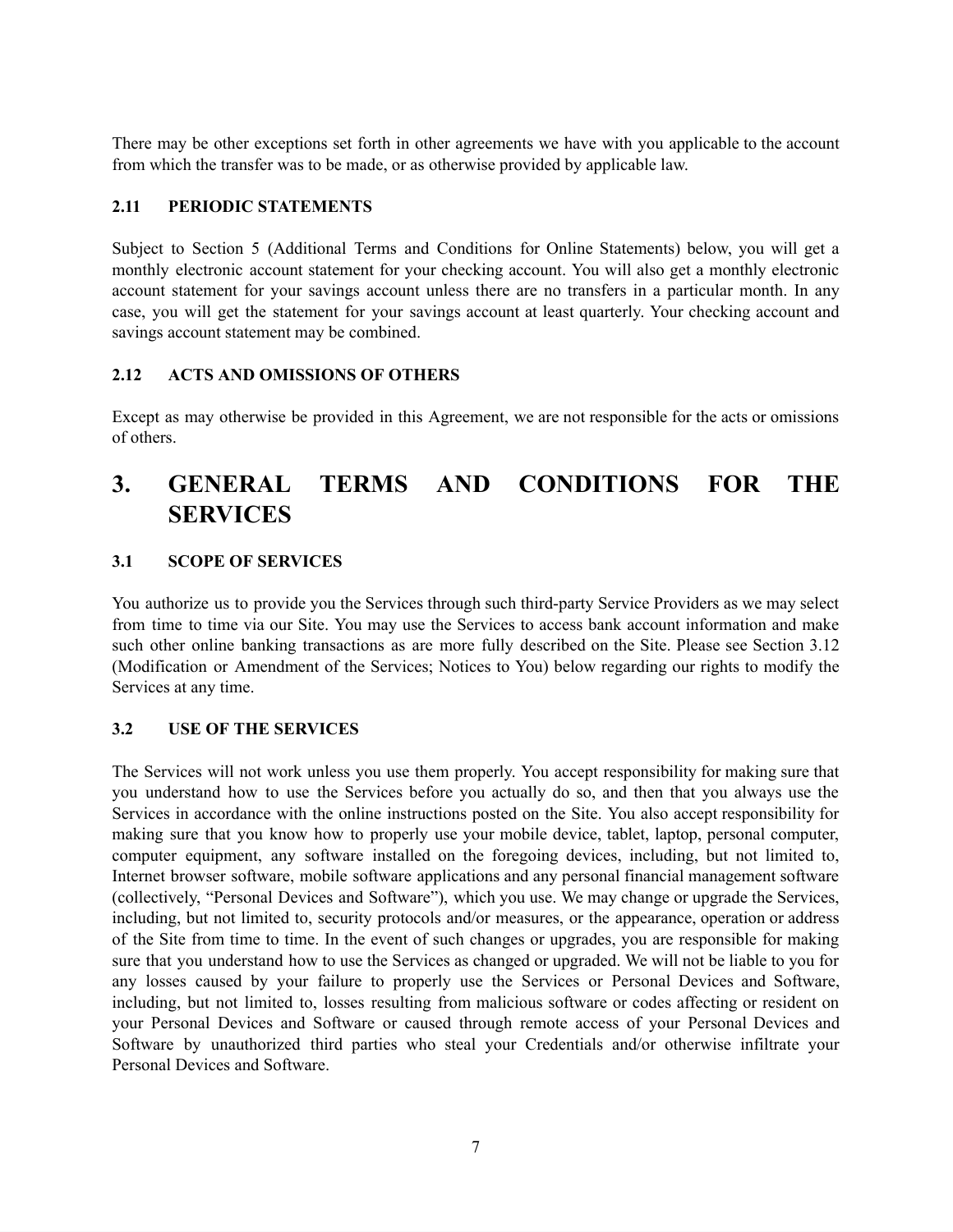#### **3.3 LIMITATION ON FREQUENCY AND NUMBER OF TRANSACTIONS**

Except as may be set forth in the Account Information Statement or except as may be set forth below for a specific Service, there are no limits set for how often or how many times in a given period you may make transactions through the Services. We reserve the right to establish limitations in the future without notice to you.

## **3.4 LIMITATION ON DOLLAR AMOUNT FOR TRANSACTIONS**

Except as may be set forth in the Account Information Statement or as may be set forth below in the Additional Terms for a specific Service, you may not make any single transfer over \$1 million or payment transaction through the Services that exceeds \$99,999.99. Also, if the "From Account" you have selected is tied to a home equity line of credit account secured by Texas homestead property, then the minimum transfer allowed is \$4,000.00.

## **3.5 YOUR ACCOUNT**

You agree to maintain one or more checking accounts with us from which you will make the payment transactions initiated through the Services. You agree to keep a balance in your accounts sufficient to cover all payment transactions and all fees for which you are responsible in connection with the Services. We will not be liable to you for any losses, including, but not limited to, fees, expenses and costs incurred by you, caused by the closing of your account, any levy or execution upon your account, or by your failure to keep sufficient funds in your account.

#### **3.6 PAYMENT DATES AND BUSINESS DAYS**

For each transaction you initiate through the Services, you agree to designate the payment date on which you desire funds to be delivered to your targeted merchant. The payment date must be a Business Day as defined in Section 2.6 (Business Days) above. You agree that if you designate a payment date which is not a Business Day for a one-time payment, then the payment date will be the previous Business Day (or the date indicated on the Site). You acknowledge that recurring payments which fall on a non-Business Day will post the next Business Day. You acknowledge it is essential that the payment date be before the merchant's due date. You further acknowledge that, since the time for processing your transactions varies according to merchant, it is essential that you become familiar with the payment processing time for each merchant you desire to pay and allow a sufficient number of Business Days between the date you input the transaction and the payment date. We will not be liable to you for any losses, including, but not limited to, fees, expenses and costs incurred by you, caused by your improper designation of a payment date or by your failure to allow a sufficient number of Business Days between the date you input the transaction and the payment date.

## **3.7 PROCESSING METHODS**

To facilitate delivery of funds, you authorize us and anyone acting for us, including our Service Providers, to choose whatever method for processing your transaction which we, in our sole and absolute discretion, deem to be the most effective. Subject to your proper use of the Services, we will deliver funds to your targeted merchant as close as reasonably possible to the payment date designated.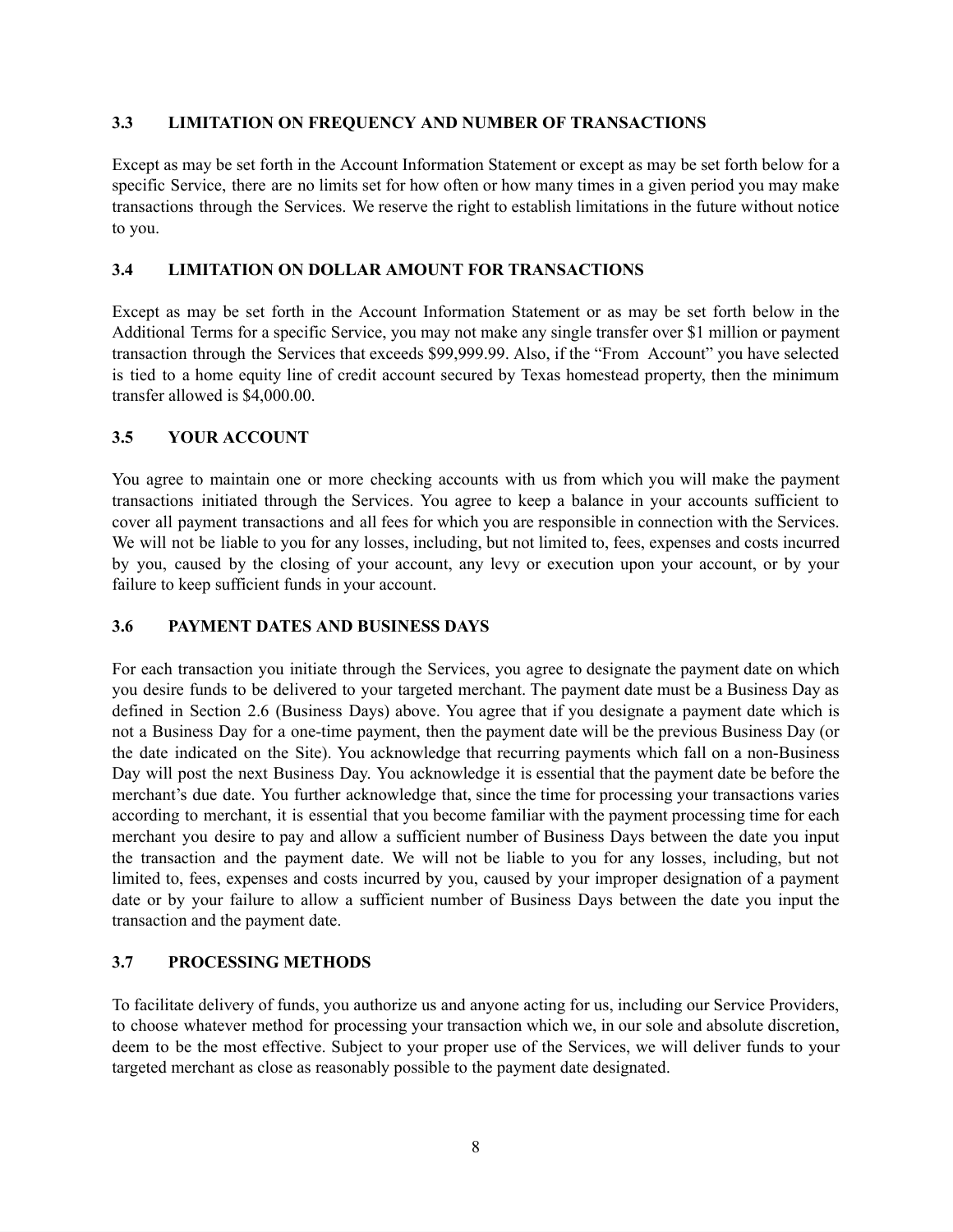#### **3.8 CONFIRMATION NUMBERS**

We will provide you with a confirmation number for each transaction which you properly initiate through the Services. If you do not receive a confirmation number, it may mean that something is wrong with the transaction. We will not be liable to you for any losses, including, but not limited to, fees, expenses and costs incurred by you, in connection with any transaction or attempted transaction for which you do not receive a confirmation number.

### **3.9 SECURITY PRECAUTIONS**

You agree to read all notices posted on the Site regarding security before you actually use the Services. By using the Services, you agree to the sufficiency of the security precautions as described on the Site (currently, [https://www.bancorpsouth.com/information-security-center\)](https://www.bancorpsouth.com/information-security-center). The main security measures guarding your use of the Services are the security code feature of the Services (currently, a combination of your User ID and password) and your protection of your Personal Devices and Software from malicious software and codes. You agree to keep your Credentials secret. You agree to change your password at least once every 90 days. You agree to keep your Credentials secure, to install the latest updates for your Personal Devices and Software and to run up-to-date anti-virus software. We will not be liable for any losses, including, but not limited to, fees, expenses and costs incurred by you, resulting from use of your Credentials or Personal Devices and Software by unauthorized persons as a result of your failure to abide by the security precautions described in this section. For your protection, sign off after every session and close your browser or mobile application to ensure confidentiality.

#### **3.10 CHARGES FOR THE SERVICES**

You agree to pay for the Services in accordance with fees outlined in the Account Information Statement. We may amend the Account Information Statement and the Services fees. See Section 2.3 (Fees for Electronic Transfers) above for how you can obtain the current Account Information Statement. You authorize us to automatically charge any account you have enrolled in the Services or any other account you have with us for all fees you incur in connection with the Services. In the future, we may add to or enhance the features of the Services. By using such added or enhanced features, you agree to pay for them in accordance with the fees outlined in the Account Information Statement.

#### **3.11 SUSPENSION OF THE SERVICES**

If you use the Services improperly, we may suspend or terminate (as set forth in Section 3.13 (Termination of the Services) below) your use of the Services without prior notice to you. In the event of such suspension or termination, you will remain responsible for all transactions which you have initiated through the Services prior to such suspension and for all other fees incurred in connection with the Services. You acknowledge that suspension or termination of your use of the Services does not cancel or suspend transactions which are then outstanding.

## **3.12 MODIFICATION OR AMENDMENT OF THE SERVICES; NOTICES TO YOU**

This Agreement, the Account Information Statement, applicable fees and service charges and any online instructions regarding the Services may be modified or amended by us, and only by us, from time to time. In such event, we will provide notice to you if required. Any use by you of the Services after we provide you a notice of change, if required, will constitute your agreement to such change. Further, we may, from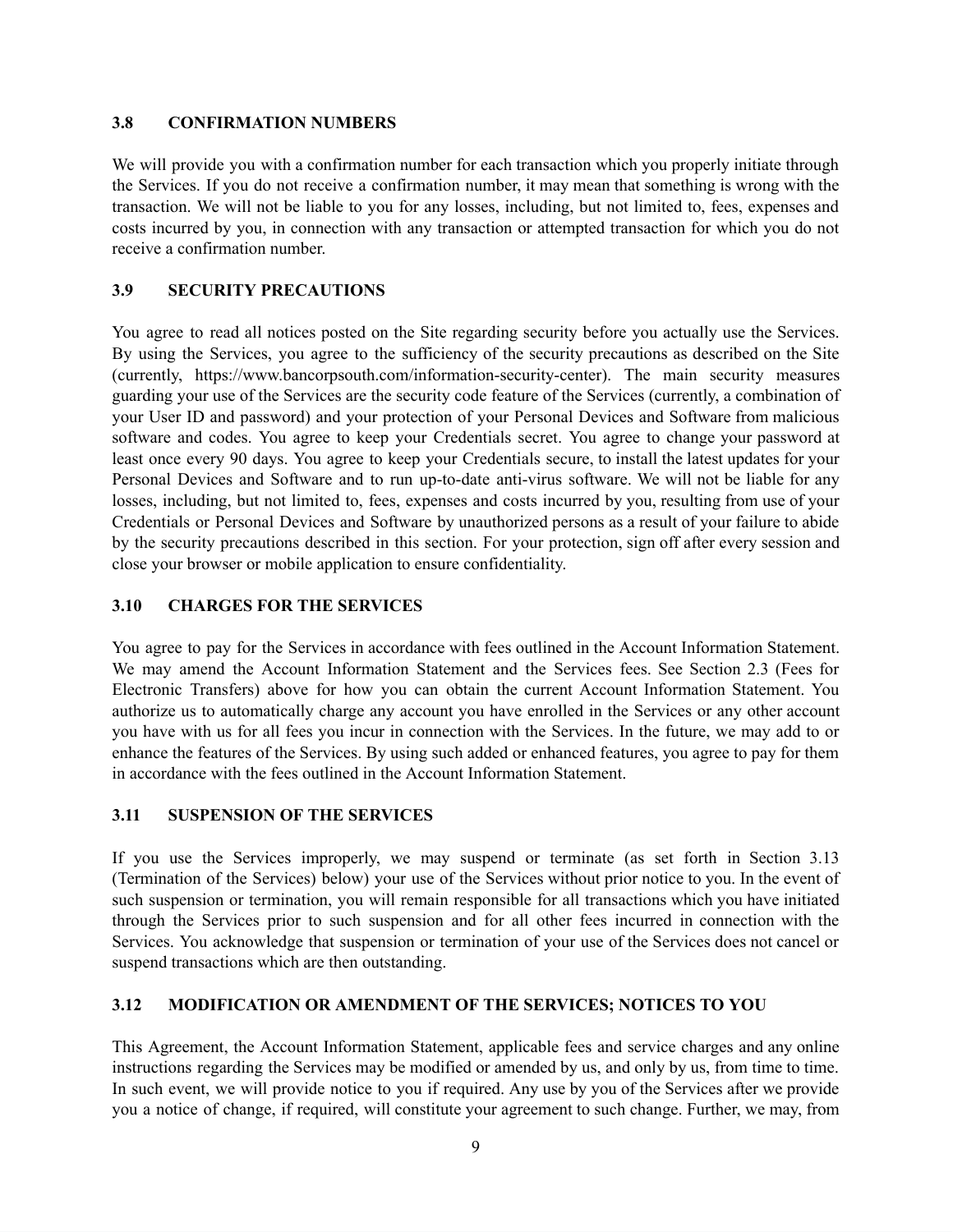time to time, revise or update the applications, products, functions, and/or related material which may render all such prior versions obsolete or unsupported by your Personal Devices and Software. Consequently, we reserve the right to terminate this Agreement as to all such prior versions of the applications, products, functions and/or related material and limit access to only our most recent revisions and updates. In addition, you agree to receive all legally required notification via electronic means.

You agree that we may provide notice to you by posting it on the Site, sending you an in-product message within the Services, emailing it to an email address that you have provided us, mailing it to any postal address that you have provided us, or by sending it as a text message to any mobile phone number that you have provided us, including, but not limited to, the mobile phone number that you have listed in your Services setup or customer profile. For example, users of the Services may receive certain notices (such as notices of processed Payment Instructions, alerts for validation and notices of receipt of payments) as text messages on their mobile phones. All notices by any of these methods shall be deemed received by you no later than twenty-four (24) hours after they are sent or posted, except for notice by postal mail, which shall be deemed received by you no later than three (3) Business Days after it is mailed. You may request a paper copy of any legally required disclosures and you may terminate your consent to receive required disclosures through electronic communications by contacting us as described in Section 2.5 (Notice of Errors or Questions About Your Electronic Transfers) above. We reserve the right to charge you a reasonable fee not to exceed twenty dollars (\$20.00) to respond to each such request. We reserve the right to terminate your use of the Services if you withdraw your consent to receive electronic communications.

#### **3.13 TERMINATION OF THE SERVICES**

We may terminate your use of the Services, in whole or in part, at any time and for any reason, including non-use, without prior notice to you. You may cancel your use of the Services upon thirty (30) days prior notice to us by calling 1-888-797-7711 or by writing to us at BancorpSouth Bank Customer Service, 2910 W Jackson St., Tupelo, MS 38801. Provide your account number with any verbal or written request. You will remain responsible for all payment transactions which you have initiated through the Services prior to such cancellation and for all other fees incurred in connection with the Services. You acknowledge that cancellation of your use of Services does not cancel payment transactions which are then outstanding. Any payment(s) that have begun processing before the requested cancellation date will be processed by us. Neither termination, cancellation nor suspension shall affect your liability or obligations under this Agreement.

#### **3.14 COLLECTION COSTS; NO ASSIGNMENT BY YOU**

If you fail to pay any amount owed to us when due, then you agree to additionally pay us interest on such amount at the rate of 1.5% per month, or the maximum allowable by law, whichever is less. If we retain an attorney to collect any amounts owing by you, then you agree to pay all costs and expenses incurred in collecting such amounts, including a reasonable attorney's fee. See also Section 3.16 (Failed or Returned Payment Instructions) below for expenses and costs that may be charged by our Service Providers and their third-party contractors. You may not assign this Agreement to any other party.

## **3.15 INFORMATION AUTHORIZATION**

Your enrollment in the applicable Service may not be fulfilled if we cannot verify your identity or other necessary information. Through your enrollment in or use of each Service, you agree that we reserve the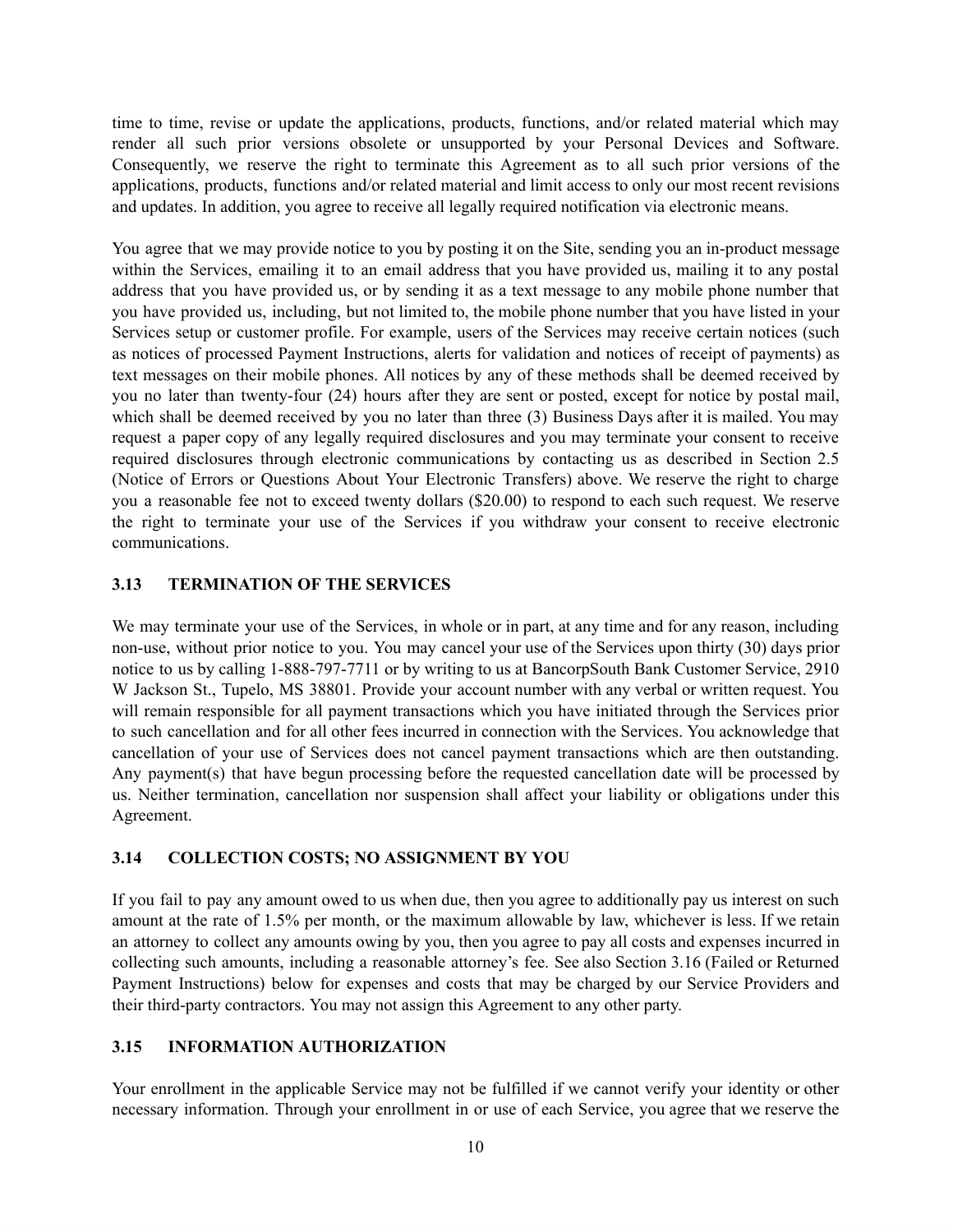right to request a review of your credit rating at our own expense through an authorized bureau. In addition, and in accordance with our Privacy Policies (defined in Section 3.23 (Your Privacy) below), you agree that we reserve the right to obtain personal information about you, including without limitation, financial information and transaction history regarding your Eligible Transaction Account. You further understand and agree that we reserve the right to use personal information about you for our own and our Service Providers' everyday business purposes, such as to maintain your ability to access the Services, to authenticate you when you log in, to send you information about the Services, to perform fraud screening, to verify your identity, to determine your transaction limits, to perform collections, to comply with laws, regulations, court orders and lawful instructions from government agencies, to protect the personal safety of subscribers or the public, to defend claims, to resolve disputes, to troubleshoot problems, to enforce this Agreement, to protect our rights and property, to market additional products and services to you and to customize, measure, and improve the Services and the content and layout of the Site. Additionally, we and our Service Providers may use your information for risk management purposes and may use, store and disclose your information acquired in connection with this Agreement as permitted by law, including (without limitation) any use to effect, administer or enforce a transaction or to protect against or prevent actual or potential fraud, unauthorized transactions, claims or other liability. We and our Service Providers shall have the right to retain such data even after termination or expiration of this Agreement for risk management, regulatory compliance, or audit reasons, and as permitted by applicable law for everyday business purposes. In addition, we and our Service Providers may use, store and disclose such information acquired in connection with the Services in statistical form for marketing and advertising, pattern recognition, modeling, enhancement and improvement, system analysis and to analyze the performance of the Services. The following provisions in this Section apply to certain Services:

- a. Mobile Subscriber Information. You authorize your wireless carrier to disclose information about your account, such as subscriber status, payment method and device details, if available, to support identity verification, fraud avoidance and other uses in support of transactions for the duration of your business relationship with us. This information may also be shared with other companies to support your transactions with us and for identity verification and fraud avoidance purposes.
- b. Device Data. We may share certain personal information and device-identifying technical data about you and your devices with third party service providers, who will compare and add device data and fraud data from and about you to a database of similar device and fraud information in order to provide fraud management and prevention services, which include, but are not limited to, identifying and blocking access to the applicable Service or Site by devices associated with fraudulent or abusive activity. Such information may be used by us and our Service Providers to provide similar fraud management and prevention services for services or Web sites not provided by us. We will not share with Service Providers any information that personally identifies the user of the applicable device.

#### **3.16 FAILED OR RETURNED PAYMENT INSTRUCTIONS**

In using the Services, you are requesting that we or our Service Providers attempt to make payments for you from your Eligible Transaction Account. If the Payment Instruction cannot be completed for any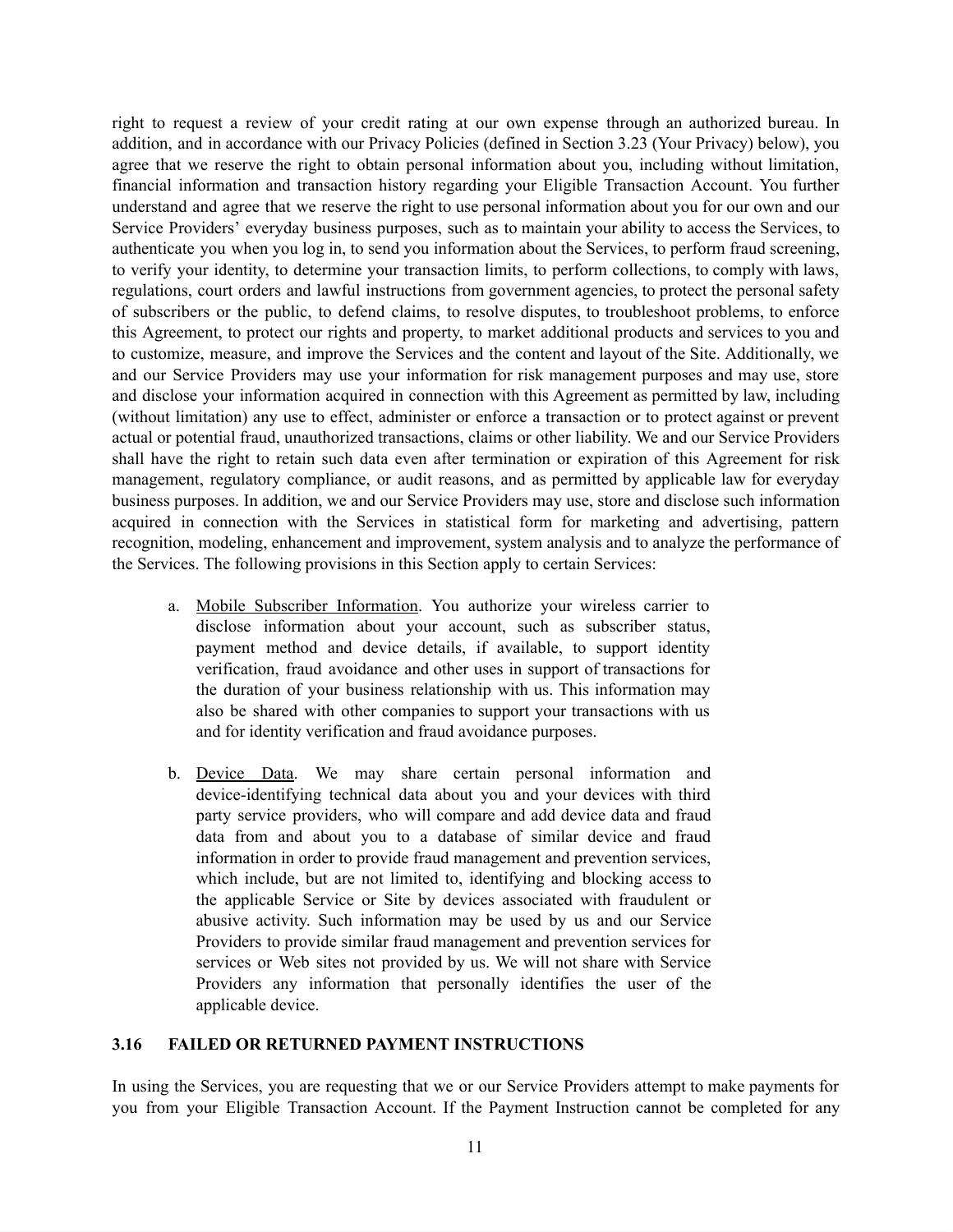reason associated with your Eligible Transaction Account (for example, there are insufficient funds in your Eligible Transaction Account, or the Payment Instruction would exceed the credit or overdraft protection limit of your Eligible Transaction Account, to cover the payment), the Payment Instruction may or may not be completed. In certain circumstances, our Service Provider may either advance funds drawn on their corporate account or via an electronic debit, and in such circumstances will attempt to debit the Eligible Transaction Account a second time to complete the Payment Instruction. In some instances, you will receive a return notice from us or our Service Provider. In each such case, you agree that:

- a. You will reimburse our Service Provider immediately upon demand the amount of the Payment Instruction if the payment has been delivered but there are insufficient funds in, or insufficient overdraft credits associated with, your Eligible Transaction Account to allow the debit processing to be completed;
- b. You may be assessed a late fee equal to one and a half percent  $(1.5%)$  of any unpaid amounts plus costs of collection by our Service Provider or their third-party contractor if the Payment Instruction cannot be debited because you have insufficient funds in your Eligible Transaction Account, or the transaction would exceed the credit or overdraft protection limit of your Eligible Transaction Account, to cover the payment, or if the funds cannot otherwise be collected from you. The aforesaid amounts will be charged in addition to any NSF charges that may be assessed by us, as set forth in your Account Information Statement (including as disclosed on the Site) or the Account Agreement. You hereby authorize us and our Service Provider to deduct all of these amounts from your designated Eligible Transaction Account, including by ACH debit;
- c. Service Provider is authorized to report the facts concerning the return to any credit reporting agency.

## **3.17 PROHIBITED PAYMENTS**

The following types of payments are prohibited through the Services, and we have the right, but not the obligation, to monitor for, block, cancel and/or reverse such payments:

- a. Payments to or from persons or entities located in prohibited territories (including any territory outside of the United States); and
- b. Payments that violate any law, statute, ordinance or regulation; and
- c. Payments that violate the Acceptable Use terms in Section 3.18 below; and
- d. Payments related to: (1) tobacco products, (2) prescription drugs and devices; (3) narcotics, steroids, controlled substances or other products that present a risk to consumer safety; (4) drug paraphernalia; (5) ammunition, firearms, or firearm parts or related accessories; (6) weapons or knives regulated under applicable law; (7) goods or services that encourage, promote, facilitate or instruct others to engage in illegal activity; (8) goods or services that are sexually oriented; (9) goods or services that promote hate, violence, racial intolerance, or the financial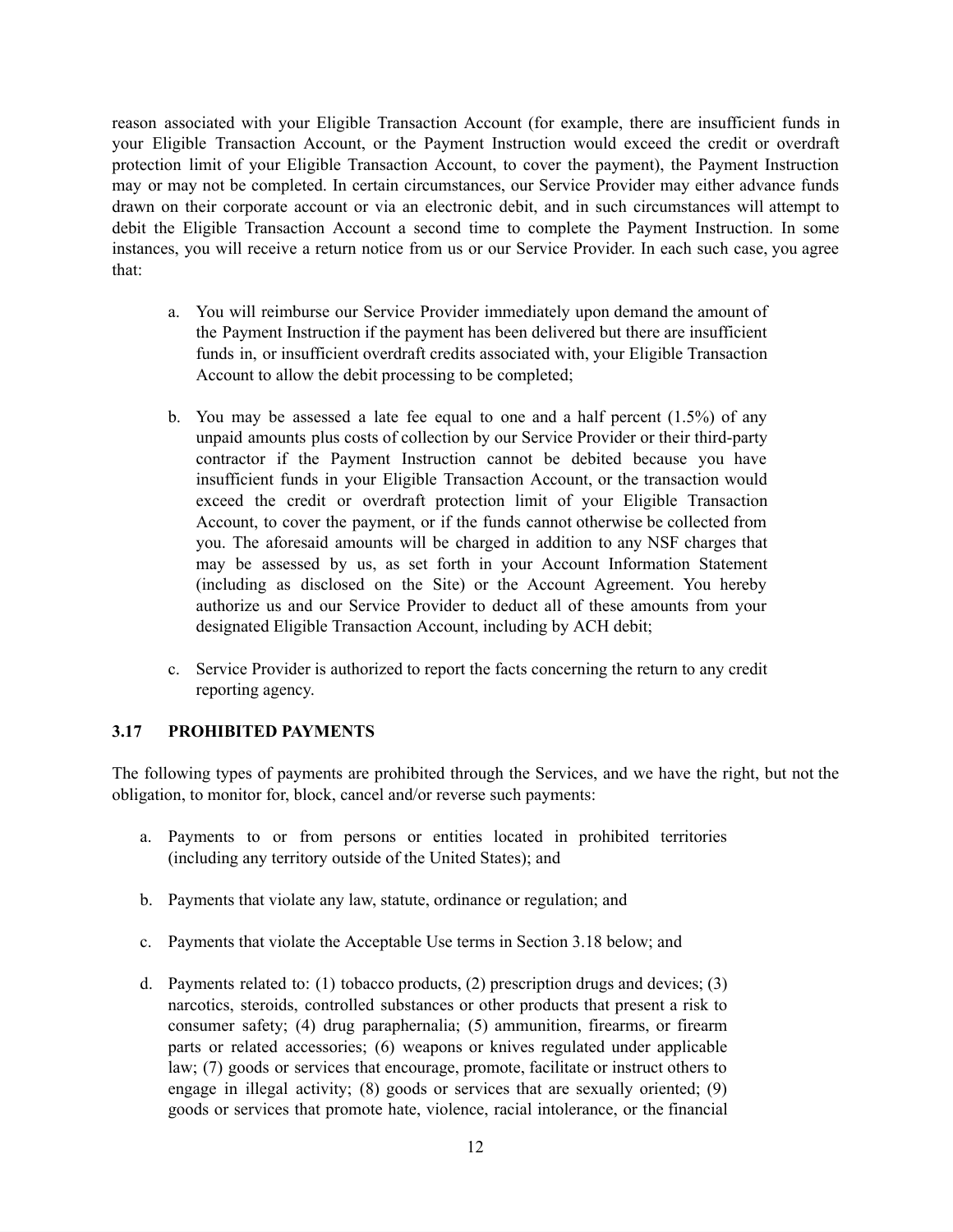exploitation of a crime; (10) goods or services that defame, abuse, harass or threaten others; (11) goods or services that include any language or images that are bigoted, hateful, racially offensive, vulgar, obscene, indecent or discourteous; (12) goods or services that advertise, sell to, or solicit others; or (13) goods or services that infringe or violate any copyright, trademark, right of publicity or privacy, or any other proprietary right under the laws of any jurisdiction; and

- e. Payments related to gambling, gaming and/or any other activity with an entry fee and a prize, including, but not limited to, casino games, sports betting, horse or dog racing, lottery tickets, other ventures that facilitate gambling, games of skill (whether or not it is legally defined as a lottery) and sweepstakes; and
- f. Payments relating to transactions that (1) support pyramid or ponzi schemes, matrix programs, other "get rich quick" schemes or multi-level marketing programs, (2) are associated with purchases of real property, equities, annuities or lottery contracts, lay-away systems, off-shore banking or transactions to finance or refinance debts funded by a credit card, (3) are for the sale of items before the seller has control or possession of the item, (4) constitute money-laundering or terrorist financing, (5) are associated with the following "money service business" activities: the sale of traveler's checks or money orders, currency dealers or exchanges (including digital currencies such as bitcoin), or check cashing, or (6) provide credit repair or debt settlement services; and
- g. Tax payments and court ordered payments.

Except as required by applicable law, in no event shall we or our Service Providers be liable for any claims or damages resulting from your scheduling of prohibited payments. We encourage you to provide notice to us by the methods described in Section 2.5 (Notice of Errors or Questions About Your Electronic Transfers) above of any violations of this Agreement.

#### **3.18 ACCEPTABLE USE**

You agree that you are independently responsible for complying with all applicable laws in all of your activities related to your use of the Services, regardless of the purpose of the use, and for all communications you send through the Services. We and our Service Providers have the right, but not the obligation, to monitor and remove communications content that we find in our sole discretion to be objectionable in any way. In addition, you are prohibited from using the Services for communications or activities that: (a) violate any law, statute, ordinance or regulation; (b) promote hate, violence, racial intolerance, or the financial exploitation of a crime; (c) defame, abuse, harass or threaten others; (d) include any language or images that are bigoted, hateful, racially offensive, vulgar, obscene, indecent or discourteous; (e) infringe or violate any copyright, trademark, right of publicity or privacy or any other proprietary right under the laws of any jurisdiction; (f) impose an unreasonable or disproportionately large load on our infrastructure; (g) facilitate any viruses, trojan horses, worms or other computer programming routines that may damage, detrimentally interfere with, surreptitiously intercept or expropriate any system, data or information; (h) constitute use of any robot, spider, other automatic device, or manual process to monitor or copy the Services or the portion of the Site through which the Services are offered without our prior written permission; (i) constitute use of any device, software or routine to bypass technology protecting the Site or Services, or interfere or attempt to interfere, with the Site or the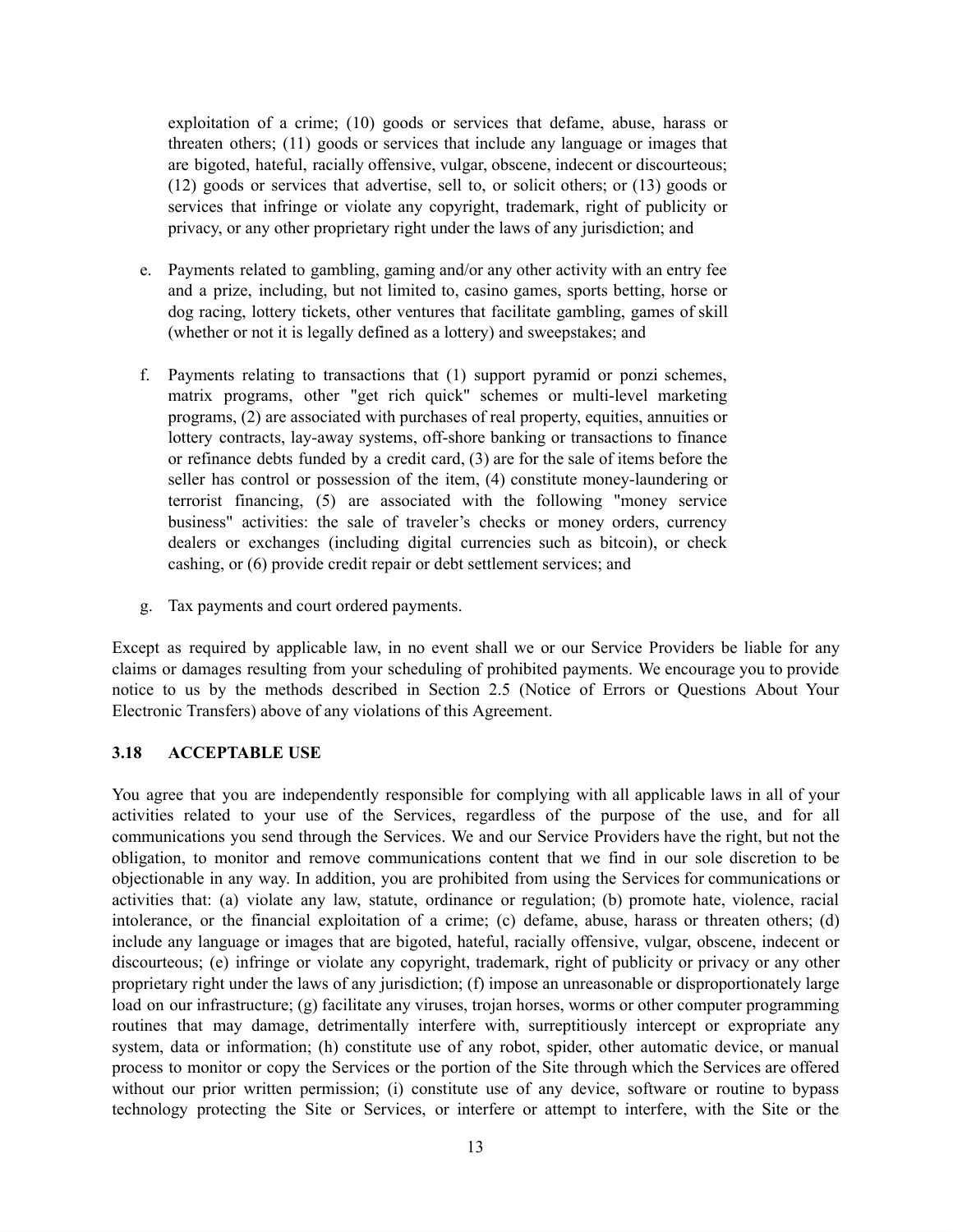Services; or (j) may cause us or our Service Providers to lose any of the services from our internet service providers, payment processors, or other vendors. We encourage you to provide notice to us by the methods described in Section 2.5 (Notice of Errors or Questions About Your Electronic Transfers) above of any violations of this Agreement.

#### **3.19 PAYMENT METHODS AND AMOUNTS**

There are limits on the amount of money you can send or receive through our Services. Your limits may be adjusted from time-to-time in our sole discretion. For certain Services, you may have the ability to log in to the Site to view your individual transaction limits. We or our Service Providers also reserve the right to select the method in which to remit funds on your behalf through the Services, and in the event that your Eligible Transaction Account is closed or otherwise unavailable to us the method to return funds to you. These payment methods may include, but may not be limited to, an electronic debit, a paper check drawn on the account of our Service Providers, or draft check drawn against your account.

### **3.20 SERVICE PROVIDERS**

We are offering you the Services through one or more Service Providers that we have engaged to render some or all of the Services to you on our behalf. However, notwithstanding that we have engaged such a Service Provider to render some or all of the Services to you, we are the sole party liable to you for any payments or transfers conducted using the Services and we are solely responsible to you and any third party to the extent any liability attaches in connection with the Services. You agree that we have the right under this Agreement to delegate to Service Providers all of the rights and performance obligations that we have under this Agreement, and that the Service Providers will be third party beneficiaries of this Agreement and will be entitled to all the rights and protections that this Agreement provides to us. Service Provider and certain other capitalized terms are defined in Section 3.34 (Definitions) below. Other defined terms are also present in other sections of this Agreement.

## **3.21 TEXT MESSAGES, CALLS AND/OR EMAILS TO YOU**

By providing us with a telephone number (including a wireless/cellular, mobile telephone number and/or email address), you consent to receiving calls from us and our Service Providers at that number INCLUDING THOSE MADE BY USE OF AN AUTOMATIC TELEPHONE DIALING SYSTEM ("ATDS"), and/or emails from us for our everyday business purposes (including identity verification). You acknowledge and agree that such telephone calls include, but are not limited to, live telephone calls, prerecorded or artificial voice message calls, text messages, and calls made by an ATDS from us or our Affiliates and Service Providers. Please review our Privacy Policies for more information.

## **3.22 RECEIPTS AND TRANSACTION HISTORY**

You may view your transaction history by logging into the Services and looking at your transaction history. You agree to review your transactions by this method instead of receiving receipts by mail.

## **3.23 YOUR PRIVACY**

Protecting your privacy is very important to us. Please review our Privacy Policies (currently found at https://www.bancorpsouth.com/privacy-policies) in order to better understand our commitment to maintaining your privacy, as well as our use and disclosure of your information.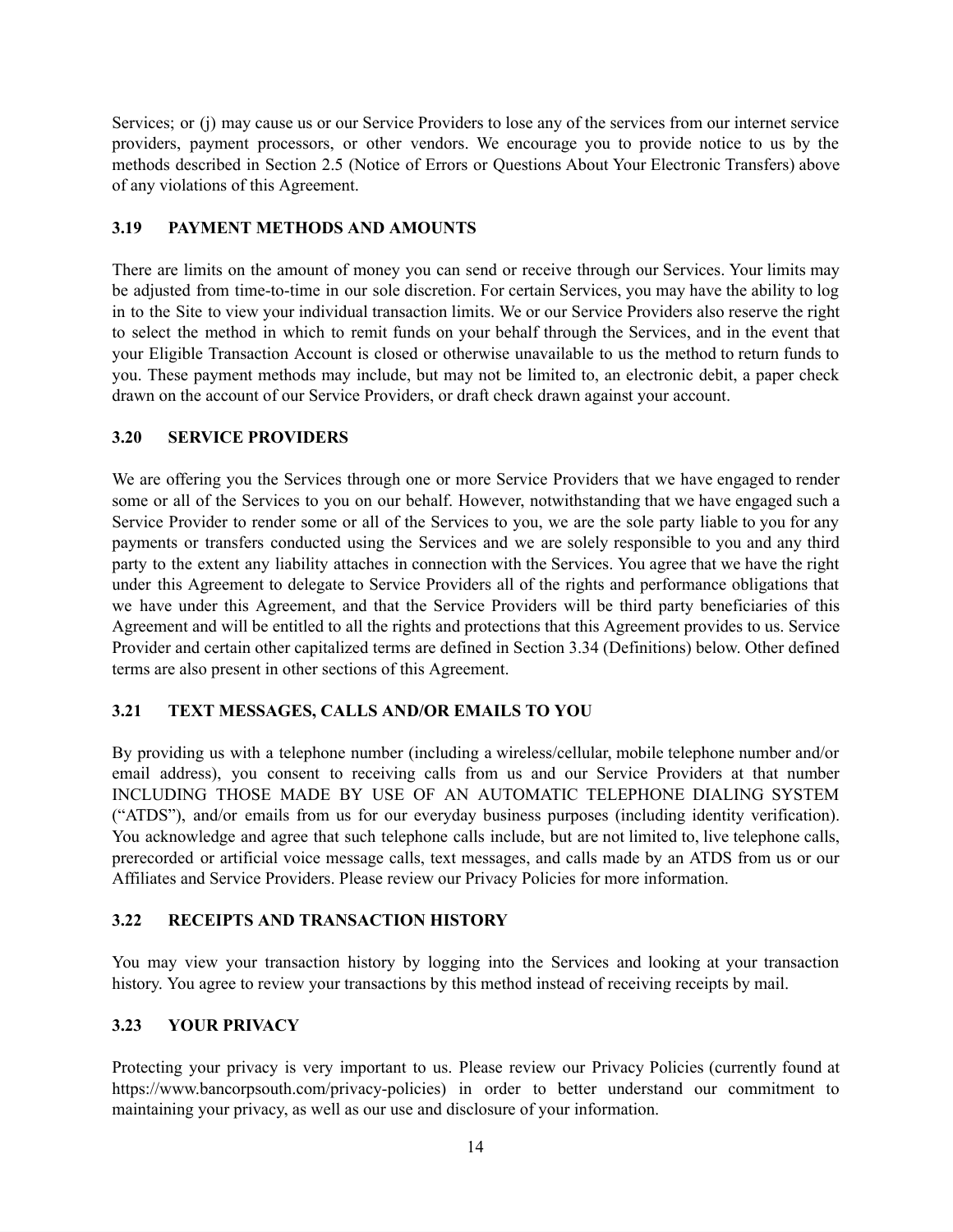#### **3.24 PRIVACY OF OTHERS**

If you receive information about another person through the Services, you agree to keep the information confidential and only use it in connection with the Services.

## **3.25 TAXES**

It is your responsibility to determine what, if any, taxes apply to the transactions you make or receive, and it is your responsibility to collect, report and remit the correct tax to the appropriate tax authority. We are not responsible for determining whether taxes apply to your transaction, or for collecting, reporting or remitting any taxes arising from any transaction.

## **3.26 INTELLECTUAL PROPERTY**

All other marks and logos related to the Services are either trademarks or registered trademarks of us or our licensors. In addition, all page headers, custom graphics, button icons, and scripts are our service marks, trademarks, and/or trade dress or those of our licensors. You may not copy, imitate, or use any of the above without our prior written consent, which we may withhold in our sole discretion, and you may not use them in a manner that is disparaging to us or the Services or display them in any manner that implies our sponsorship or endorsement. All right, title and interest in and to the Services, the portion of the Site through which the Services are offered, the technology related to the Site and Services, and any and all technology and any content created or derived from any of the foregoing, is our exclusive property or that of our licensors. Moreover, any suggestions, ideas, notes, drawings, concepts, or other information you may send to us through or regarding the Site or Services shall be considered an uncompensated contribution of intellectual property to us and our licensors, shall also be deemed our and our licensors' exclusive intellectual property, and shall not be subject to any obligation of confidentiality on our part. By submitting any such materials to us, you automatically grant (or warrant that the owner of such materials has expressly granted) to us and our licensors a perpetual, royalty-free, irrevocable, non-exclusive right and license to use, reproduce, modify, adapt, publish, translate, publicly perform and display, create derivative works from and distribute such materials or incorporate such materials into any form, medium, or technology now known or later developed, and you warrant that all so-called "moral rights" in those materials have been waived, and you warrant that you have the right to make these warranties and transfers of rights.

#### **3.27 PASSWORD AND SECURITY**

If you are issued or create Credentials to access the Services or the portion of the Site through which the Services are offered, you agree not to give or make available your Credentials to any unauthorized individuals, and you agree to be responsible for all actions taken by anyone to whom you have provided such Credentials. If you believe that your Credentials have been lost or stolen or that someone may attempt to use them to access the Site or Services without your consent, you must inform us at once at the telephone number provided in Section 2.5 (Notice of Errors or Questions About Your Electronic Transfers) above. See also Section 2.4 (Customer's Liability) above regarding how the timeliness of your notice impacts your liability for unauthorized transfers.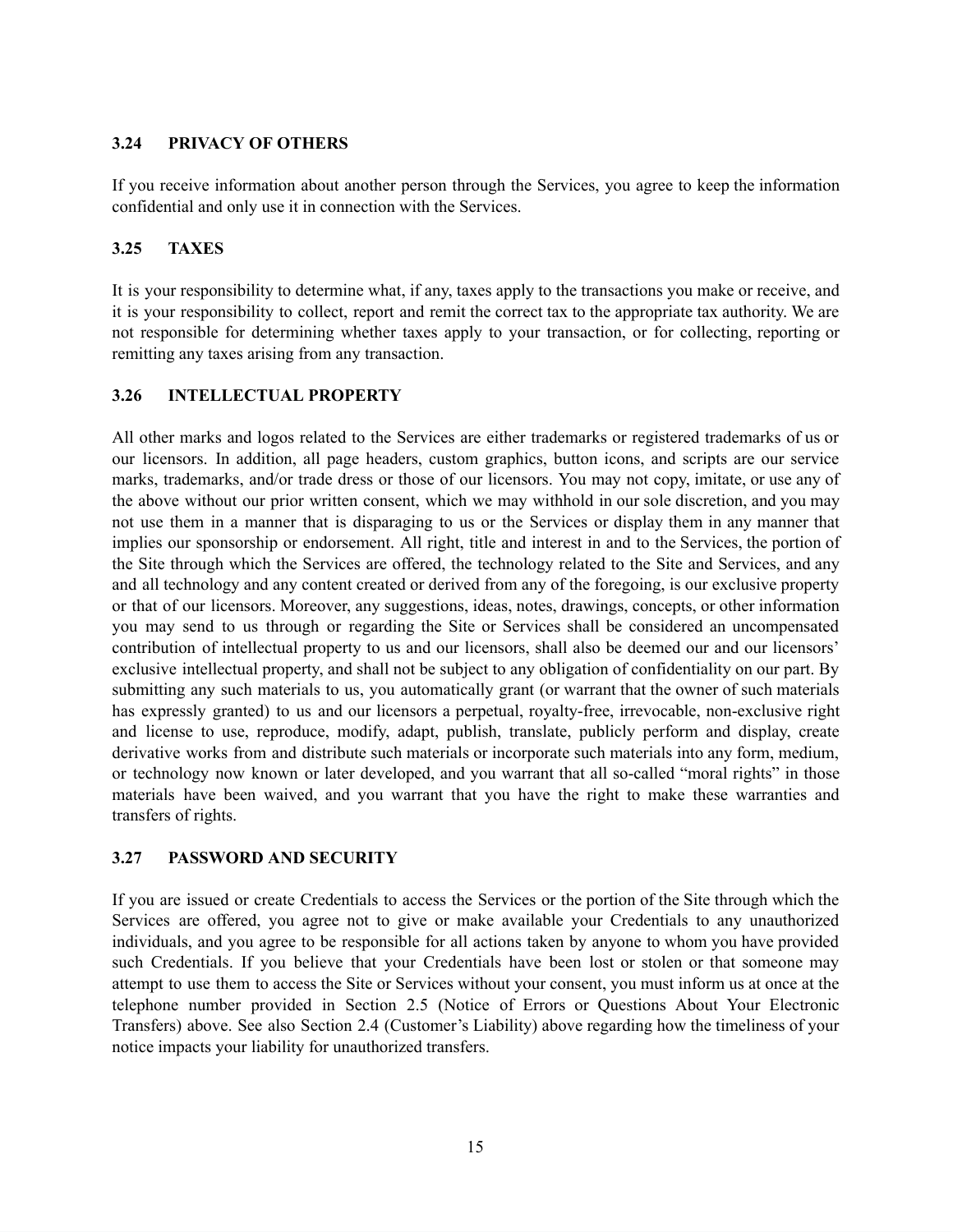#### **3.28 REMEDIES**

If we have reason to believe that you have engaged in any of the prohibited or unauthorized activities described in this Agreement or have otherwise breached your obligations under this Agreement, we may terminate, suspend or limit your access to or use of the Site or the Services; notify law enforcement, regulatory authorities, impacted third parties, and others as we deem appropriate; refuse to provide our services to you in the future; and/or take legal action against you. In addition, we, in our sole discretion, reserve the right to terminate this Agreement, access to the Site and/or use of the Services for any reason or no reason and at any time. The remedies contained in this section are cumulative and are in addition to the other rights and remedies available to us under this Agreement, by law or otherwise.

### **3.29 INDEMNIFICATION**

You agree to defend, indemnify and hold harmless us and our Affiliates and Service Providers and their Affiliates and the employees and contractors of each of these, from any loss, damage, claim or demand (including attorney's fees) made or incurred by any third party due to or arising out of your breach of this Agreement and/or your use of the Site or the applicable Service.

### **3.30 RELEASE**

You release us and our Affiliates and Service Providers and the employees and contractors of each of these, from any and all claims, demands and damages (actual and consequential) of every kind and nature arising out of or in any way connected with any dispute that may arise between you or one or more other users of the Site or the applicable Service. In addition, if applicable to you, you waive California Civil Code §1542, which states that a general release does not extend to claims which the creditor does not know or suspect to exist in the creditor's favor at the time of executing the release, which if not known by the creditor must have materially affected the creditor's settlement with the debtor.

## **3.31 NO WAIVER**

We shall not be deemed to have waived any rights or remedies hereunder unless such waiver is in writing and signed by one of our authorized representatives. No delay or omission on our part in exercising any rights or remedies shall operate as a waiver of such rights or remedies or any other rights or remedies. A waiver on any one occasion shall not be construed as a bar or waiver of any rights or remedies on future occasions.

#### **3.32 EXCLUSIONS OF WARRANTIES**

THE SITE AND SERVICES AND RELATED DOCUMENTATION ARE PROVIDED "AS IS" WITHOUT WARRANTY OF ANY KIND, EITHER EXPRESSED OR IMPLIED, INCLUDING, BUT NOT LIMITED TO, THE IMPLIED WARRANTIES OF TITLE, MERCHANTABILITY, FITNESS FOR A PARTICULAR PURPOSE, AND NON-INFRINGEMENT. IN PARTICULAR, WE DO NOT GUARANTEE CONTINUOUS, UNINTERRUPTED OR SECURE ACCESS TO ANY PART OF OUR SERVICES, AND OPERATION OF OUR SITE MAY BE INTERFERED WITH BY NUMEROUS FACTORS OUTSIDE OF OUR CONTROL. SOME STATES DO NOT ALLOW THE DISCLAIMER OF CERTAIN IMPLIED WARRANTIES, SO THE FOREGOING DISCLAIMERS MAY NOT APPLY TO YOU. THIS PARAGRAPH GIVES YOU SPECIFIC LEGAL RIGHTS AND YOU MAY ALSO HAVE OTHER LEGAL RIGHTS THAT VARY FROM STATE TO STATE.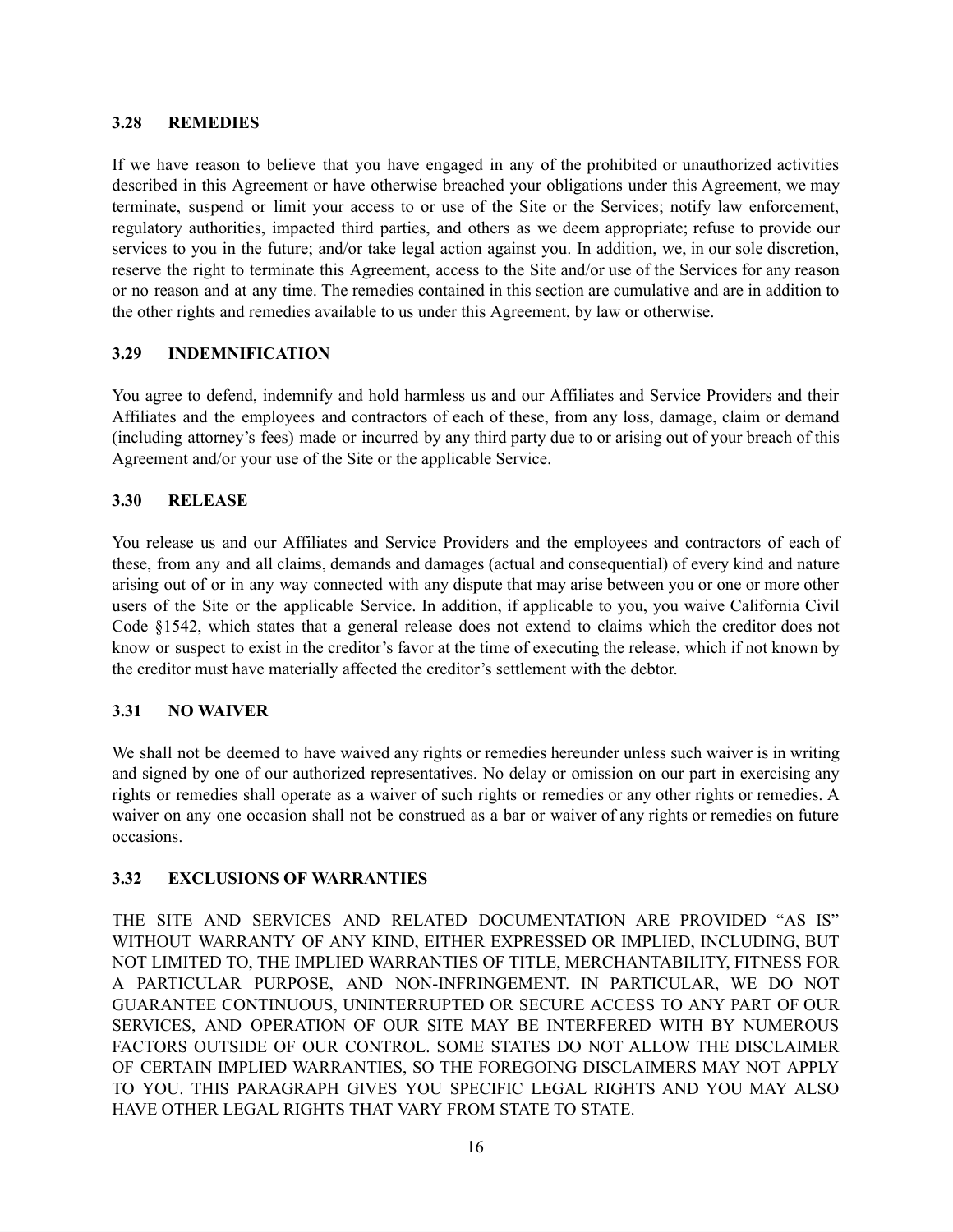### **3.33 LIMITATION OF LIABILITY**

THE FOREGOING SHALL CONSTITUTE YOUR EXCLUSIVE REMEDIES AND THE ENTIRE LIABILITY OF US AND OUR AFFILIATES AND SERVICE PROVIDERS AND THE EMPLOYEES AND CONTRACTORS OF EACH OF THESE, FOR THE SERVICES AND THE PORTION OF THE SITE THROUGH WHICH THE SERVICES ARE OFFERED. YOU ACKNOWLEDGE AND AGREE THAT FROM TIME TO TIME, THE SERVICES MAY BE DELAYED, INTERRUPTED OR DISRUPTED PERIODICALLY FOR AN INDETERMINATE AMOUNT OF TIME DUE TO CIRCUMSTANCES BEYOND OUR REASONABLE CONTROL, INCLUDING, BUT NOT LIMITED TO, ANY INTERRUPTION, DISRUPTION OR FAILURE IN THE PROVISION OF THE SERVICES, WHETHER CAUSED BY STRIKES, POWER FAILURES, EQUIPMENT MALFUNCTIONS, INTERNET DISRUPTION OR OTHER REASONS. IN NO EVENT SHALL WE OR OUR AFFILIATES OR SERVICE PROVIDERS OR THE EMPLOYEES OR CONTRACTORS OF ANY OF THESE, BE LIABLE FOR ANY CLAIM ARISING FROM OR RELATED TO THE SERVICES CAUSED BY OR ARISING OUT OF ANY SUCH DELAY, INTERRUPTION, DISRUPTION OR SIMILAR FAILURE. IN NO EVENT SHALL WE OR OUR AFFILIATES OR SERVICE PROVIDERS OR THE EMPLOYEES OR CONTRACTORS OF ANY OF THESE, BE LIABLE FOR ANY INDIRECT, SPECIAL, INCIDENTAL, CONSEQUENTIAL, PUNITIVE OR EXEMPLARY DAMAGES, INCLUDING LOSS OF GOODWILL OR LOST PROFITS (EVEN IF ADVISED OF THE POSSIBILITY THEREOF) ARISING IN ANY WAY OUT OF THE INSTALLATION, USE, OR MAINTENANCE OF THE SERVICES OR THE PORTION OF THE SITE THROUGH WHICH THE SERVICES ARE OFFERED, EVEN IF SUCH DAMAGES WERE REASONABLY FORESEEABLE AND NOTICE WAS GIVEN REGARDING THEM. IN NO EVENT SHALL WE OR OUR AFFILIATES OR SERVICE PROVIDERS OR THE EMPLOYEES OR CONTRACTORS OF ANY OF THESE BE LIABLE FOR ANY CLAIM ARISING FROM OR RELATED TO THE SERVICES OR THE PORTION OF THE SITE THROUGH WHICH THE SERVICES ARE OFFERED THAT YOU DO NOT STATE IN WRITING IN A COMPLAINT FILED IN A COURT OR ARBITRATION PROCEEDING, IF APPLICABLE, AS DESCRIBED IN THE ACCOUNT AGREEMENT WITHIN TWO (2) YEARS OF THE DATE THAT THE EVENT GIVING RISE TO THE CLAIM OCCURRED. THESE LIMITATIONS WILL APPLY TO ALL CAUSES OF ACTION, WHETHER ARISING FROM BREACH OF CONTRACT, TORT (INCLUDING NEGLIGENCE) OR ANY OTHER LEGAL THEORY. OUR AGGREGATE LIABILITY AND THE AGGREGATE LIABILITY OF OUR AFFILIATES AND SERVICE PROVIDERS AND THE EMPLOYEES AND CONTRACTORS OF EACH OF THESE, TO YOU AND ANY THIRD PARTY FOR ANY AND ALL CLAIMS OR OBLIGATIONS RELATING TO THIS AGREEMENT SHALL BE LIMITED TO DIRECT OUT OF POCKET DAMAGES UP TO A MAXIMUM OF \$500 (FIVE HUNDRED DOLLARS). SOME STATES DO NOT ALLOW THE EXCLUSION OR LIMITATION OF INCIDENTAL OR CONSEQUENTIAL DAMAGES SO THE ABOVE LIMITATION OR EXCLUSION MAY NOT APPLY TO YOU.

#### **3.34 DEFINITIONS**

- a. "ACH Network" means the funds transfer system governed by the NACHA Rules that provides funds transfer services to participating financial institutions.
- b. "Affiliates" are companies related by common ownership or control.
- c. "Business Day" has the meaning set forth in Section 2.6 above.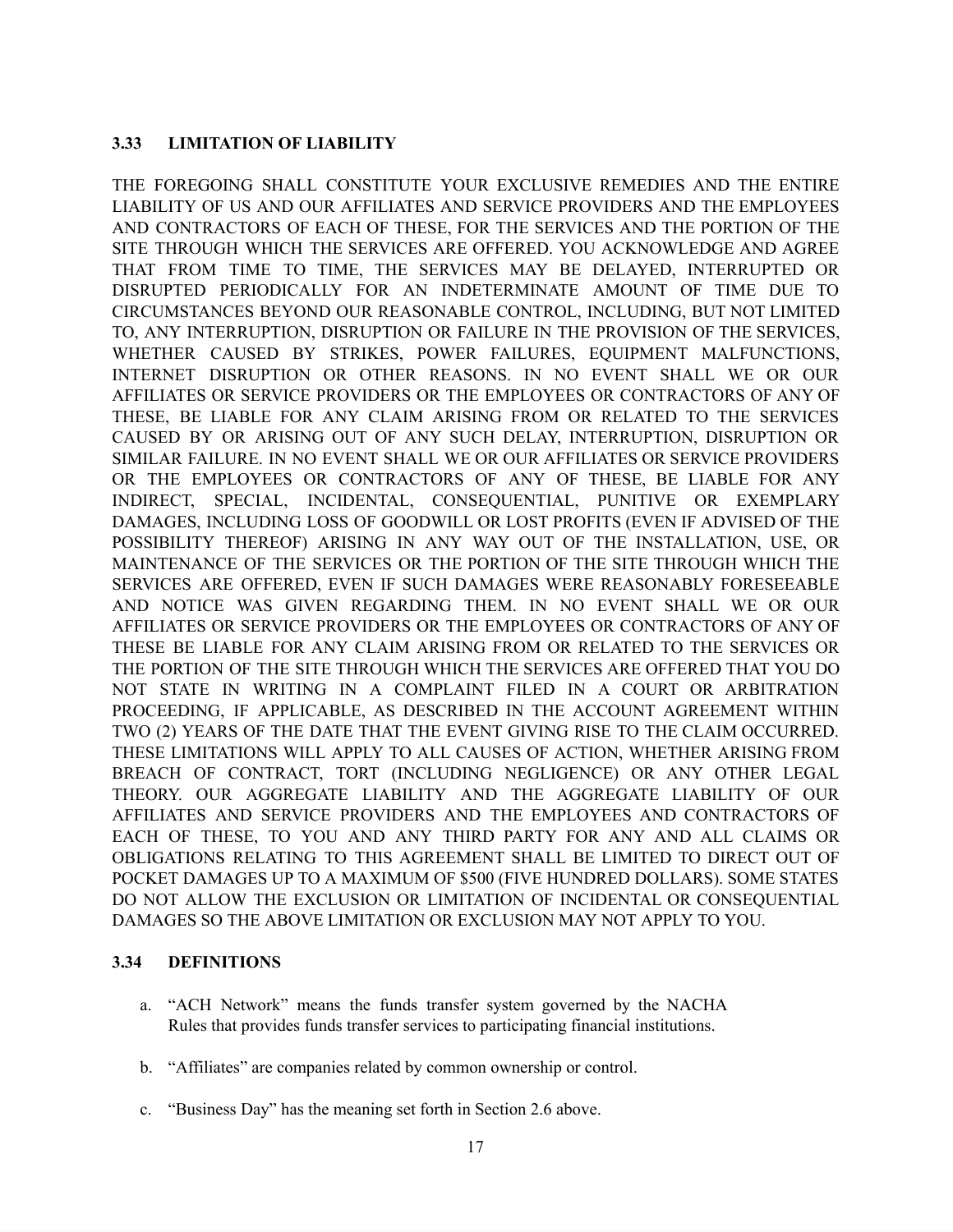- d. "Eligible Transaction Account" is a transaction account from which your payments will be debited, your Services fees, if any, will be automatically debited, or to which payments and credits to you will be credited, that is eligible for the Services. Depending on the applicable Service, an Eligible Transaction Account may include a checking, money market or other direct deposit account, credit card account, or debit card account, including any required routing information.
- e. "Payment Instruction" is the information provided for a payment to be made under the applicable Service, which may be further defined and described below in connection with a specific Service.
- f. "Payment Network" means a debit or credit network (such as the ACH Network or ACCEL/Exchange payment network) through which funds may be transferred.
- g. "Service Provider" means companies that we have engaged (and their Affiliates) to render some or all of the Services to you on our behalf.
- h. "Site" means our online banking site (currently, www.bancorpsouth.com) or mobile applications supported by us.

# **4. ADDITIONAL TERMS AND CONDITIONS FOR BILL PAYMENT SERVICE**

#### **4.1 DESCRIPTION OF BILL PAYMENT SERVICE**

The term "Bill Payment Terms" means these Additional Terms and Conditions for Bill Payment Service. The bill payment service (for purposes of this Agreement, the "Bill Payment Service") enables you to receive, view, and pay bills from the Site.

#### **4.2 PAYMENT SCHEDULING**

The earliest possible Scheduled Payment Date for each Biller will be designated within the portion of the Site through which the Bill Payment Service is offered when you are scheduling the payment. Therefore, the Bill Payment Service will not permit you to select a Scheduled Payment Date less than the earliest possible Scheduled Payment Date designated for each Biller. When scheduling payments you must select a Scheduled Payment Date that is no later than the actual Due Date reflected on your Biller statement unless the Due Date falls on a non-Business Day. If the actual Due Date falls on a non-Business Day, you must select a Scheduled Payment Date that is at least one (1) Business Day before the actual Due Date. Scheduled Payment Dates must be prior to any late date or grace period. Depending on the method of payment, your Eligible Transaction Account may be debited prior to the Scheduled Payment Date. For example, if the selected method of payment is a draft check drawn on your account, the draft check arrives earlier than the Scheduled Payment Date due to expedited delivery by the postal service, and the Biller immediately deposits the draft check, your Eligible Transaction Account may be debited earlier than the Scheduled Payment Date.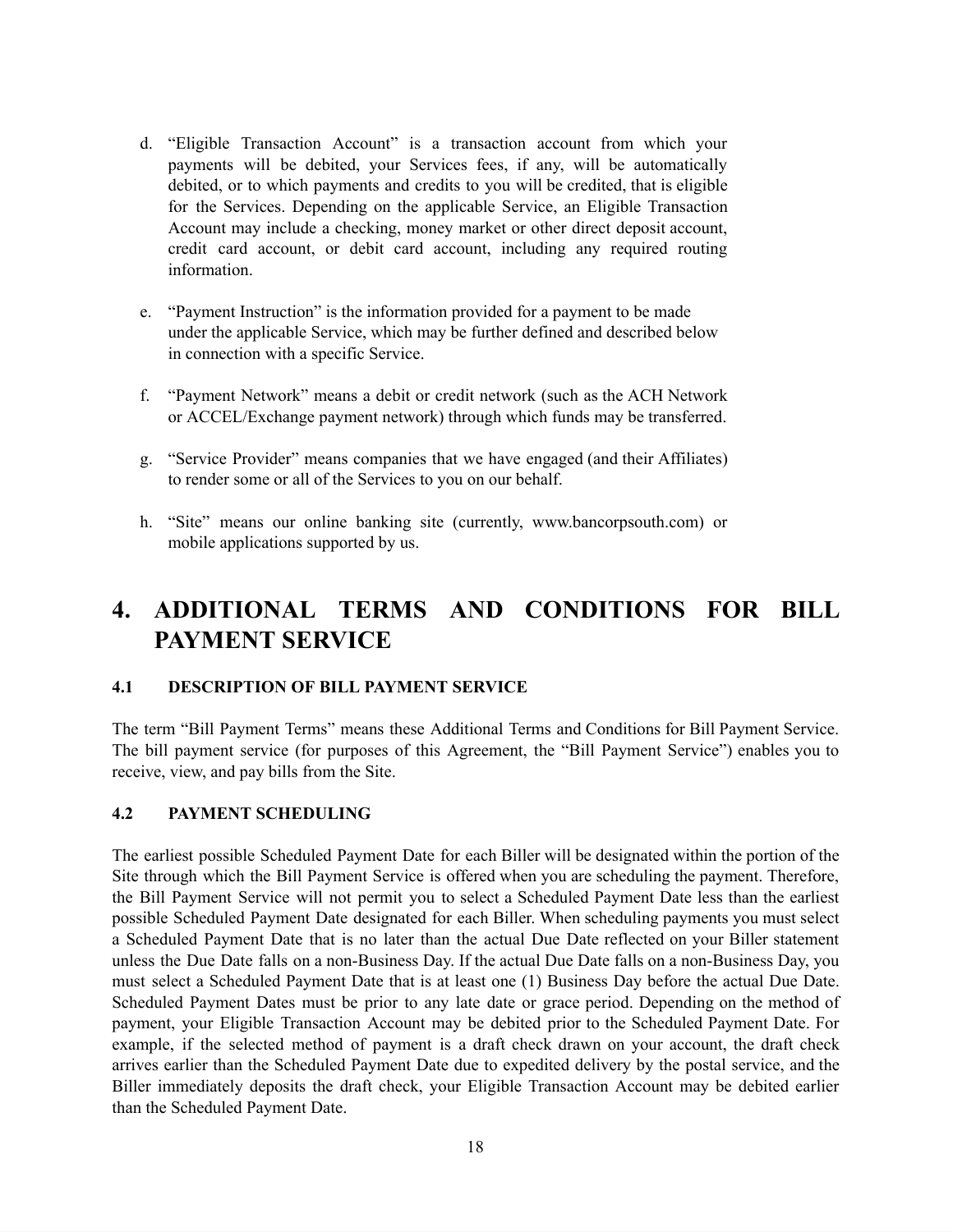### **4.3 THE BILL PAYMENT SERVICE GUARANTEE**

Due to circumstances beyond the control of the Bill Payment Service, particularly delays in handling and posting payments by Billers or financial institutions, some transactions may take longer to be credited to your account. The Bill Payment Service will bear responsibility for any late payment related charges up to \$50.00 should a payment post after its Due Date as long as the payment was scheduled in accordance with Section 4.2 (Payment Scheduling).

## **4.4 PAYMENT AUTHORIZATION AND PAYMENT REMITTANCE**

By providing the Bill Payment Service with names and account information of Billers to whom you wish to direct payments, you authorize the Bill Payment Service to follow the Payment Instructions that it receives through the Site. In order to process payments more efficiently and effectively, the Bill Payment Service may edit or alter payment data or data formats in accordance with Biller directives.

When the Bill Payment Service receives a Payment Instruction, you authorize the Bill Payment Service to debit your Eligible Transaction Account and remit funds on your behalf so that the funds arrive as close as reasonably possible to the Scheduled Payment Date designated by you. You also authorize the Bill Payment Service to credit your Eligible Transaction Account for payments returned to the Bill Payment Service by the United States Postal Service or Biller, or payments remitted to you on behalf of another authorized user of the Bill Payment Service.

The Bill Payment Service will attempt to make all your payments properly. However, the Bill Payment Service shall incur no liability and any Bill Payment Service Guarantee (as described in Section 4.3 of the Bill Payment Terms) shall be void if the Bill Payment Service is unable to complete any payments initiated by you because of the existence of any one or more of the following circumstances:

- a. If, through no fault of the Bill Payment Service, your Eligible Transaction Account does not contain sufficient funds to complete the transaction or the transaction would exceed the credit limit of your overdraft account;
- b. The payment processing center is not working properly and you know or have been advised by the Bill Payment Service about the malfunction before you execute the transaction;
- c. You have not provided the Bill Payment Service with the correct Eligible Transaction Account information, or the correct name, address, phone number, or account information for the Biller; and/or,
- d. Circumstances beyond control of the Bill Payment Service (such as, but not limited to, fire, flood, or interference from an outside force) prevent the proper execution of the transaction and the Bill Payment Service has taken reasonable precautions to avoid those circumstances.

Provided none of the foregoing exceptions are applicable, if the Bill Payment Service causes an incorrect amount of funds to be removed from your Eligible Transaction Account or causes funds from your Eligible Transaction Account to be directed to a Biller which does not comply with your Payment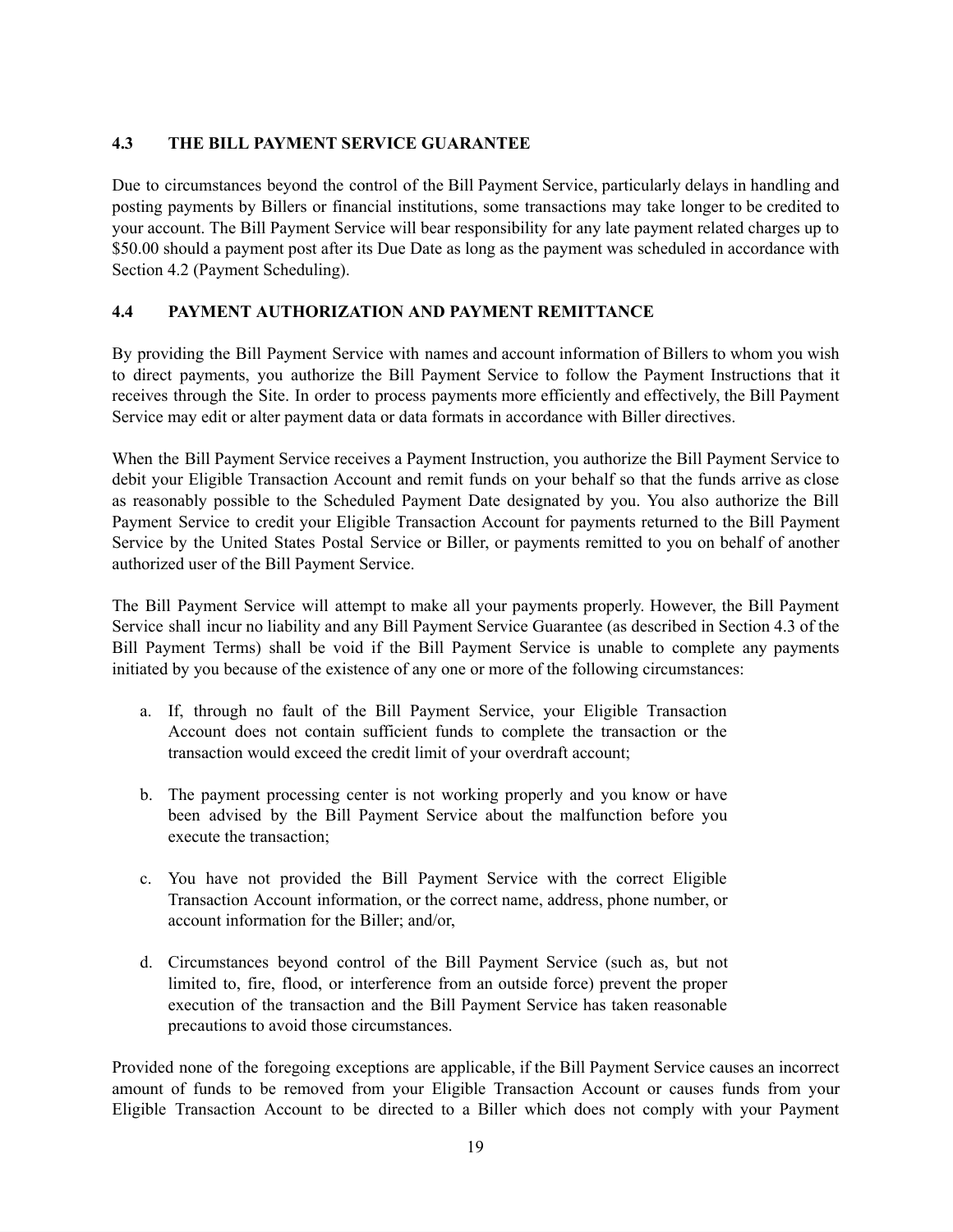Instructions, the Bill Payment Service shall be responsible for returning the improperly transferred funds to your Eligible Transaction Account, and for directing to the proper Biller any previously misdirected transactions, and, if applicable, for any late payment related charges.

## **4.5 PAYMENT CANCELLATION REQUESTS**

You may cancel or edit any Scheduled Payment (including recurring payments) by following the directions within the portion of the Site through which the Bill Payment Service is offered. There is no charge for canceling or editing a Scheduled Payment. Once the Bill Payment Service has begun processing a payment it cannot be cancelled or edited, therefore a stop payment request must be submitted.

## **4.6 STOP PAYMENT REQUESTS**

The Bill Payment Service's ability to process a stop payment request will depend on the payment method and whether or not a check has cleared. The Bill Payment Service may also not have a reasonable opportunity to act on any stop payment request after a payment has been processed. If you desire to stop any payment that has already been processed, you must contact customer care for the Bill Payment Service in the manner set forth in Section 2.5 (Notice of Errors or Questions About Your Electronic Transfers) above. Although the Bill Payment Service will attempt to accommodate your request, the Bill Payment Service will have no liability for failing to do so. The Bill Payment Service may also require you to present your request in writing within fourteen (14) days. The charge for each stop payment request will be the current charge for such service as set out in the applicable fee schedule.

## **4.7 EXCEPTION PAYMENTS REQUESTS**

Exception Payments may be scheduled through the Bill Payment Service, however Exception Payments are discouraged and must be scheduled at your own risk. Except as required by applicable law, in no event shall the Bill Payment Service be liable for any claims or damages resulting from your scheduling of Exception Payments. The Bill Payment Service Guarantee (as described in Section 4.3) does not apply to Exception Payments.

## **4.8 BILL DELIVERY AND PRESENTMENT**

The Bill Payment Service includes a feature that electronically presents you with electronic bills from select Billers. Electronic bills may not be available from all of your Billers. Electronic bills are provided as a convenience only, and you remain solely responsible for contacting your Billers directly if you do not receive their statements. In addition, if you elect to activate one of the Bill Payment Service's electronic bill options, you also agree to the following:

a. Presentation of electronic bills. You will receive electronic bills from a Biller only if both: (a) you have designated it in the Bill Payment Service as one of your Billers, and (b) the Biller has arranged with our Service Provider to deliver electronic bills. The Bill Payment Service may then present you with electronic bills from that Biller if either: (1) you affirmatively elect online within the Bill Payment Service to receive electronic bills from the Biller, or (2) the Biller chooses to send you electronic bills on a temporary "trial basis." In either case, you can elect online within the Bill Payment Service to stop receiving electronic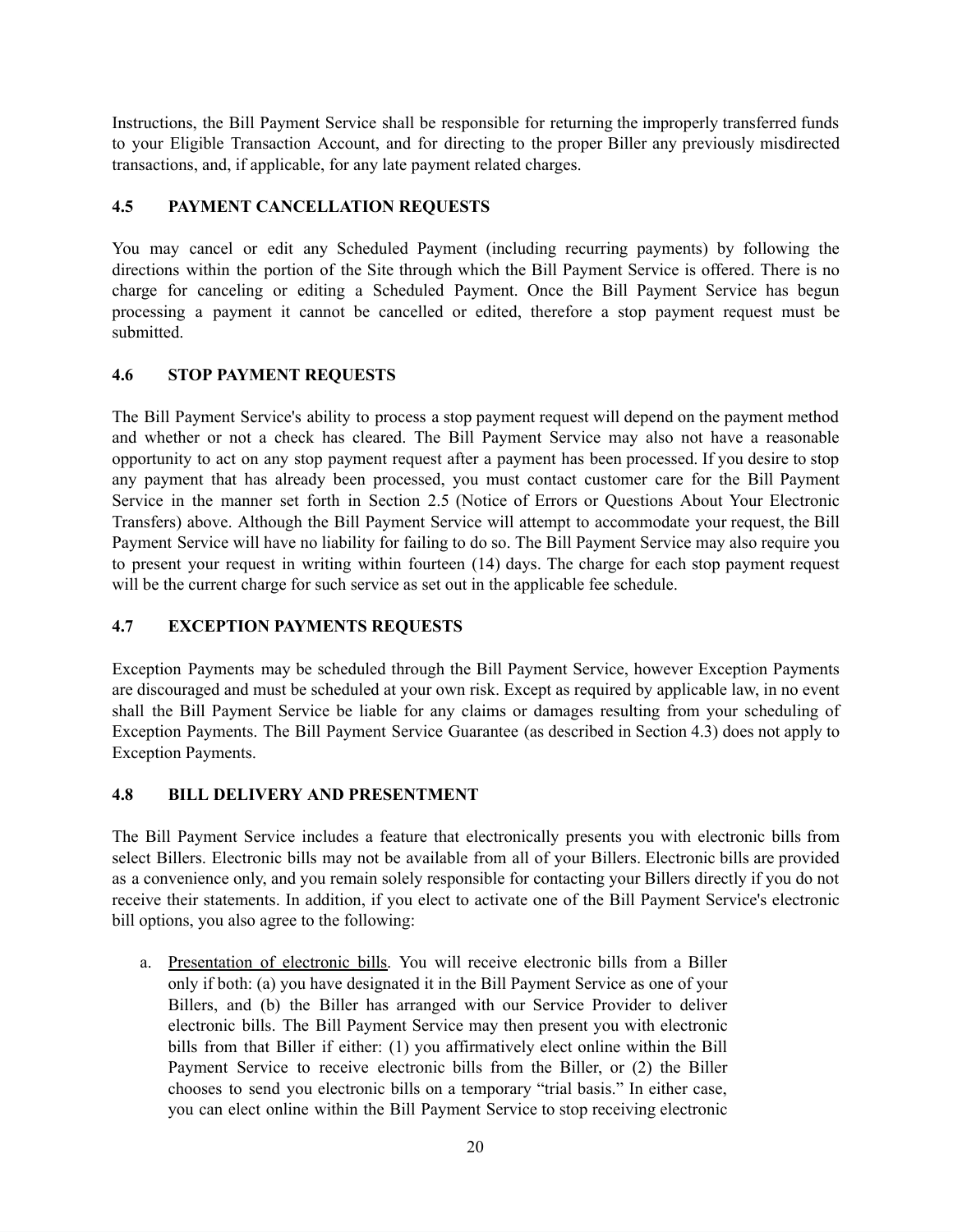bills from a Biller. Electing to receive electronic bills, automatically receiving trial electronic bills, and declining further elected or trial electronic bills all occur on an individual Biller basis. The Bill Payment Service does not include an option to prevent ever participating in the automatic trial electronic bill feature. When affirmatively electing to receive electronic bills from a particular Biller, you may be presented with terms from that Biller for your acceptance. We are not a party to such terms.

- b. Paper Copies of electronic bills. If you start receiving electronic bills from a Biller, the Biller may stop sending you paper or other statements. The ability to receive a paper copy of your statement(s) is at the sole discretion of the Biller. Check with the individual Biller regarding your ability to obtain paper copies of electronic bills on a regular or as-requested basis.
- c. Sharing Information with Billers. You authorize us to share identifying personal information about you (such as name, address, telephone number, Biller account number) with companies that you have identified as your Billers and which we have identified as offering electronic bills for purposes of matching your identity on the Bill Payment Service's records and the Biller's records to (a) activate your affirmative request for electronic bills, and/or (b) confirm your eligibility for "trial basis" electronic bills.
- d. Information held by the Biller. We are unable to update or change your personal information held by the Biller such as, but not limited to, name, address, phone numbers and email addresses. Any changes will require you to contact the Biller directly. Additionally it is your responsibility to maintain all usernames and passwords for all electronic Biller sites. You also agree not to use someone else's information to gain unauthorized access to another person's bill. We may, at the request of the Biller, provide to the Biller your email address, service address, or other data specifically requested by the Biller for purposes of the Biller matching your identity against its records or informing you about the Biller's services and/or bill information.
- e. Activation. We will notify the Biller of your request to receive electronic billing information. The presentment of your first electronic bill may vary from Biller to Biller and may take up to sixty (60) days, depending on the billing cycle of each Biller. While your electronic bill feature is being activated it is your responsibility to keep your accounts current. Each electronic Biller reserves the right to accept or deny your request to receive electronic bills.
- f. Authorization to obtain bill data. You authorize us to obtain bill data from your Billers that you have requested to send you electronic bills, and from your Billers that wish to send you trial electronic bills. For some Billers, you will be asked to provide us with your user name and password for that Biller. By providing us with such information, you authorize us to use the information to obtain your bill data.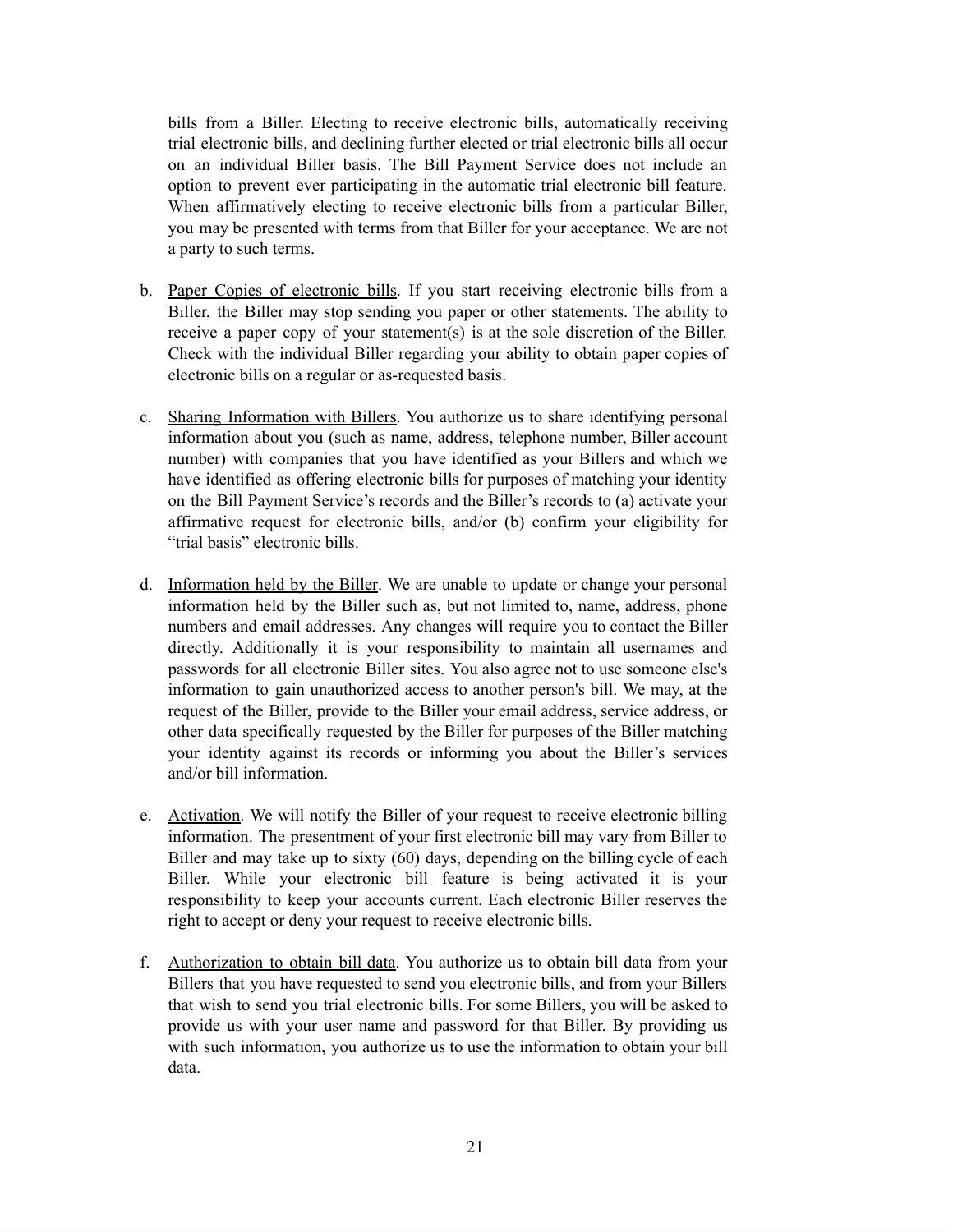- g. Notification. We will attempt to present all of your electronic bills promptly. In addition to notification within the Bill Payment Service, we may send an e-mail notification to the e-mail address listed for your account. It is your sole responsibility to ensure that this information is accurate. In the event you do not receive notification, it is your responsibility to periodically logon to the Bill Payment Service and check on the delivery of new electronic bills. The time for notification may vary from Biller to Biller. You are responsible for ensuring timely payment of all bills.
- h. Cancellation of electronic bill notification. The electronic Biller reserves the right to cancel the presentment of electronic bills at any time. You may cancel electronic bill presentment at any time. The timeframe for cancellation of your electronic bill presentment may vary from Biller to Biller. It may take up to sixty (60) days, depending on the billing cycle of each Biller. We will notify your electronic Biller(s) as to the change in status of your account and it is your sole responsibility to make arrangements for an alternative form of bill delivery. We will not be responsible for presenting any electronic bills that are already in process at the time of cancellation.
- i. Non-Delivery of electronic  $\frac{b_i f(s)}{s_i}$ . You agree to hold us harmless should the Biller fail to deliver your statement(s). You are responsible for ensuring timely payment of all bills. Copies of previously delivered bills must be requested from the Biller directly.
- j. Accuracy and dispute of electronic bill. We are not responsible for the accuracy of your electronic bill(s). We are only responsible for presenting the information we receive from the Biller. Any discrepancies or disputes regarding the accuracy of your electronic bill summary or detail must be directly addressed and resolved with the Biller by you.

This Agreement does not alter your liability or obligations that currently exist between you and your Billers.

#### **4.9 DISCLOSURE OF ACCOUNT INFORMATION TO THIRD PARTIES**

It is our general policy to treat your account information as confidential. However, we will disclose information to third parties about your account or the transactions you make in the following situations pursuant to our Privacy Policies (as further described in Section 3.23 above, in addition to the circumstances set forth in Section 3.15 above (Information Authorization)) and as otherwise provided in this Agreement:

- a. Where it is necessary for completing transactions;
- b. Where it is necessary for activating additional services;
- c. In order to verify the existence and condition of your account to a third party, such as a credit bureau or Biller;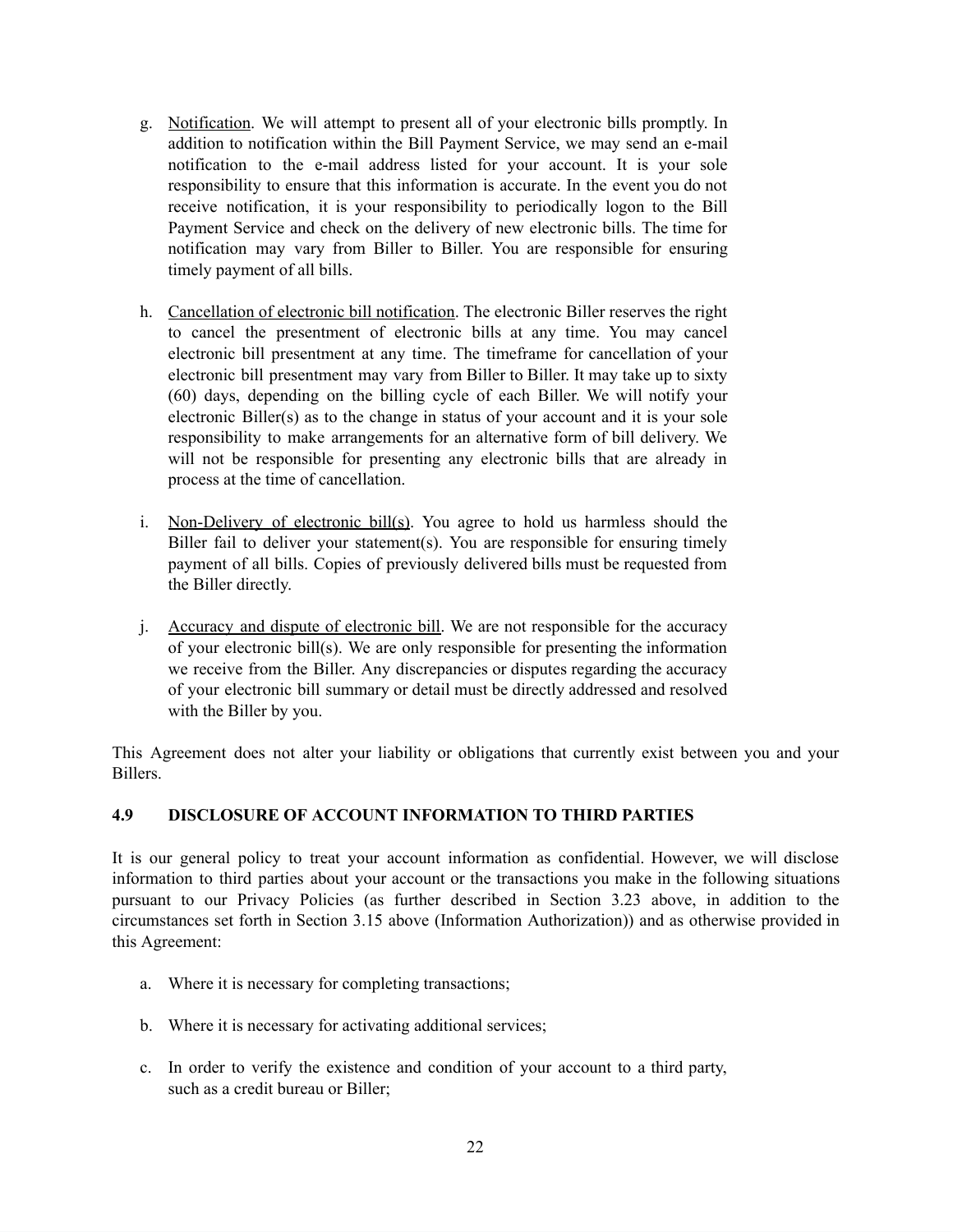- d. To a consumer reporting agency for research purposes only;
- e. In order to comply with a governmental agency or court orders; or
- f. If you give us your written permission.

## **4.10 BILL PAYMENT SERVICE FEES AND ADDITIONAL CHARGES**

You are responsible for paying all fees associated with your use of the Bill Payment Service. Applicable fees will be disclosed in the Account Information Statement, user interface for, or elsewhere within, the Bill Payment Service or Site. Any applicable fees will be charged regardless of whether the Bill Payment Service was used, except for fees that are specifically use-based. Use-based fees for the Bill Payment Service will be charged against the Billing Account. There may be a charge for additional transactions and other optional services. You agree to pay such charges and authorize the Bill Payment Service to deduct the calculated amount from your designated Billing Account. Any financial fees associated with your standard deposit accounts will continue to apply. You are responsible for any and all telephone access fees and Internet service fees that may be assessed by your telephone and Internet service provider. Section 3.16 above (Failed Or Returned Payment Instructions) applies if you do not pay our fees and charges for the Bill Payment Service, including without limitation if we debit the Billing Account for such fees, as described in this Section, and there are insufficient fees in the Billing Account.

### **4.11 BILLER LIMITATION**

The Bill Payment Service reserves the right to refuse to pay any Biller to whom you may direct a payment. As required by applicable law, the Bill Payment Service will notify you promptly if it decides to refuse to pay a Biller designated by you as set forth in Section 3.17 (Prohibited Payments) above.

## **4.12 RETURNED PAYMENTS**

In using the Bill Payment Service, you understand that Billers and/or the United States Postal Service may return payments to the Bill Payment Service for various reasons such as, but not limited to, Biller's forwarding address expired; Biller account number is not valid; Biller is unable to locate account; or Biller account is paid in full. The Bill Payment Service will attempt to research and correct the returned payment and return it to your Biller, or void the payment and credit your Eligible Transaction Account. You may receive notification from the Bill Payment Service.

#### **4.13 INFORMATION AUTHORIZATION**

In addition to Section 3.15 (Information Authorization) above, you agree that the Bill Payment Service reserves the right to obtain financial information regarding your account from a Biller or your financial institution (for example, to resolve payment posting problems or for verification).

#### **4.14 BILL CAPTURE**

The following Bill Capture terms and conditions in this Section 4.14 (Bill Capture) only apply to Bill Capture (as defined below). If Bill Capture is not available to you within our mobile banking application, then this Section 4.14 (Bill Capture) does not apply.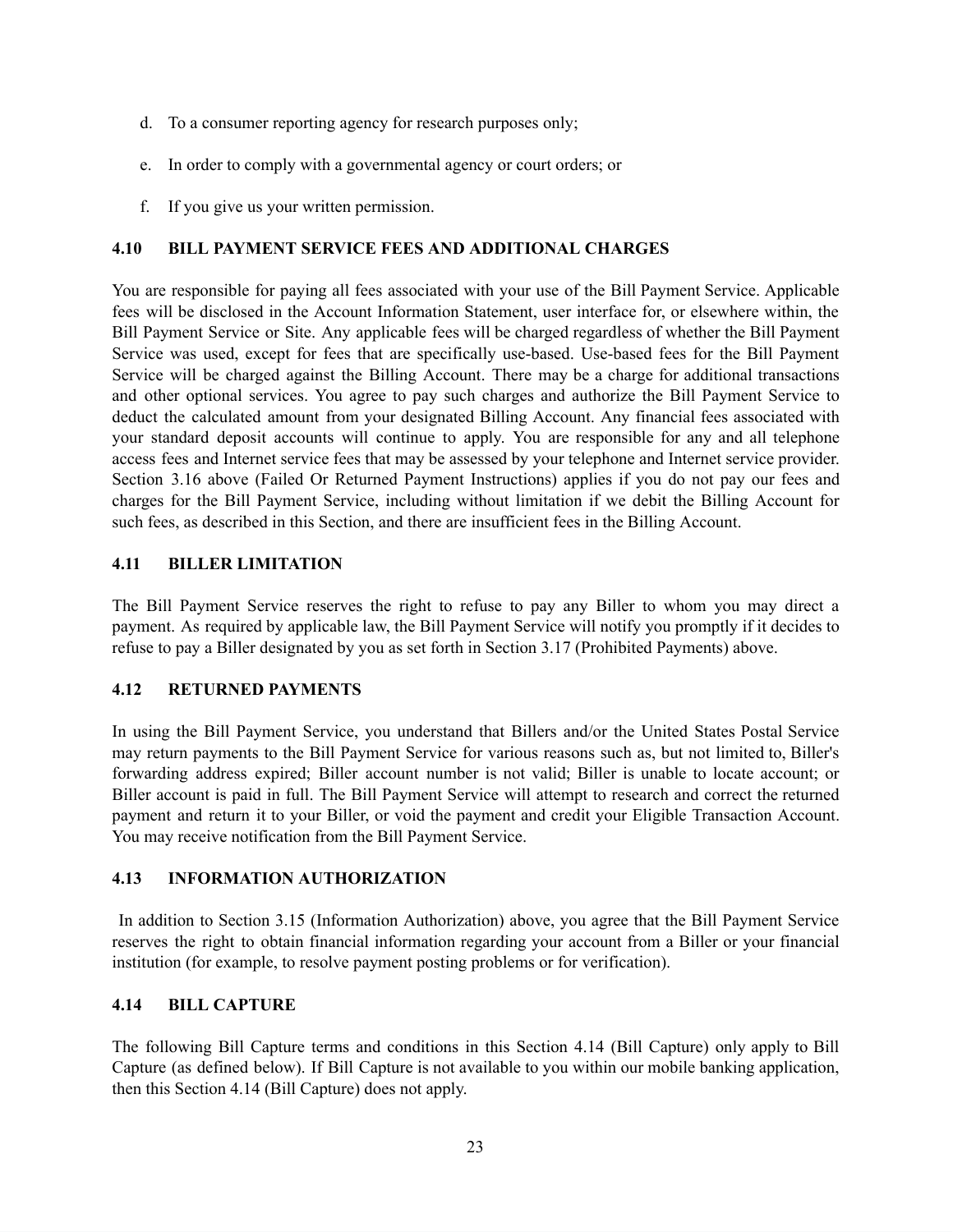Your use of our mobile banking application may include the ability to add bill payment payees by utilizing your mobile phone to take pictures of your paper bills ("Bill Capture"). Once you take the picture, Bill Capture extracts and prefills Biller information such as the name, address and account number of the Biller into our mobile banking app for use with the Bill Payment Service, or matches the bill to an existing Biller and prefills the amount due and due date. Bill Capture is subject to the following terms:

- a. You shall use Bill Capture only for your own use in accordance with the terms of this Agreement;
- b. We do not guarantee that your mobile device will be compatible with Bill Capture; and
- c. You bear sole responsibility for confirming that the information captured by Bill Capture matches the information on the applicable bill pay stub, and in no event will we be liable for any results from your use of extracted data from Bill Capture with the Bill Payment Service, including, without limitation, any late fees for payments sent to an improper Biller or improper account.

## **4.15 BILL DISCOVERY**

The following Bill Discovery terms and conditions in this Section 4.15 (Bill Discovery) only apply to Bill Discovery (as defined below). If Bill Discovery is not available to you from our Site, then this Section 4.15 (Bill Discovery) does not apply.

The bill discovery feature ("Bill Discovery") enables the automatic searching, identification, and retrieval of information about your Billers and bills based on matching information about your identity. In order to enable Bill Discovery, you will need to authorize the Bill Payment Service to access and use information from your consumer report from a credit bureau and/or our Biller network in order for Bill Discovery to identify potential matches. By providing your consent within the Bill Discovery portion of the Site, you authorize the Bill Payment Service to access and use such information until you withdraw your consent. You may withdraw your consent within the Bill Discovery portion of the Site at any time. If Bill Discovery has identified Biller matches, the Bill Payment Service will allow you to add these Billers to your user profile. New Billers added through Bill Discovery are subject to Section 4.8 (Bill Delivery and Presentment).

## **4.16 DEFINITIONS**

"Biller" is the person or entity to which you wish a bill payment to be directed or is the person or entity from which you receive electronic bills, as the case may be.

"Billing Account" is the checking account from which all Bill Payment Service fees will be automatically debited.

"Due Date" is the date reflected on your Biller statement for which the payment is due, not the late payment date or the date beginning or a date during any grace period.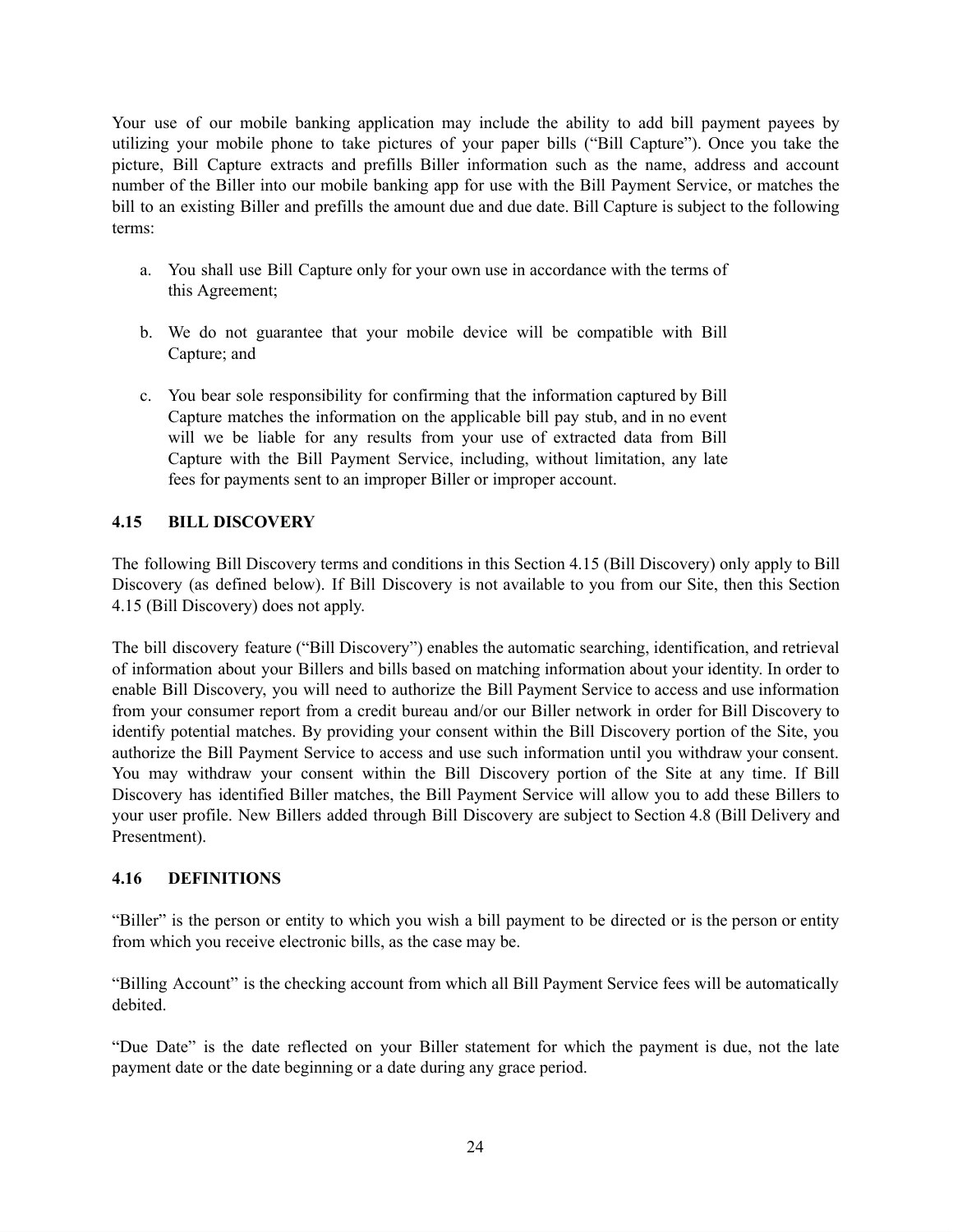"Eligible Transaction Account" is defined in Section 3.34 (Definitions) above, except that it shall be limited to an account that you hold with us, and from which bill payments will be debited.

"Exception Payments" means payments to deposit accounts or brokerage accounts, payments to settle securities transactions (including, without limitation, stocks, bonds, securities, futures (forex), options, or an investment interest in any entity or property).

"Payment Instruction" is defined in Section 3.34 (Definitions) above, and is further defined as the information provided by you to the Bill Payment Service for a bill payment to be made to the Biller (such as, but not limited to, Biller name, Biller account number, and Scheduled Payment Date).

"Scheduled Payment" is a payment that has been scheduled through the Bill Payment Service but has not begun processing.

"Scheduled Payment Date" is the day you want your Biller to receive your bill payment, unless the Scheduled Payment Date falls on a non-Business Day in which case it will be considered to be the previous Business Day.

# **5. ADDITIONAL TERMS AND CONDITIONS FOR ONLINE STATEMENTS**

By enrolling in the Services, you are automatically enrolled in our online statement service. This means we will provide in an electronic (PDF) form account statements and other documentation (each an "Online Statement" and collectively, "Online Statements") which would otherwise be mailed to you in paper form or emailed to you. Online Statements are available for checking and savings accounts only. Online Statements are not available for Certificate of Deposit accounts and individual retirement accounts (IRAs) since these accounts are not periodic statement accounts. Savings accounts already included in combined statement with your checking account are excluded from Online Statements. Please note that if you have a credit card account, your credit card account will not be automatically enrolled in our online statement service. You will be required to enroll in that service separately. Once your credit card account is enrolled in Online Statements, this Section 5 will apply to Online Statement services for your credit card account.

Online Statement delivery is subject to the following additional terms, conditions, and agreements: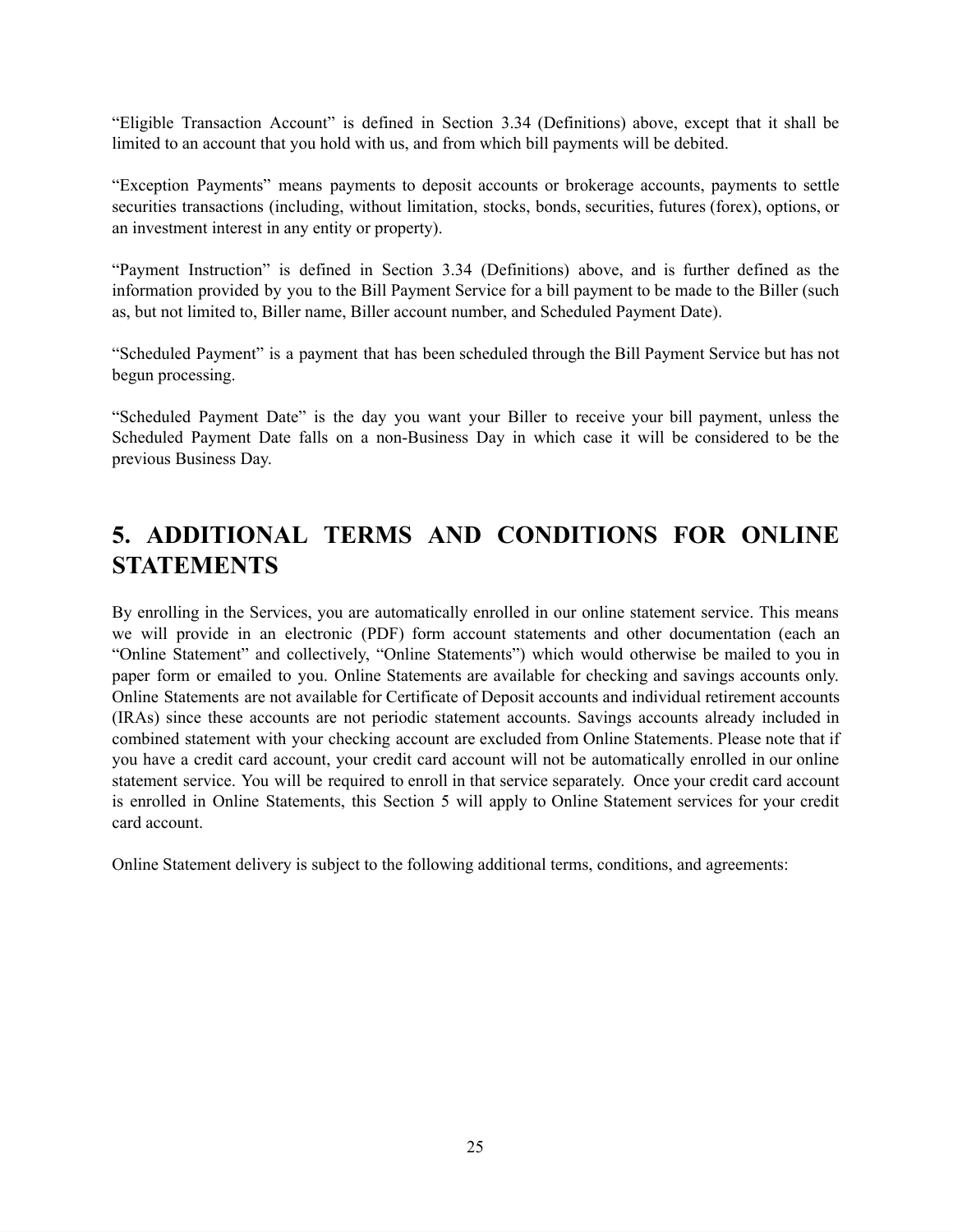- a. You acknowledge and agree, as a condition of your enrollment, that from and after your enrollment, paper statements or email statements and other documentation will no longer be mailed to you but will be delivered only by electronic means, and you agree that the Online Statements will satisfy all of our obligations to provide statements and reports with respect to your accounts.
- b. You acknowledge that you have the ability to access, view, and retain copies of the Online Statements. You understand that you are obligated to notify us of any problems relating to your Online Statements, including problems relating to your ability to access Online Statements. We may provide you with an email notification of Online Statements availability to the email address provided by you to us. Such email notices will be sent from the email address Estatements@bxs.com. As a condition of your receiving Online Statements, we will periodically require you to update your email address information.
- c. You acknowledge and understand that your enrollment will be effective upon your enrollment date with the Services and for all periods following your election on an ongoing basis unless and until you cancel your election by providing notice to us via the methods provided above in Section 2.5 (Notice of Errors or Questions About Your Electronic Transfers). Upon receipt of your cancellation notice and a reasonable opportunity to act on it, we will continue your Online Statements delivery and will also provide paper statements beginning with your next statement cycle. Paper statements may be subject to fees, which will be disclosed in the Account Information Statement as amended from time to time. We may modify or terminate the Online Statement services at any time.
- d. You acknowledge and understand that Online Statements may be an eligibility option for certain BancorpSouth Bank products and services. Your eligibility for these related product features or benefits, such as fee waivers, may be terminated if you cancel your enrollment in Online Statements.
- e. Online Statements will remain available for a period of up to eighteen (18) (twelve (12) months for credit card accounts) calendar months from initial posting date, which period may be modified at any time by us in our sole and absolute discretion. For your recordkeeping purposes beyond eighteen (18) months (twelve (12) months for credit card accounts) from initial posting date, you acknowledge your responsibility to make such electronic or paper copies of Online Statements as you deem appropriate. In the event that your Online Statements are removed from our Site before you save or print and retain a copy, or in the event that the Online Statements Service is terminated by you or us before you save or print and retain a copy of your Online Statements, you may request a paper replacement copy of your statement, but you shall be subject to applicable fees for these copies.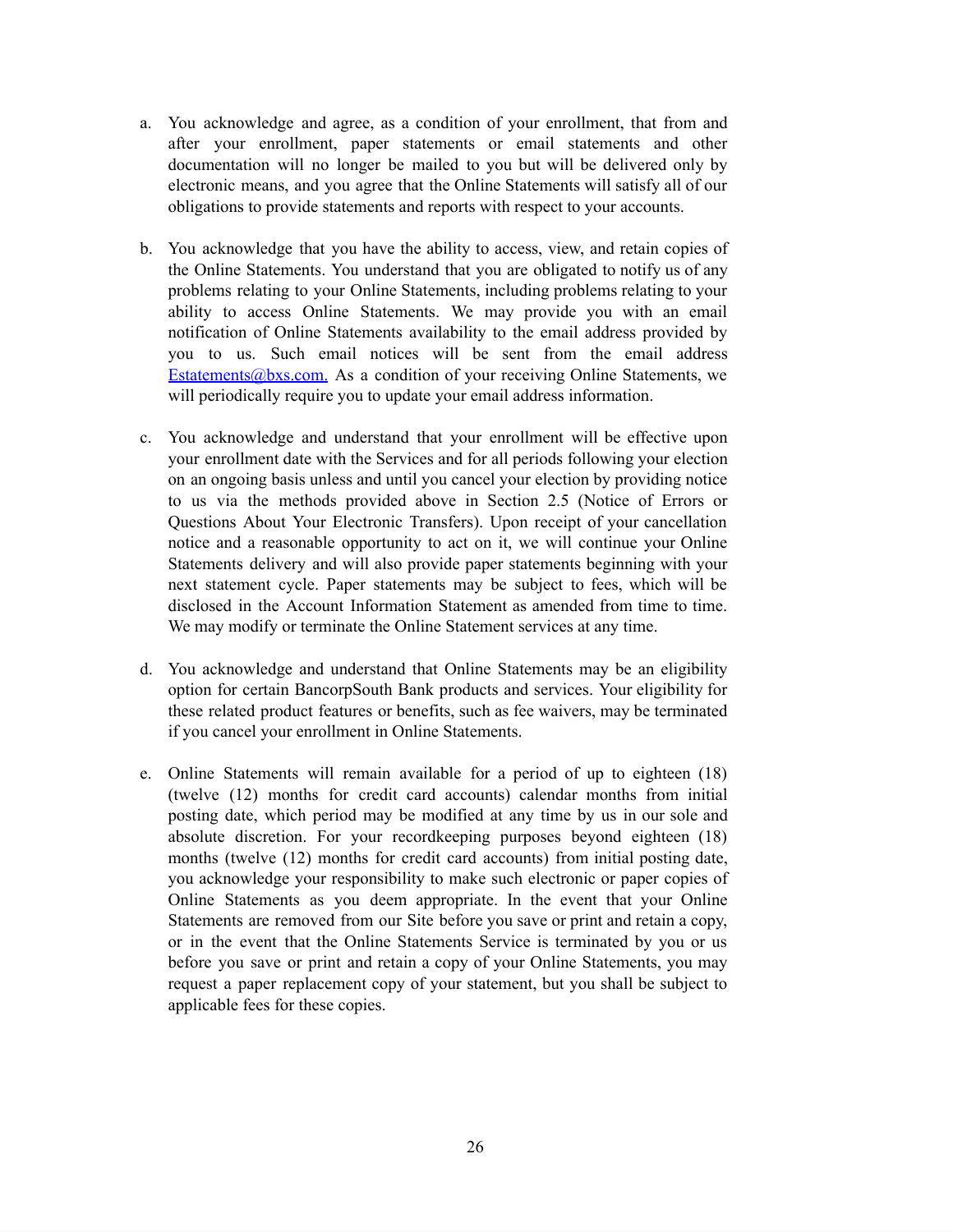# **6. ADDITIONAL TERMS AND CONDITIONS FOR IDENTITY VERIFICATION ALERTS**

We offer customers with mobile access the ability to authenticate their identity over Short Message Service ("SMS") ("Identity Verification Alert Program"). Enrollment requires identification of and our confirmation of your banking relationship as well as you providing us with a mobile phone number. The mobile phone number's verification is completed by you receiving an SMS message with a verification code which you will have to enter on the Site. Once enrolled, your participation in SMS Mobile Banking Service will be ongoing and message and data rates may apply. Customers can select either a voice or SMS option for receipt of an identity verification code. If you have questions, you can contact us at 888-797-7711. By participating in our Identity Verification Alert Program, you are agreeing to the terms and conditions of this Agreement, including, but not limited to, Section 3.15 (Information Authorization).

# **7. GENERAL TERMS AND CONDITIONS FOR SMS MOBILE BANKING SERVICE**

## **7.1 SHORT MESSAGE SERVICE ("SMS") BANKING SERVICE ALSO KNOWN AS "TEXT BANKING"**

We offer customers with mobile access the ability to review their account information (e.g., for checking balances and last transactions) and to transfer money between your accounts with us over SMS ("SMS Mobile Banking Service"). Enrollment requires identification of and confirmation by us of your banking relationship as well as you providing us with a mobile phone number. The mobile phone number's verification is completed by you receiving an SMS message with a verification code which you will have to enter on the Site. Once enrolled, your participation in SMS Mobile Banking Service will be ongoing and message and data rates may apply. Customers may opt out of SMS Mobile Banking Service at any time.

Questions: You can contact us at 888-797-7711, or send a text message with the word "HELP" to this number: 77542.

To stop SMS Mobile Banking Service: To stop the messages from coming to your phone, you can opt out of SMS Mobile Banking Service via SMS. Just send a text that says "STOP" to this number: 77542. You'll receive a one-time opt-out confirmation text message. After that, you will not receive any future messages.

By participating in SMS Mobile Banking Service, you are agreeing to the terms and conditions of this Agreement, including, but not limited to, Section 3.15 (Information Authorization).

## **7.2 DESCRIPTION OF SERVICES**

SMS Mobile Banking Service is a personal financial information management service that allows you to access bank account information, make payments to merchants who have previously consented to accept payments through our Services and make such other banking transactions as are fully described on our Site using compatible and supported Personal Devices or Software ("Wireless Devices"). We reserve the right to modify the scope of the SMS Mobile Banking Service at any time. We reserve the right to refuse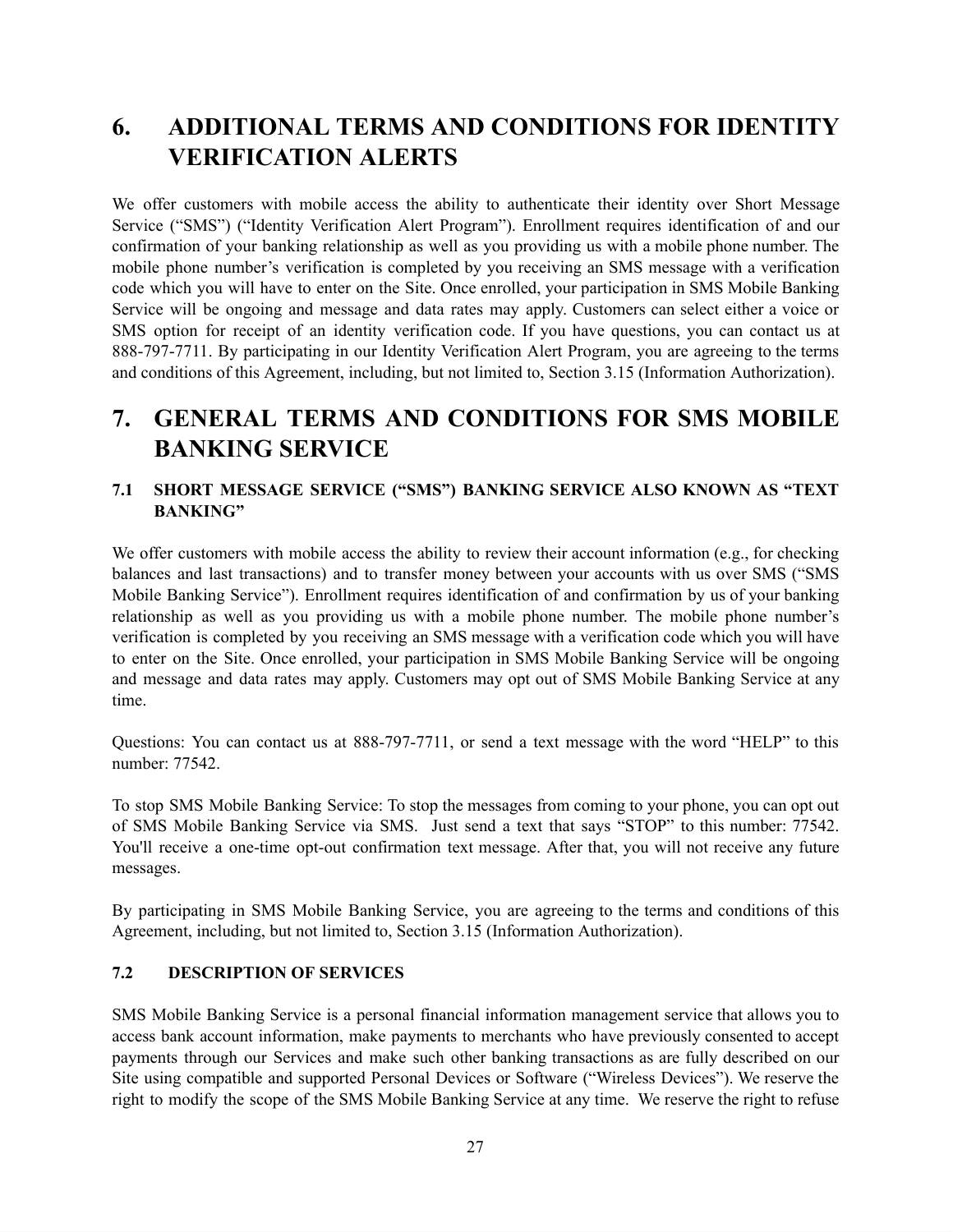to make any transaction you request through SMS Mobile Banking. You agree and understand that SMS Mobile Banking may not be accessible or may have limited utility over some mobile networks, such as while roaming. All Services are not available in the SMS Mobile Banking Service. The most up-to-date list of Services which you may be able to access through the SMS Mobile Banking Service is posted on our Site. When you register for SMS Mobile Banking Service, designated accounts and payees (or billers) linked to your Credentials through the Services will be accessible through the SMS Mobile Banking Service. The Mobile Remote Deposit Capture Service (MRDC) may be available once registration is complete.

## **7.3 USE OF SERVICES**

SMS Mobile Banking Service will not work unless you use it properly. You accept responsibility for making sure you understand how to use the SMS Mobile Banking Service before you actually do so, and then that you always use the SMS Mobile Banking Service in accordance with the online instructions posted on our Site. You also accept responsibility for the proper use of your Personal Device and Software. We may change or upgrade the SMS Mobile Banking Service from time to time. In the event of such changes or upgrades, you are responsible for making sure you understand how to use SMS Mobile Banking Service as changed or upgraded. We will not be liable to you for any losses caused by your failure to properly use or upgrade SMS Mobile Banking Service or your Personal Device and Software.

## **7.4 RELATIONSHIP TO OTHER AGREEMENTS**

You agree that when you use SMS Mobile Banking Service, you will remain subject to the terms and conditions of all your existing agreements with us, our Affiliates, and/or our Service Providers, including, but not limited to, your mobile service carrier or provider, and you agree that this Agreement does not amend or supersede any of those agreements. You understand that those agreements may provide for fees, limitations and restrictions which might impact your use of SMS Mobile Banking Service (for example, your mobile service carrier or provider may impose data usage or text message charges for your use of or interaction with SMS Mobile Banking Service, including while downloading the software necessary to utilize SMS Mobile Banking Service (the "Software"), receiving or sending SMS Mobile Banking Service text messages, or other use of your Personal Device and Software when using the Software or other products and services provided by SMS Mobile Banking Service), and you agree to be solely responsible for all such fees, limitations and restrictions. You agree that only your mobile service carrier or provider is responsible for its products and services. Accordingly, you agree to resolve any problems with your carrier or provider directly without involving us. You also agree that if you have any problems with SMS Mobile Banking Service, you will contact us at 1-888-797-7711.

#### **7.5 YOUR OBLIGATIONS**

When you use SMS Mobile Banking Service to access accounts you designate during the registration process, you agree to the following:

a. Account Ownership/Accurate Information. You represent that you are the legal owner of the accounts and other financial information which may be accessed via SMS Mobile Banking Service. You represent and agree that all information you provide to us in connection with SMS Mobile Banking Service is accurate, current and complete, and that you have the right to provide such information to us for the purpose of operating SMS Mobile Banking Service. You agree not to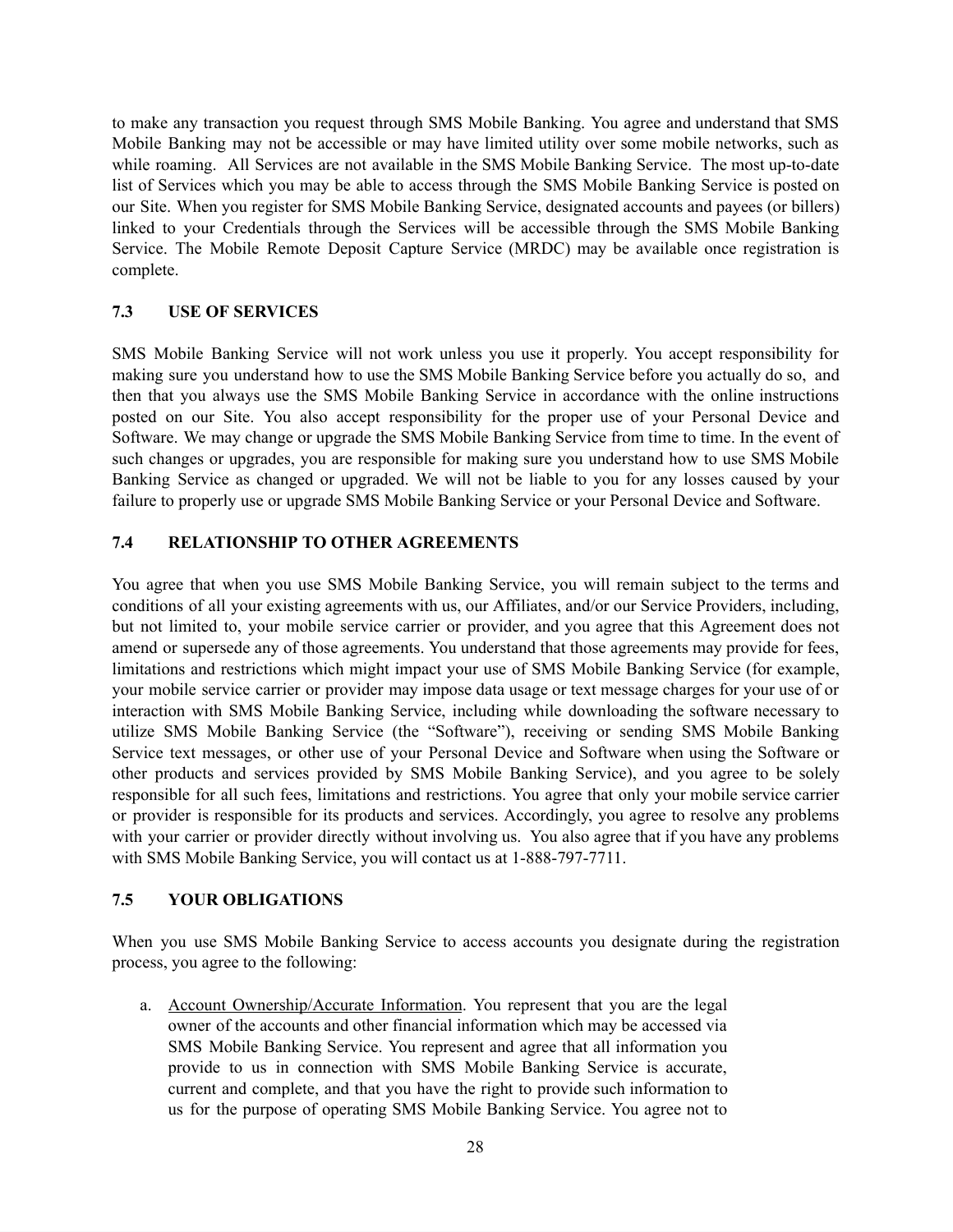misrepresent your identity or your account information. You agree to keep your account information up to date and accurate.

- b. User Conduct. You agree not to use SMS Mobile Banking Service or the content or information delivered through SMS Mobile Banking Service in any way that would: (a) infringe any third-party copyright, patent, trademark, trade secret, or other proprietary rights or rights of publicity or privacy, including any rights in the Software; (b) be fraudulent or involve the sale of counterfeit or stolen items, including, but not limited to, use of SMS Mobile Banking Service to impersonate another person or entity; (c) violate any law, statute, ordinance or regulation (including, but not limited to, those governing export control, consumer protection, unfair competition, anti-discrimination or false advertising); (d) be false, misleading or inaccurate; (e) create liability for us or our affiliates or service providers, or cause us to lose (in whole or in part) the services of any of our service providers; (f) be defamatory, trade libelous, unlawfully threatening or unlawfully harassing; (g) potentially be perceived as illegal, offensive or objectionable; (h) interfere with or disrupt computer networks connected to SMS Mobile Banking Service; (i) interfere with or disrupt the use of SMS Mobile Banking Service by any other user; or (j) use SMS Mobile Banking Service in such a manner as to gain unauthorized entry or access to the computer systems of others.
- c. Indemnification. Unless caused by our intentional misconduct or gross negligence, you agree to protect and fully compensate us and our Affiliates and Service Providers from any and all third party claims, liability, damages, expenses and costs (including, but not limited to, reasonable attorney's fees) caused by or arising from your use of SMS Mobile Banking Service, your violation of this Agreement or your infringement, or infringement by any other user of your account, of any intellectual property or other right of anyone.

## **7.6 CHARGES FOR SERVICES**

You agree to pay for SMS Mobile Banking Service in accordance with the Account Information Statement. You authorize us to automatically charge your account for all such fees incurred in connection with the SMS Mobile Banking Service. In the future, we may add to or enhance the features of SMS Mobile Banking Service. By using such added or enhanced features, you agree to pay for them in accordance with the Account Information Statement.

#### **7.7 SMS MOBILE BANKING SERVICE LIMITATION**

Neither we nor our Service Providers can foresee or anticipate technical or other difficulties related to SMS Mobile Banking Service. These difficulties may result in loss of data, personalization settings or other SMS Mobile Banking Service interruptions. Neither we nor any of our Service Providers assume responsibility for the timeliness, deletion, misdelivery or failure to store any user data, communications or personalization settings in connection with your use of the SMS Mobile Banking Service. Neither we nor any of our Service Providers assume responsibility for the operation, security, functionality or availability of any Wireless Device or mobile network which you utilize to access the SMS Mobile Banking Service. You agree to exercise caution when utilizing the SMS Mobile Banking Service application on your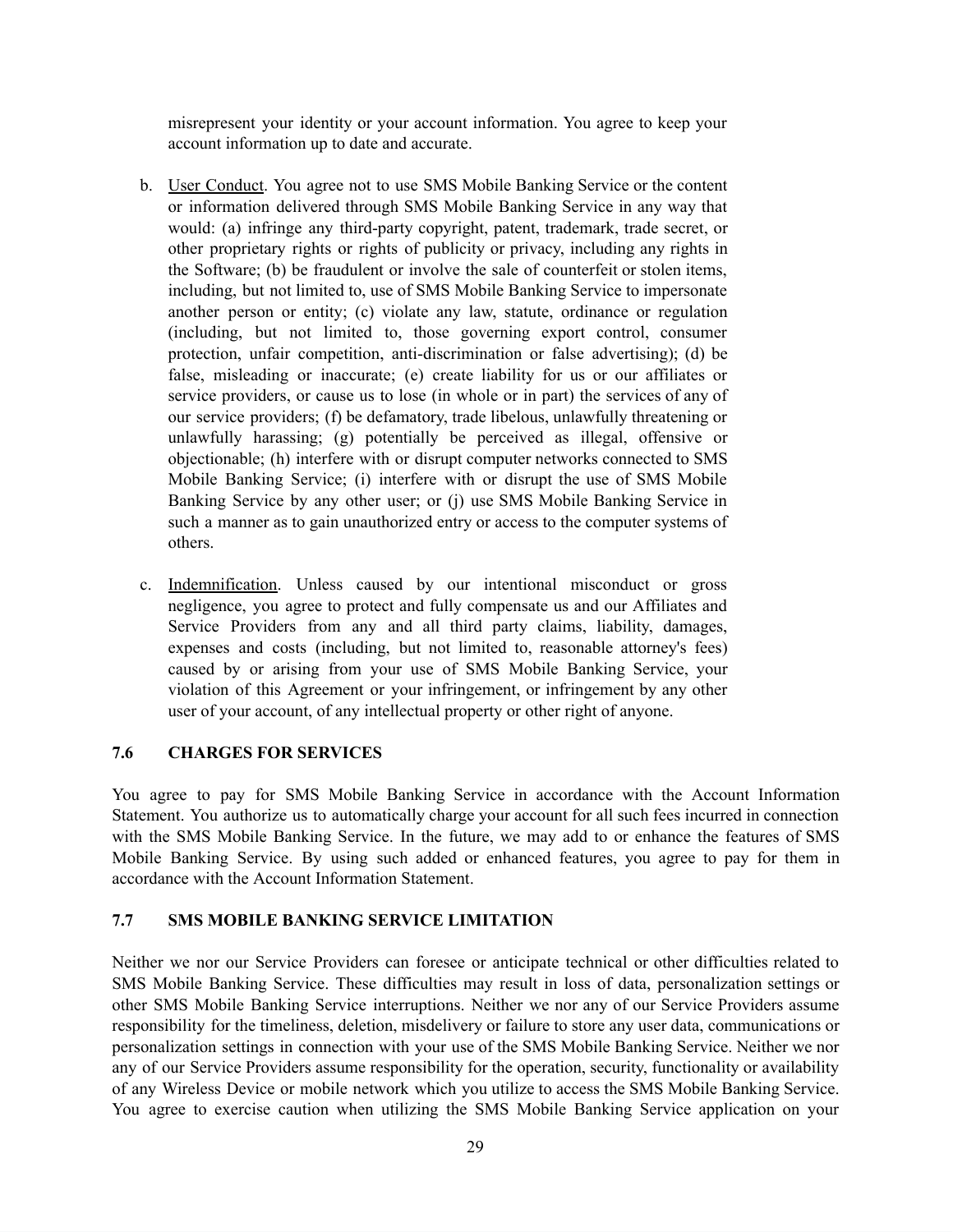Wireless Device and to use good judgment and discretion when obtaining or transmitting information. Financial information shown in the SMS Mobile Banking Service reflects the most recent account information available through the SMS Mobile Banking Service, and may not be accurate or current. You agree that neither we nor our service providers will be liable for any errors or delays in the content, or for any actions taken in reliance thereon.

## **7.8 CHANGES OR CANCELLATION**

You may cancel your participation in the SMS Mobile Banking Service by calling us at 1-888-797-7711. We reserve the right to change or cancel the SMS Mobile Banking Service at any time without notice. We may also suspend or terminate your access to SMS Mobile Banking Service at any time without notice and for any reason, including, but not limited to, your non-use of SMS Mobile Banking Service. You agree that we will not be liable to you or any third party for any modification, suspension or discontinuance of the SMS Mobile Banking Service.

### **7.9 THIRD PARTY BENEFICIARY**

You agree that our Affiliates and our Service Providers (including any provider of Software) may rely upon your agreements and representations, in Sections 7.4 (Relation to Other Agreements) and 7.5 (Your Obligations) of this Agreement, above, and such service providers are, for the purposes of those sections, third party beneficiaries to this Agreement, with the power to enforce those provisions against you, as applicable.

# **8. ADDITIONAL TERMS AND CONDITIONS FOR MOBILE REMOTE DEPOSIT CAPTURE SERVICE**

Mobile Remote Deposit Capture (MRDC) Service is an optional service that provides you with a process to use certain devices to electronically scan, capture the check image and transmit checks for deposit to a checking or savings account with us. The deposit account must be an Eligible Transaction Account selected for access in the MRDC Service. The MRDC Service is subject to the terms and conditions set forth in this Agreement. You agree that no MRDC Service transaction is an "electronic funds transfer" as defined by the federal Electronic Funds Transfer Act and/or Regulation E of the Consumer Financial Protection Bureau. In the event of inconsistency between a provision of this section and any of the Uniform Commercial Code, the Check 21 Act, the Federal Reserve Board's Regulation CC, any other law, rule or regulation affecting the subject matter hereof, and including any clearinghouse agreements, operating circulars and any image exchange agreements to which we are a party, or any other law or regulation which permits waiver or modification by agreement, to all of which you agree to be bound as governing the subject matter of this agreement and all of which is hereinafter referred to at times as the "Controlling Law", then the provisions of this section shall prevail.

#### **8.1 DEFINITIONS**

Unless otherwise defined in this section, capitalized words or phrases shall have the meanings set forth in the Uniform Commercial Code and the Check 21 Act. The following capitalized words shall have the following respective meanings:

"Business Day" has the meaning set forth in Section 2.6 above.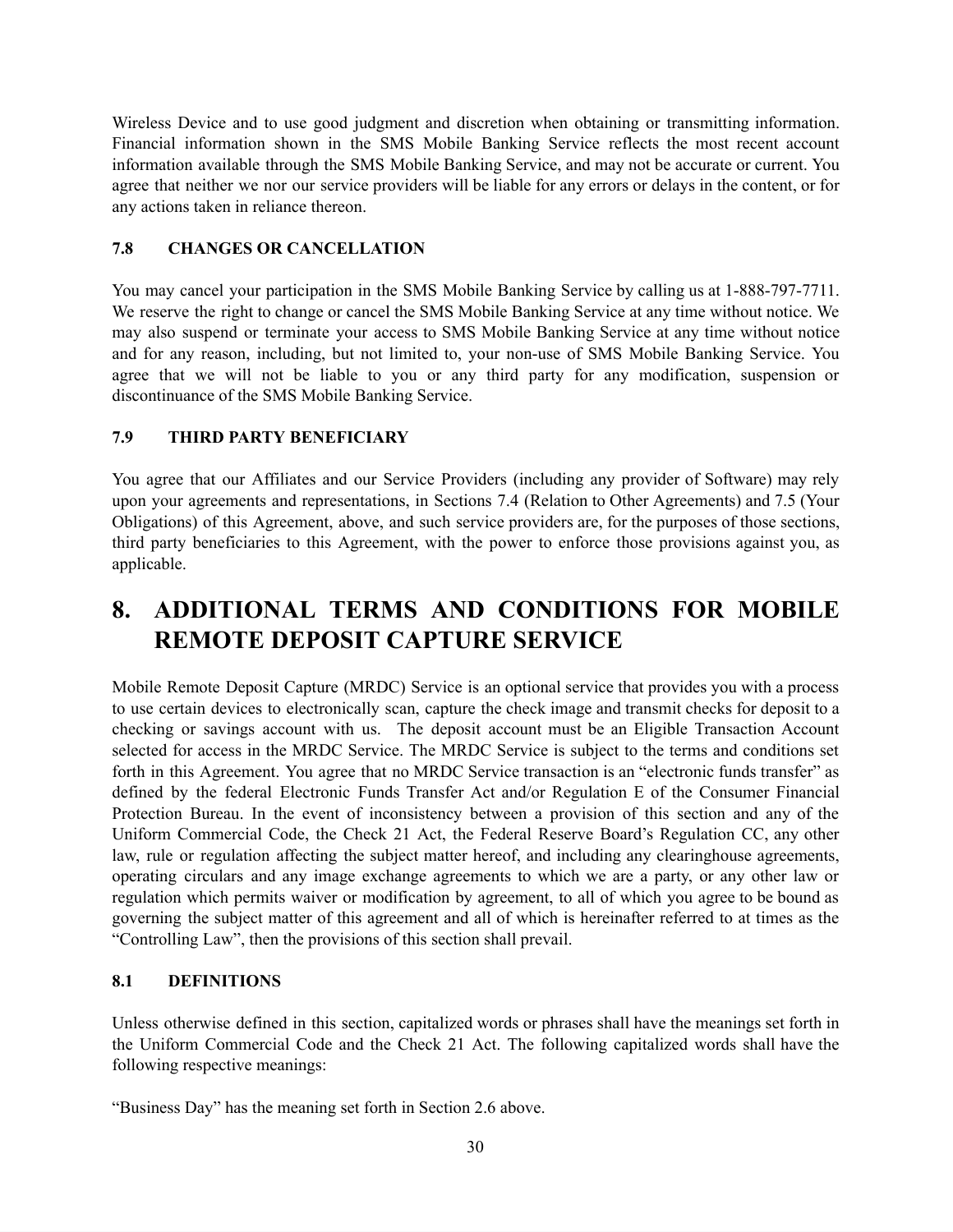"Check" means a draft, payable on demand and drawn on or payable through or at an office of a bank, whether or not negotiable, that is handled for forward collection or return, including a substitute check and a travelers check; and (B) does not include a noncash item or an item payable in a medium other than United States dollars.

"Check 21 Act" shall mean the federal Check Clearing for the 21st Century Act and any federal regulations issued in furtherance thereof.

"Check Claim" shall mean any claim against us for loss, liability or expense (including the costs and expenses of investigating and defending against such claim and all reasonable attorney's fees in connection therewith) resulting from or arising out of or in any way related to (whether directly or indirectly) any Check which has been captured as an image by you and transmitted by you to us, including, but not limited to, any claim against us with respect to any such Check under any Controlling Law.

"Unacceptable Check" shall mean any item which (a) is not a Check, (b) is a foreign check drawn on a non-U.S. bank, (c) is a Check payable to any person or entity other than you, (d) is a Check drawn on any account owned by you or on which you are an authorized signer, (e) any Check that is dated more than six months prior to the date of the mobile remote deposit submission, (f) any Check that is a money order, cashier's check or traveler's check, (g) any Check that is payable jointly unless the Check is being deposited to an Eligible Transaction Account in the name of all payees on the Check, (h) any check that is drawn on or otherwise issued by the United States Treasury Department, (i) any check that has previously been submitted as a direct bank deposit or as a mobile remote deposit either to us or another financial institution, (j) any Check that has any alteration or that you know or suspect, or should know or suspect, is fraudulent or otherwise not authorized by the owner of the account on which the Check is drawn, (k) any Check that is either a "substitute check" as defined in Reg CC or other federal law or regulation or an "image replacement document" that purports to be a substitute check, (I) any Check that has an endorsement other than specified in this Agreement, (m) any Check that is prohibited by our then current procedures or is a violation of any law, rule or regulation, (n) any Check that is payable on sight or is payable through draft, as defined in Reg CC, or (o) due to its physical condition or other properties, yields (i) an incomplete image, (ii) an image failing to fully conform to the technical specifications required under Section 8.2 (Mobile Remote Capture and Transmission of Checks) below, or (iii) an image failing to satisfy the requirements of Section 8.3 (Technical Specifications) below.

#### **8.2 MOBILE REMOTE CAPTURE AND TRANSMISSION OF CHECKS**

You may capture electronic images of Checks and electronically transmit the same to us for deposit in accordance with this Agreement.

## **8.3 TECHNICAL SPECIFICATIONS**

Each Check captured and transmitted by you to us using the MRDC Service must strictly comply with and meet, in our sole and absolute discretion, the standards and requirements of legibility that we establish from time to time. Check images must also comply with the applicable standards and requirements of the American National Standards Institute (ANSI), the Board of Governors of the Federal Reserve Board, and/or any other regulatory agency, clearinghouse or association. The MRDC Service is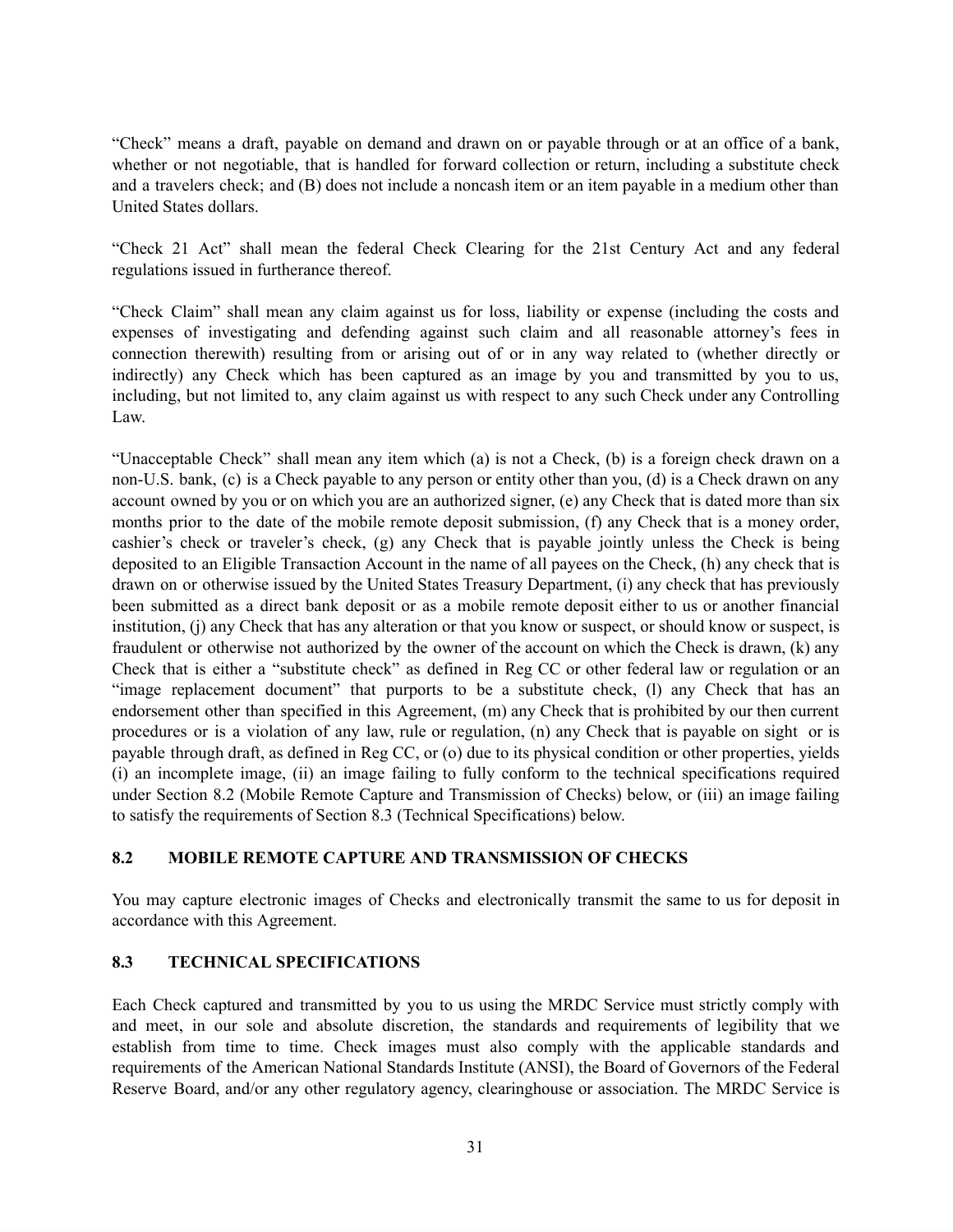currently only available on certain iPhone, iPad and Android devices. Please refer to our Site for the most current device information.

## **8.4 CHANGE OF TECHNICAL SPECIFICATIONS**

The technical specifications prescribed under Section 8.3 (Technical Specifications) above may be modified, superseded or replaced by us at any time without prior notice to you.

## **8.5 TIMELINESS**

Mobile deposit transactions made before 8:00 P.M. Central Time on Business Days are normally available within two Business Days. Transactions received after 8:00 P.M. or on any day which is not a Business Day shall be deemed received on the next Business Day. Your MRDC transmission is subject to normal deposit deadlines, image quality standards, etc., which will together determine whether or not a deposit will be posted to your account, as well as the amount and date of that transaction. The availability of your MRDC transaction may also be subject to factors such as creditworthiness, the length and extent of your relationship with us, transaction and experience information and such other factors we deem relevant, in our sole and absolute discretion.

## **8.6 DEPOSIT ACCOUNT(S)**

All Checks captured and transmitted to us by you and accepted by us shall be deposited to the Eligible Transaction Account designated by you at the time of the MRDC request.

## **8.7 TRANSACTION LIMITS**

You shall not on any single day submit MRDC deposits greater than \$3,000.00 in the aggregate. The maximum amount that you can deposit over a rolling 30-day time period is \$15,000.00 in the aggregate. We reserve the right to modify deposit limits, transaction limits or restrict the use of the MRDC Service from time to time without notice to you. Exceptions to standard MRDC deposit limits may be granted by us based on factors such as creditworthiness, the length and extent of your relationship with us, transaction and experience information and such other factors we deem relevant, in our sole and absolute discretion.

## **8.8 FEES**

You agree to pay for all MRDC Services in accordance with the Account Information Statement. See Section 2.3 (Fees for Electronic Transfers) above for how you can obtain the current Account Information Statement. You authorize us to automatically charge your account for all such fees incurred in connection with MRDC Services. In the future, we may add to or enhance the features of MRDC Services. By using such added or enhanced features, you agree to pay for them in accordance with the Account Information Statement as amended from time to time. Check deposit fees (when applicable) may be avoided by making your deposit at any of our branches during regular business hours.

## **8.9 REJECTION OF DEPOSIT TRANSACTIONS**

We may reject any MRDC transaction transmission which does not strictly comply with the technical specifications prescribed under Section 8.3 (Technical Specifications) above or which exceeds any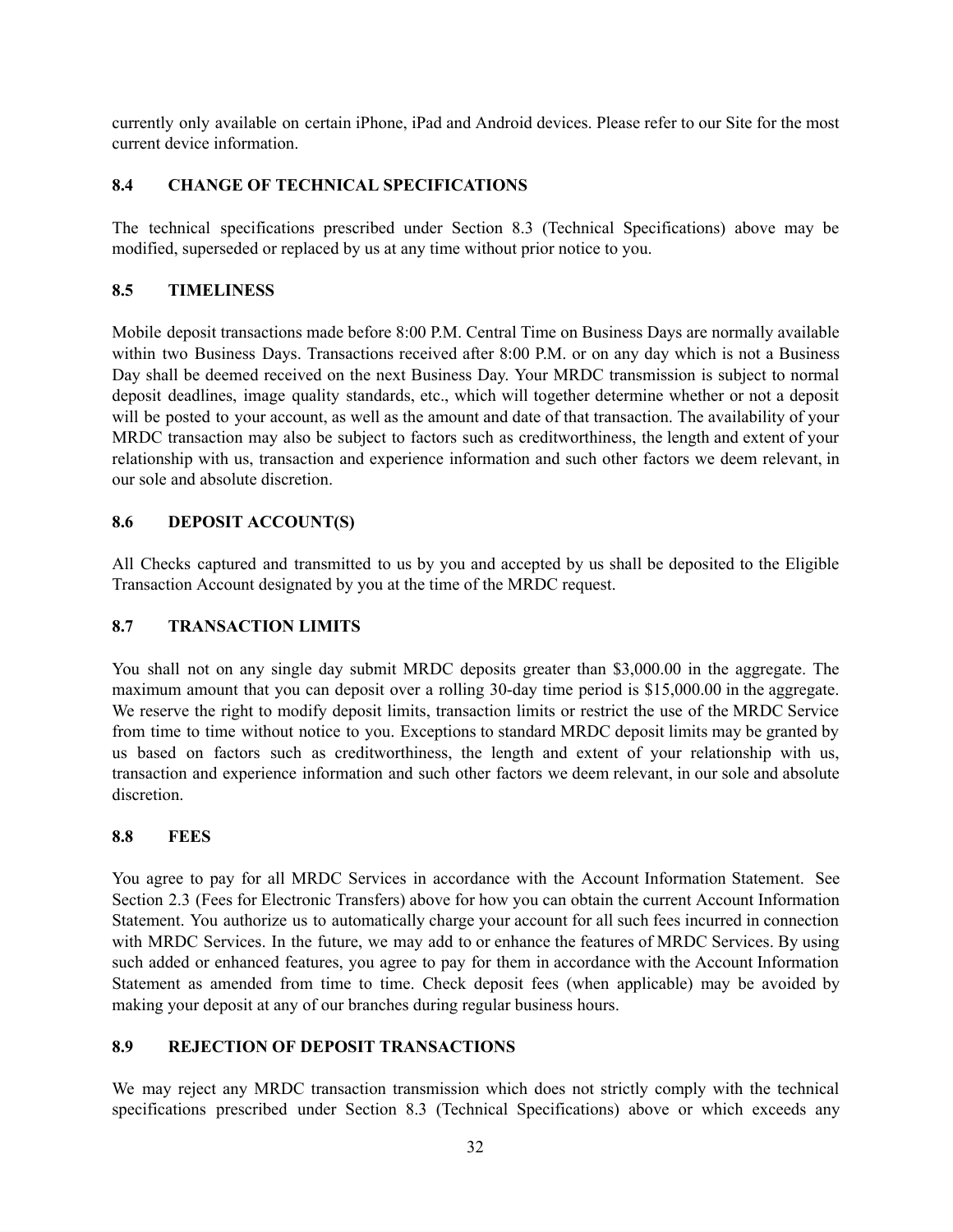transaction limit prescribed under Section 8.7 (Transaction Limits) above. It shall be your sole responsibility to redeposit such rejected transaction. We shall have no liability for any losses incurred by you, including, but not limited to, costs, fees or expenses incurred by you, for rejection of MRDC transactions. In the event of any dispute as to whether any transaction or any portion thereof complies with the technical specifications prescribed under Section 8.3 above, our determination as to compliance shall be final and conclusive.

### **8.10 UNACCEPTABLE CHECKS**

You shall not capture and attempt to deposit images of Unacceptable Checks. MRDC transactions containing Unacceptable Checks may be rejected by us, in whole or in part, in our sole and absolute discretion. We shall have no liability for any losses incurred by you, including, but not limited to, costs, fees or expenses incurred by you, for rejection of Unacceptable Checks. Unacceptable Checks, if acceptable for deposit at all, must be deposited by you by conventional means, preferably at one of our branches during normal business hours or by certified, registered or otherwise traceable mail addressed to:

Mobile Remote Deposit BancorpSouth Bank Call Center 2910 W. Jackson St. Tupelo, MS 38801

Items sent by certified, registered or otherwise traceable mail must be endorsed and accompanied by a properly-completed deposit ticket, all in accordance with the Account Agreement governing the deposit account(s) identified in Section 8.6 (Deposit Accounts) above, as such agreement may be amended by us from time to time. Any items received that are not accompanied by a completed deposit ticket will be returned to the customer. You agree not to send cash deposits to the above address. Deposits containing cash must be made by you at one of our branches during normal business hours.

#### **8.11 DEPOSIT**

You acknowledge and agree that neither mere MRDC submission of a Check to us nor our acknowledgment of receipt of such transaction submission shall constitute deposit of any such Check. No Check MRDC transaction submitted to us shall be deemed to be deposited with us until the file containing such image has been imported, captured, and balanced by us on our image processing system. All deposits made by you pursuant to this Agreement are deemed made at Tupelo, Mississippi, and are governed by the Account Agreement as may be amended by us from time to time.

## **8.12 RETENTION, SAFEGUARDING AND DESTRUCTION OF CHECKS**

You shall retain the originals of all Checks which you capture as images and transmit to us for not less than 30 days and shall make such originals available to us on demand. During the time that you retain the originals of Checks, you shall use care to protect such originals from unauthorized access in order to guard against theft and further negotiation, depositing, presentment for payment or imaging. At such time when you determine to no longer retain the originals of such Checks (whether at the end of the minimum retention period set forth above or any longer period), you shall destroy such Checks by a process which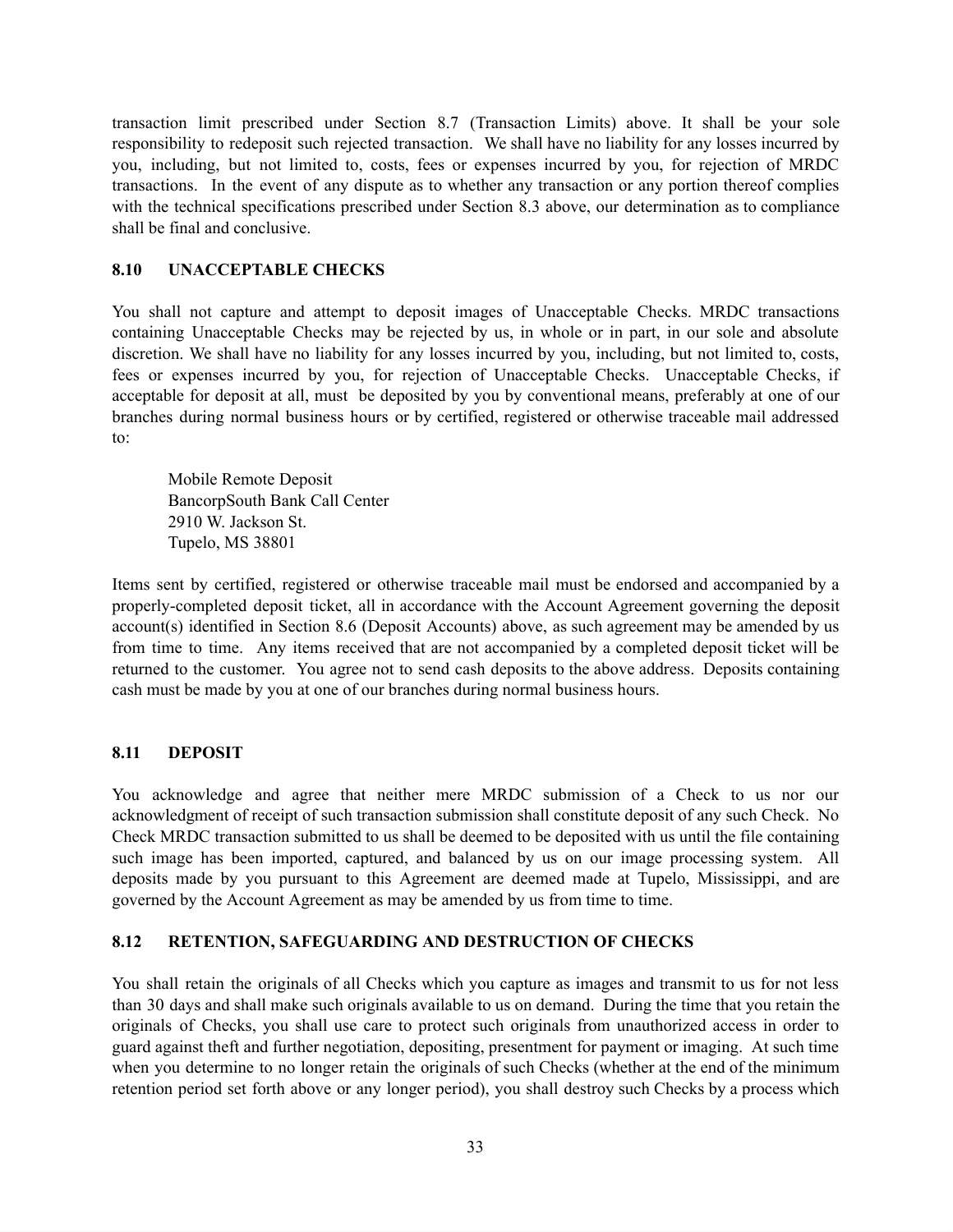ensures that such Checks are rendered no longer readable or capable of reconstruction and which ensures that the safeguards set out above are observed in the destruction process.

#### **8.13 ENDORSEMENTS**

All Check images submitted for MRDC deposit must contain the restrictive endorsement "For Mobile Deposit Only at BancorpSouth Bank," along with the Eligible Transaction Account number and your signature to endorse the check.

#### **8.14 ERRORS**

You agree to notify us immediately in the event you become aware of or suspect any errors in connection with your use of the MRDC Service. We must hear from you no later than sixty (60) days after we sent you the first statement on which the problem or error appeared. See Section 2.5 (Notice of Errors or Questions About Your Electronic Transfers) above regarding the manner in which you should provide notice. See also Section 2.4 (Customer's Liability) above regarding how the timeliness of your notice impacts your liability for unauthorized transfers. You agree to fully cooperate with us and to assist us, and to provide such records and documentation as we may request, in the investigation, correction, and resolution of any errors or problems related to your use of the MRDC Service.

### **8.15 YOUR REPRESENTATIONS AND WARRANTIES TO US; INDEMNIFICATION**

The transmission of any image of a Check to us shall constitute your assumption of all liabilities, indemnities, responsibilities and duties under Controlling Law, including, but not limited to, the Check 21 Act. When you use the MRDC Service to transmit any check image to us, you represent and warrant to us that: (i) the Check is not an Unacceptable Check, (ii) you are entitled to endorse the Check, (iii) all signatures on the Check are authentic and authorized, (iv) the Check is not a counterfeit item, (v) the Check has not been altered, (vi) the Check is not subject to a defense or claim in recoupment of any party that can be asserted against you, (vii) you have no knowledge of any insolvency proceeding commenced with respect to you or the drawer of the Check, (viii) the Check, in the event of any dishonor or nonpayment by the drawee, is enforceable against both you and the drawer of the Check, (ix) the Check image transmitted by you to us contains an accurate representation of the front and the back of the Check and otherwise complies with the requirements of MRDC (including, but not limited to, any endorsement requirements), (x) you will neither create nor transmit through the Services any duplicate image of the Check, nor will you deposit or otherwise negotiate the original Check, (xi) no person or entity will be asked to make payment on the Check more than once, (xii) neither we nor any subsequent transferees of the Check or its image will sustain a loss as the result of the fact that an image of the Check, instead of the original Check, was accepted by us through the Services, presented for payment, or returned, (xiii) the image of the Check contains no computer viruses or other harmful, intrusive, or invasive codes, (xiv) all information you have provided to us in connection with MRDC and the transaction is true, accurate, and current, and (xv) the transaction otherwise complies in all respects with your duties, obligations, and agreements under this Agreement. YOU AGREE TO INDEMNIFY US AND TO HOLD US HARMLESS FROM AND AGAINST ANY AND ALL LOSSES, COSTS, SUITS, DAMAGES, CLAIMS, LIABILITIES, AND EXPENSES (INCLUDING, WITHOUT LIMITATION, REASONABLE ATTORNEY'S FEES) ARISING FROM OR RELATED IN ANY WAY TO YOUR BREACH OF THE FOREGOING REPRESENTATIONS AND WARRANTIES, YOUR USE OF THE MRDC SERVICE, AND/OR OUR PROVISION OF THE MRDC SERVICE TO YOU. YOUR AGREEMENT TO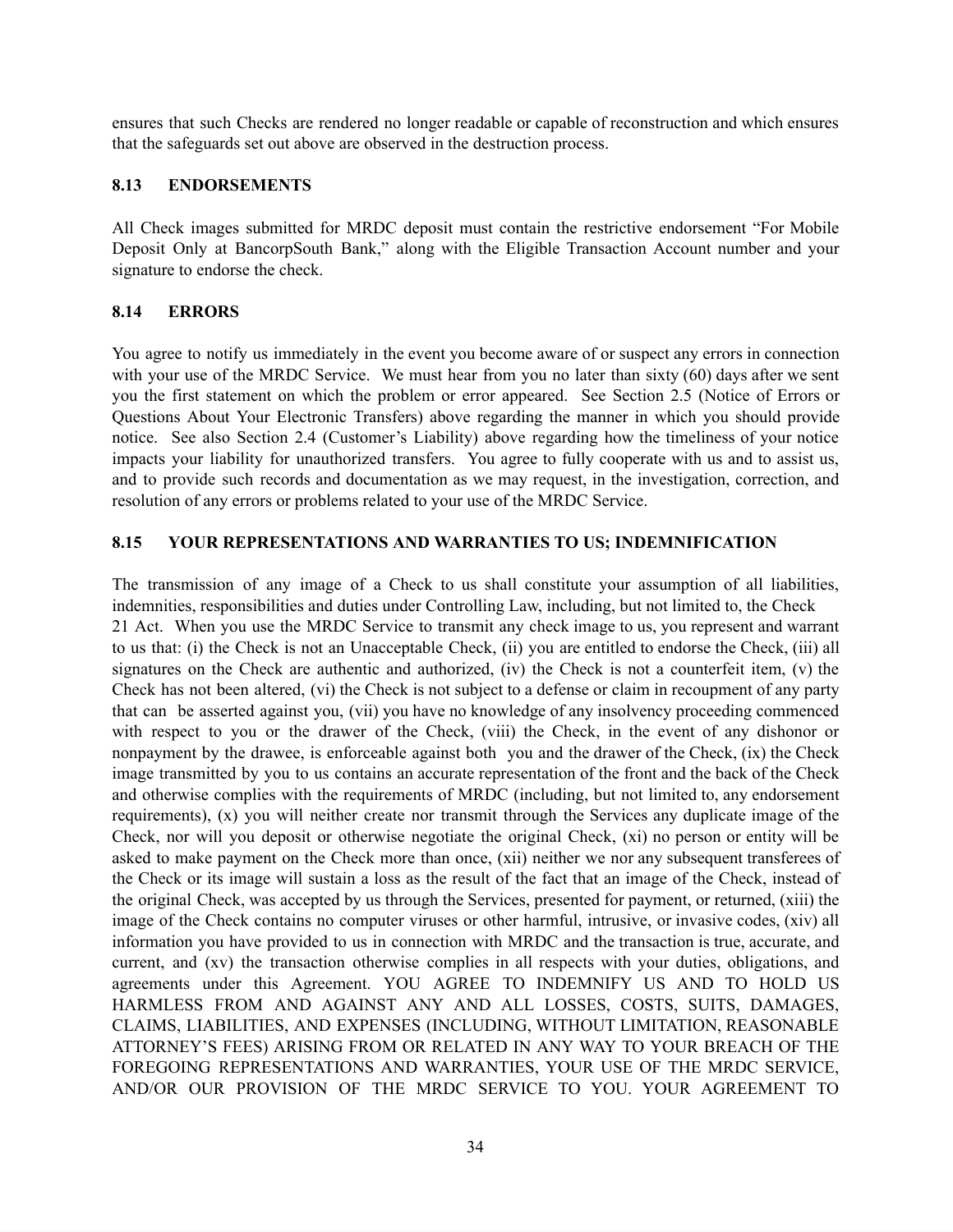INDEMNIFY US AND HOLD US HARMLESS WILL SURVIVE THE TERMINATION OF THIS AGREEMENT FOR ANY REASON.

# **9. ADDITIONAL TERMS AND CONDITIONS FOR ACCOUNT TO ACCOUNT TRANSFERS**

#### **9.1 DESCRIPTION OF TRANSFER SERVICE, AUTHORIZATION AND PROCESSING**

- a. The term "Transfer Money Terms" means these Additional Terms and Conditions for Account to Account Transfers. The Account to Account Transfer Service (for purposes of these Transfer Money Terms as they apply to these Transfer Money Terms, the "Transfer Service") enables you to transfer funds between your Account(s) that you maintain with us on the one hand, and your Account(s) that are maintained by other financial institutions, on the other hand. You represent and warrant that you are either the sole owner or a joint owner of the Eligible Transaction Account and the External Account and that you have all necessary legal right, power and authority to transfer funds between the Eligible Transaction Account and the External Account. If you are a joint owner of the Eligible Transaction Account, External Account, or both, then you represent and warrant that (i) you have been authorized by all of the other joint owners to operate such Accounts without their consent (including without limitation to withdraw or deposit any amount of funds to such Accounts or to even withdraw all funds from such Accounts); and (ii) we may act on your instructions regarding such Accounts without liability to such other joint owners. Further, you represent and warrant that the External Account is located in the United States.
- b. You may initiate (1) a one-time Transfer Instruction for which processing shall be initiated immediately, (2) a one-time Transfer Instruction for which processing shall be initiated at a later specified date up to one (1) year, and (3) a recurring series of Transfer Instructions for which processing shall be initiated on the specified dates. Further details about each of these options can be found on the Site. When we receive a Transfer Instruction from you, you authorize us to (i) debit your Eligible Transaction Account and remit funds on your behalf to the External Account designated by you and to debit your applicable Account as described below in Section 9.5 (Transfer Service Fees and Additional Charges) below; or, as applicable, to (ii) credit your Eligible Transaction Account and remit funds on your behalf from the External Account designated by you and to debit your applicable Account as described below in Section 9.5 (Transfer Service Fees and Additional Charges) below. You also authorize us to reverse a transfer from the applicable Account if the debit is returned from the other Account in the transaction for any reason, including, but not limited to, nonsufficient funds. Transfers may be delayed or blocked to prevent fraud or comply with regulatory requirements. If we delay or block a Transfer Instruction that you have initiated, we will notify you in accordance with your user preferences (i.e. email, push notification).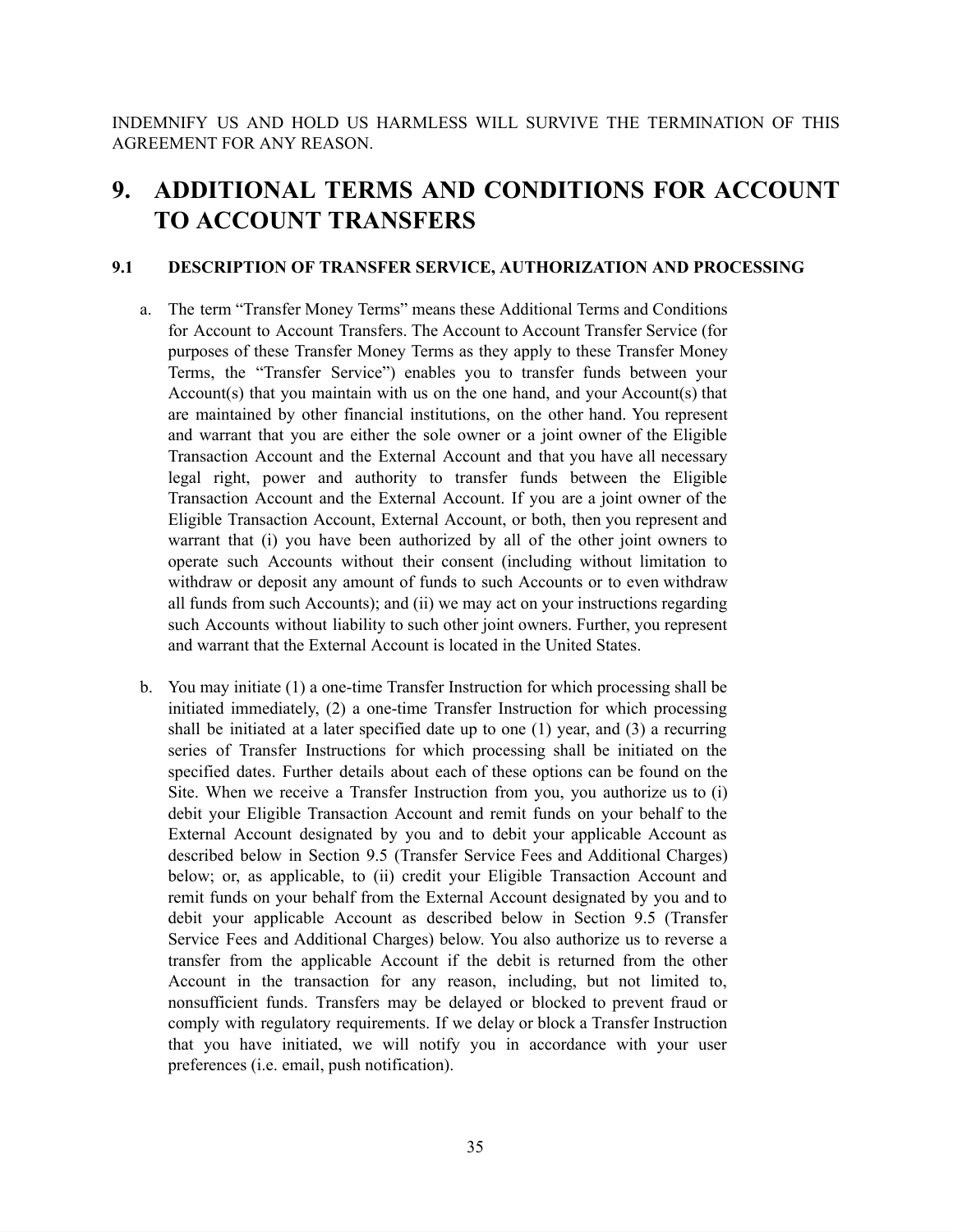- c. We will use reasonable efforts to make all your transfers properly. However, we shall incur no liability if we are unable to complete any transfers initiated by you because of the existence of any one or more of the following circumstances:
	- 1. If, through no fault of ours, the Eligible Transaction Account or External Account does not contain sufficient funds to complete the transfer or the transfer would exceed the credit limit of your overdraft account;
	- 2. The Transfer Service is not working properly and you know or have been advised by us about the malfunction before you execute the transaction;
	- 3. The transfer is refused as described in Section 9.6 (Refused Transfers) below;
	- 4. You have not provided us with the correct information, including, but not limited to, the correct Eligible Transaction Account or External Account information; and/or,
	- 5. Circumstances beyond our control (such as, but not limited to, fire, flood, network or system down time, issues with the financial institution(s), or interference from an outside force) prevent the proper execution of the transfer and we have taken reasonable precautions to avoid those circumstances.
- d. It is your responsibility to ensure the accuracy of any information that you enter into the Transfer Service, and for informing us as soon as possible if you become aware that this information is inaccurate. You may not use a P.O. Box as a postal address. We will make a reasonable effort to stop or recover a transfer made to the wrong Account once informed, but we do not guarantee such recovery and will bear no responsibility or liability for damages resulting from incorrect information entered by you.

#### **9.2 TRANSFER METHODS AND AMOUNTS**

Section 3.19 (Payment Methods and Amounts) above applies to the Transfer Service, even in circumstances where the External Account is closed and we are attempting to return funds to such Account.

#### **9.3 TRANSFER CANCELLATION REQUESTS**

You may cancel a transfer at any time until it begins processing (as shown in the Transfer Service).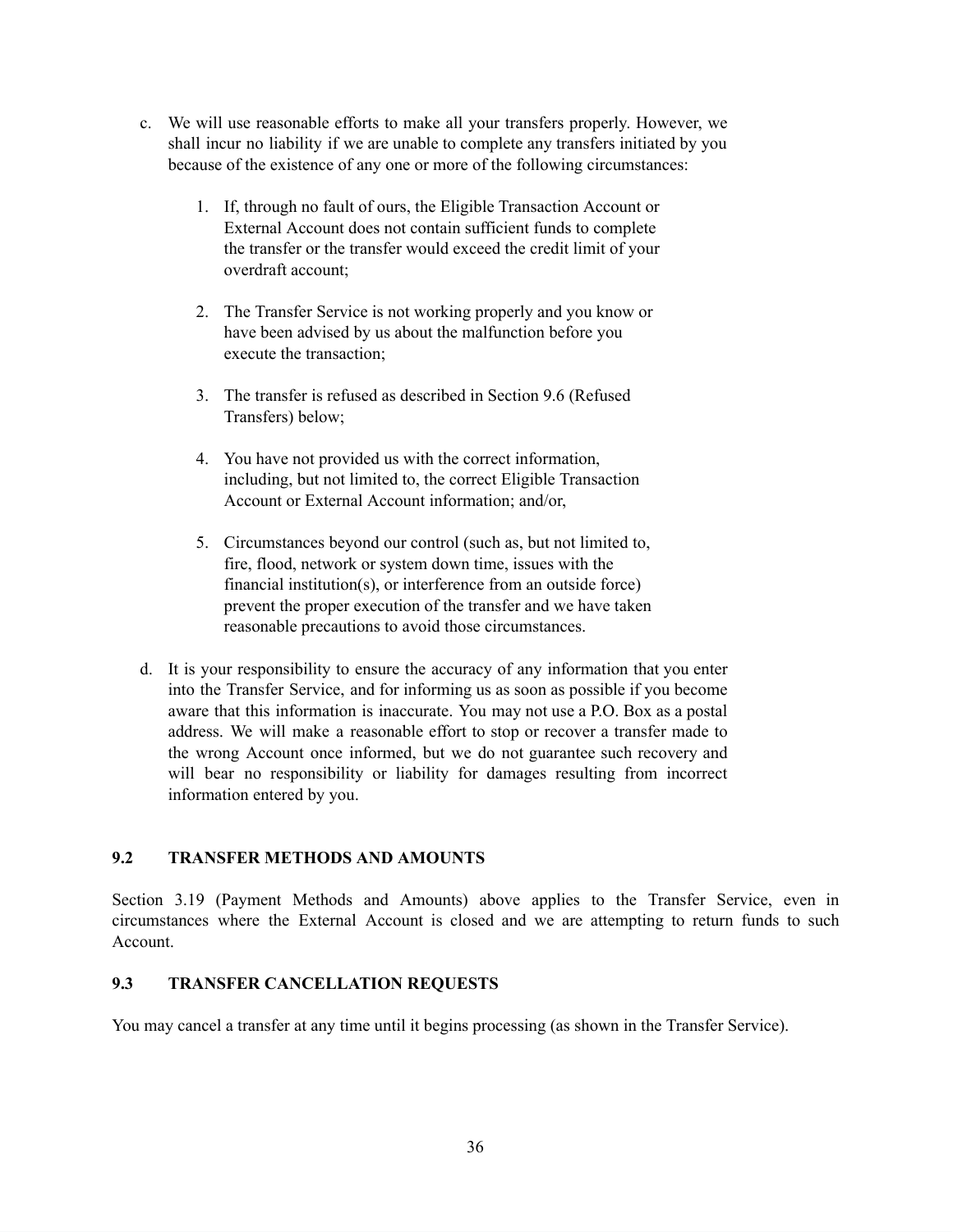#### **9.4 STOP PAYMENT REQUESTS**

If you desire to stop any transfer that has already been processed, you must contact customer care for the Transfer Service pursuant to Section 2.5 (Notice of Errors or Questions About Your Electronic Transfers) above. Although we will make a reasonable effort to accommodate your request, we will have no liability for failing to do so. We may also require you to present your request in writing within fourteen (14) days. The charge for each request will be the current charge for such service as set out in the applicable fee schedule.

#### **9.5 TRANSFER SERVICE FEES AND ADDITIONAL CHARGES**

You are responsible for paying all fees associated with your use of the Transfer Service. Applicable fees will be disclosed in the user interface for, or elsewhere within, the Transfer Service or Site. Any applicable fees will be charged regardless of whether the Transfer Service was used, except for fees that are specifically use-based. Use-based fees for the Transfer Service will be charged against the Account that is debited for the funds transfer. There may also be charges for additional transactions and other optional services. You agree to pay such charges and authorize us to deduct the calculated amount from the applicable Eligible Transaction Account you hold with us or the Account that is debited for the funds transfer, depending on how such charges are described in the user interface for the Transfer Service. Any financial fees associated with your standard deposit accounts will continue to apply. You are responsible for any and all telephone access fees and Internet service fees that may be assessed by your telephone and Internet service provider. Section 3.16 (Failed Or Returned Payment Instructions) above applies if you do not pay our fees and charges for the Transfer Service, including without limitation if we debit the External Account for such fees, as described in this Section, and there are insufficient fees in the External Account; Section 3.16 (Failed Or Returned Payment Instructions) above should be interpreted as applying to the External Account, not just the Eligible Transaction Account, in such circumstances.

#### **9.6 REFUSED TRANSFERS**

We reserve the right to refuse any transfer. As required by applicable law, we will notify you promptly if we decide to refuse to transfer funds.

#### **9.7 RETURNED OR FAILED TRANSFERS**

In using the Transfer Service, you understand transfers may be returned for various reasons such as, but not limited to, the External Account number is not valid. We will use reasonable efforts to research and correct the transfer to the intended Account or void the transfer. We will, to the extent permitted by law, make reasonable attempts to return any unclaimed, refused, refunded, prohibited, failed, or denied transfer to your Account that we debited for the funds transfer or use other reasonable efforts to return such transfer to you as permitted by law. In certain cases, we may require you to contact us or the financial institution for your External Account to initiate a request to receive such funds. You may receive notification from us.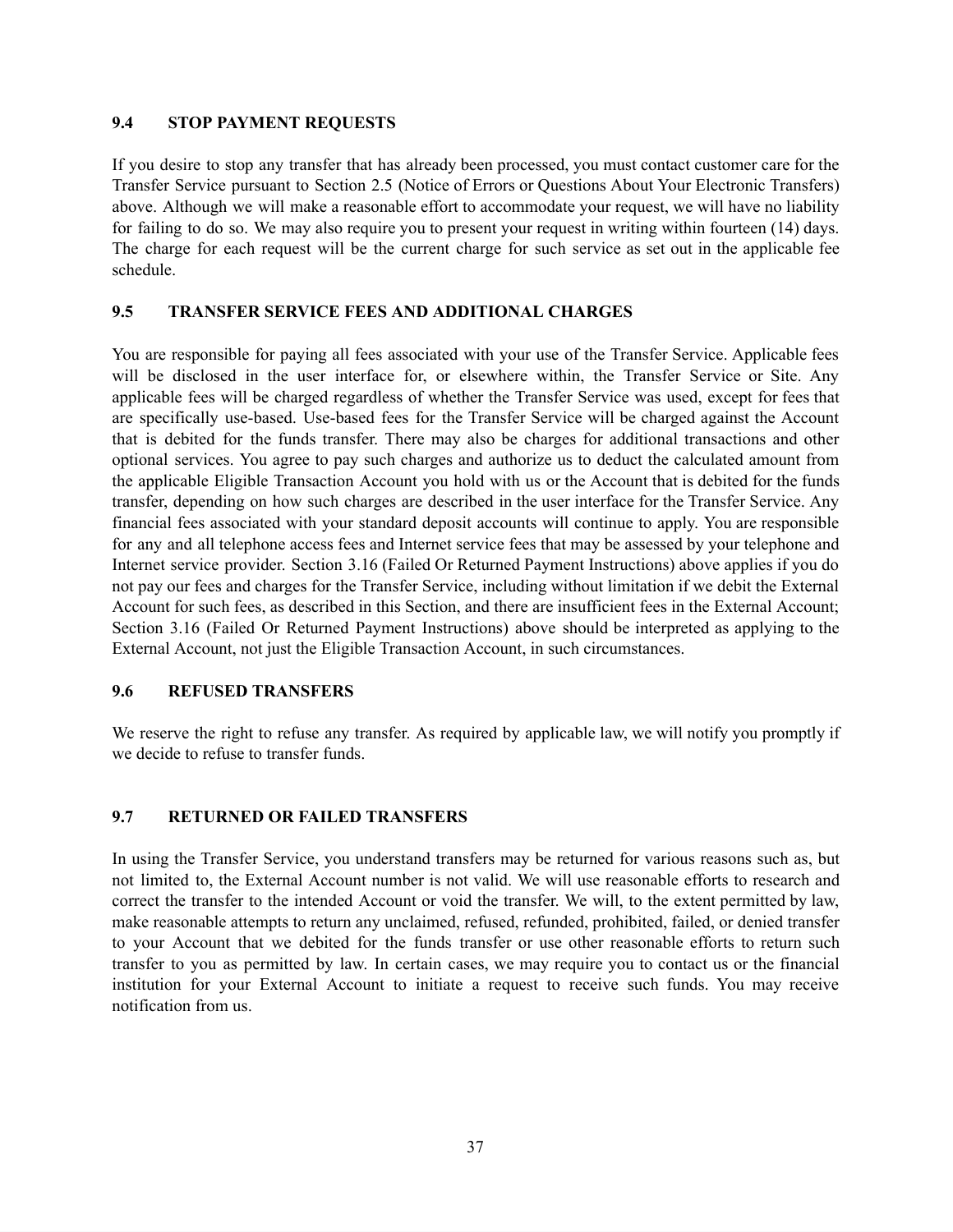#### **9.8 DEFINITIONS**

"Account" means a checking, money market or savings account that is either an Eligible Transaction Account or External Account, as applicable.

"Eligible Transaction Account" is as defined in Section 3.34 (Definitions) above, except that it shall be limited to a checking, money market or savings account that you hold with us.

"External Account" is your account at another financial institution (i) to which you are transferring funds from your Eligible Transaction Account; or (ii) from which you are transferring funds to your Eligible Transaction Account.

"Transfer Instruction" is a specific Payment Instruction (as defined in Section 3.34 (Definitions) above) that you provide to the Transfer Service for a transfer of funds.

# **10. ADDITIONAL TERMS AND CONDITIONS FOR ZELLE** *®* **AND OTHER PAYMENT SERVICES**

#### **10.1 DESCRIPTION OF ZELLE AND OTHER PAYMENT SERVICES**

- a. We have partnered with the Zelle Network<sup>®</sup> ("Zelle®") to enable a convenient way to transfer money between you and other Users using aliases, such as email addresses or mobile phone numbers ("Zelle Payment Service," as further described below). Zelle ® provides no deposit account or other financial services. Zelle ® neither transfers nor moves money. You may not establish a financial account with Zelle ® of any kind. All money will be transmitted by a Network Financial Institution. THE ZELLE PAYMENT SERVICE IS INTENDED TO SEND MONEY TO FRIENDS, FAMILY AND OTHERS YOU TRUST. YOU SHOULD NOT USE THE ZELLE PAYMENT SERVICE OR OTHER PAYMENT SERVICES TO SEND MONEY TO RECIPIENTS WITH WHOM YOU ARE NOT FAMILIAR OR YOU DO NOT TRUST. The term "Zelle and Other Payment Terms" means these Zelle and Other Payment Services Additional Terms.
- b. In addition to the Zelle Payment Service, we provide other payment services under these Additional Terms and Conditions for Zelle and Other Payment Services ("Zelle and Other Payment Terms"). First, these additional services allow you to send money to people if you provide the Eligible Transaction Account information and other contact information for the Receiver; such transactions are not sent via Zelle®. Second, outside Zelle®, we allow you to establish a one-time payment for a payment recipient for which processing shall be initiated at a later specified date up to one  $(1)$  year. Third, outside Zelle®, we enable you to establish a recurring series of payments to a payment recipient for which processing shall be initiated on dates you specify. These three payment services and any other payment services that we provide under these Zelle and Other Payment Terms are referred to as "Other Payment Services" in these Zelle and Other Payment Terms. Although future-dated payments and recurring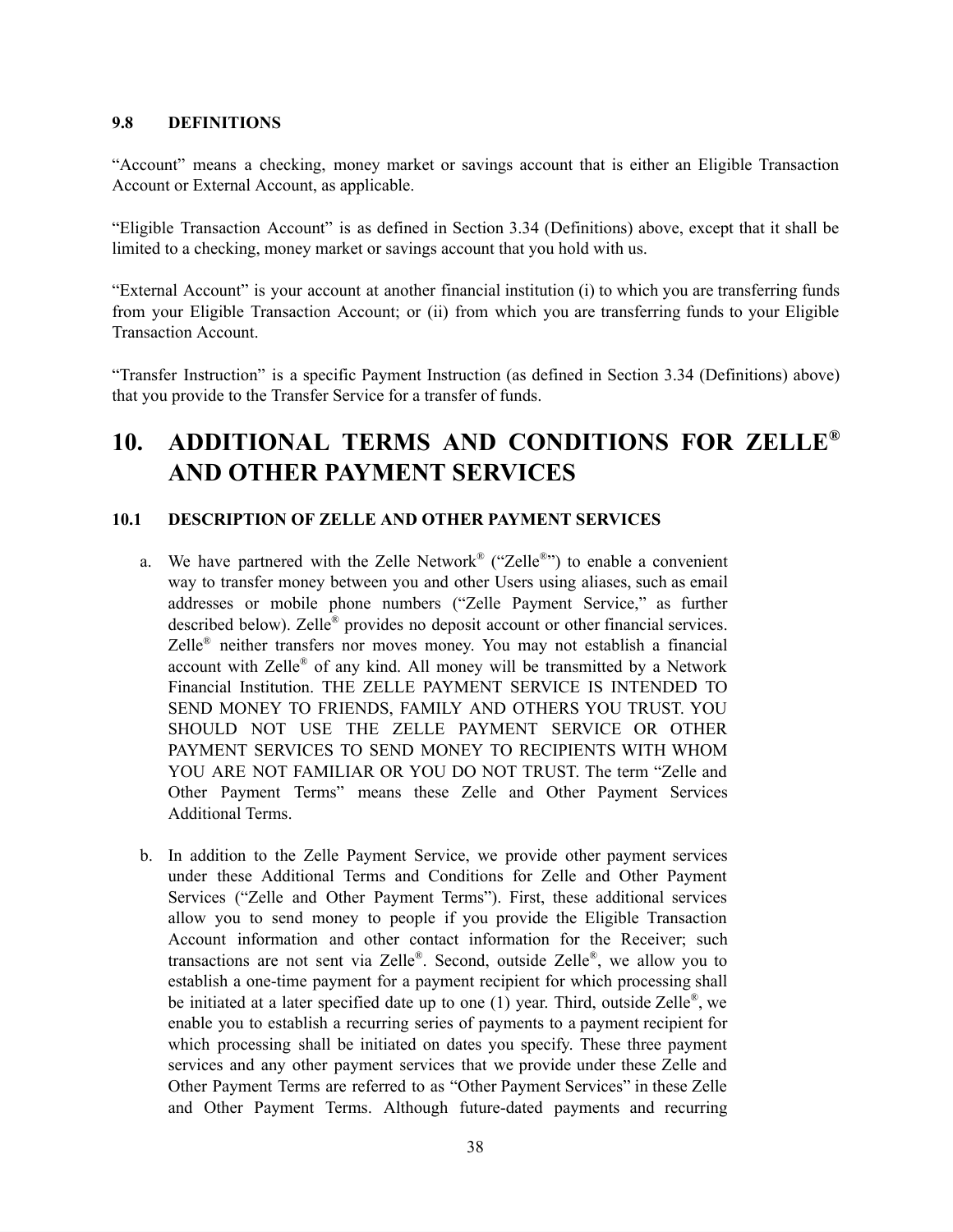payments are outside Zelle®, we may ultimately send those transactions via Zelle<sup>®</sup> when the applicable date of payment arrives, in which case the applicable payment transaction is part of the Zelle Payment Service, not the Other Payment Services. The term "Zelle and Other Payment Services" means the Zelle Payment Service and the Other Payment Services.

- c. The Zelle and Other Payment Services enable you: (1) to initiate a Payment Instruction from an Eligible Transaction Account to an account at a U.S. financial institution; and/or (2) to receive a payment from another person into an Eligible Transaction Account, in U.S. dollars. All payments must be made through the Site and are subject to the terms of this Agreement and applicable laws and regulations, in each case as in effect from time to time. Receipt of payments may be made through the Site and is subject to the terms of this Agreement and applicable laws and regulations, in each case as in effect from time to time. In some instances, receipt of payments may be made through other locations besides our Site, such as the Zelle® mobile handset application ("Zelle Standalone Locations") and if you choose to initiate or receive a payment at a Zelle Standalone Location you acknowledge and agree that you shall be subject to the terms of other agreements, including, but not limited to, the "terms of use" for the Zelle Standalone Locations and applicable laws and regulations, in each case as in effect from time to time. Subject to the terms of this Agreement, the Zelle and Other Payment Services are generally available twenty-four (24) hours, seven days a week with the exception of outages for maintenance and circumstances beyond our or Zelle ® 's control. Live customer service generally will be available on the days and times specified in Section 2.5 (Notice of Errors or Questions About Your Electronic Transfers).
- d. The Zelle Payment Service allows for the delivery of payments to Receivers who are also enrolled in the Zelle Payment Service through a Payment Network designed to deliver payments on the same day and potentially within minutes, although actual speed will vary, as described below. The Zelle and Other Payment Services are not instantaneous. Payment delivery speed may vary based upon the fraud, risk and other funds availability policy of each financial institution and Payment Network availability. We are not responsible for the performance, speed, or other acts or omissions of the Payment Networks that may be involved in the transmission of a payment. We shall not be obligated to comply with the Automated Clearinghouse (ACH) Rules in such recovery efforts or otherwise in connection with Zelle and Other Payment Services payments unless the applicable transaction is transmitted through the ACH network. We are only responsible for delivery of the applicable Payment Instructions to the applicable Payment Network in the format required by the applicable Payment Network's specifications.

### **10.2 PAYMENT AUTHORIZATION AND PAYMENT REMITTANCE**

a. When you enroll to use the Zelle Payment Service or when you permit others to whom you have delegated to act on your behalf to use or access the Zelle Payment Service, you agree to the terms and conditions of this Agreement. You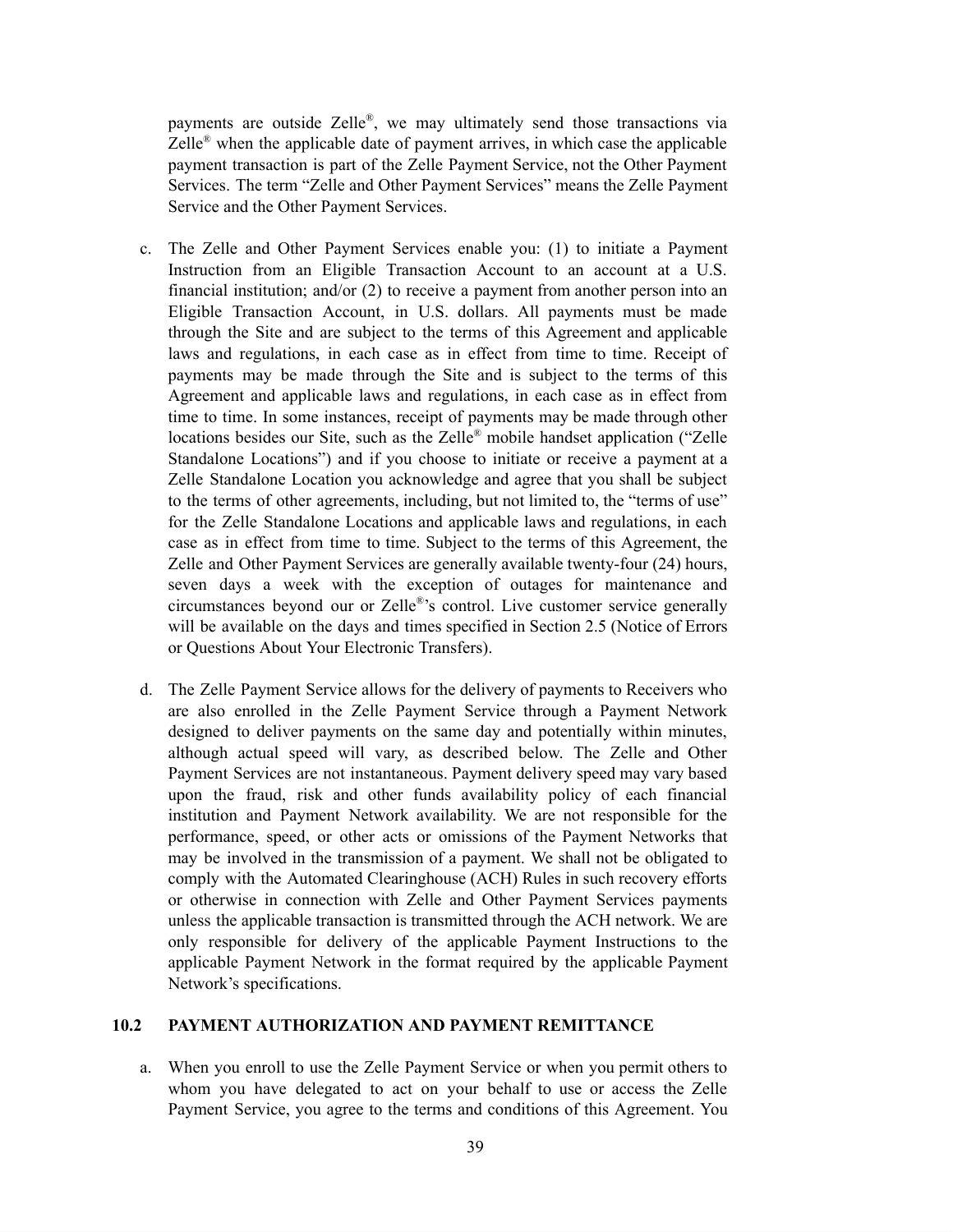represent that you have the authority to authorize debits and credits to the enrolled bank account. In addition to the restrictions set forth in Section 3.17 (Prohibited Payments) above, you agree that you will not use the Zelle and Other Payment Services to send money to anyone to whom you are obligated for tax payments, payments made pursuant to court orders (including court-ordered amounts for alimony or child support), fines, payments to loan sharks, gambling debts or payments otherwise prohibited by law, and you agree that you will not use the Zelle and Other Payment Services to request money from anyone for any such payments.

- b. This Section 10.2(b) does not apply to the Zelle Small Business Service (to the extent made available by us). The Zelle and Other Payment Services are intended for personal, not business or commercial use. You agree that you will not use the Zelle and Other Payment Services to send or receive payments in connection with your business or commercial enterprise. We reserve the right to decline your enrollment if we believe that you are enrolling to use the Zelle and Other Payment Services with your business account or to receive business or commercial payments. We further reserve the right to suspend or terminate your use of the Zelle Payment Service if we believe that you are using the Zelle Payment Service for business or commercial purposes.
- c. You must provide us with an email address that you regularly use and intend to use regularly (i.e., no disposable email addresses) and a permanent mobile phone number that you intend to use for an extended period of time (i.e., no "burner" numbers). You may not enroll in the Zelle and Other Payment Services with a landline phone number, Google Voice number, or Voice over Internet Protocol. Once enrolled, you may: (i) authorize a debit of your account to send money to another User either at your initiation or at the request of that User; and (ii) receive money from another User either at that User's initiation or at your request, subject to the conditions of the Section 10.5 (Requesting Payments) below. If at any time while you are enrolled, you do not send or receive money using the Zelle Payment Service for a period of 18 consecutive months, then you understand that we may cancel your enrollment and you will not be able to send or receive money with the Zelle Payment Service until you enroll again. Once enrolled, a Z logo will appear on your profile picture for each U.S. mobile number and/or email address that you have enrolled with Zelle®. The Z logo will be displayed to other Users to aid them in determining which of your U.S mobile numbers or email addresses should be used to send money with Zelle®. If a User sends you money using a different U.S. mobile number or email address that they may have for you (one that is not already enrolled), you will receive a message with instructions on how to enroll with Zelle®.
- d. When you enroll with Zelle ® , you may establish one or more profiles. Each profile may be linked to only one bank account or debit card, but you may enroll multiple email addresses or mobile phone numbers in each profile. Once you have enrolled an email address or a mobile phone number with a profile, you may not use that same email address or phone number with any other profile. If we allow you to enroll the debit card we issue to you with the Zelle Payment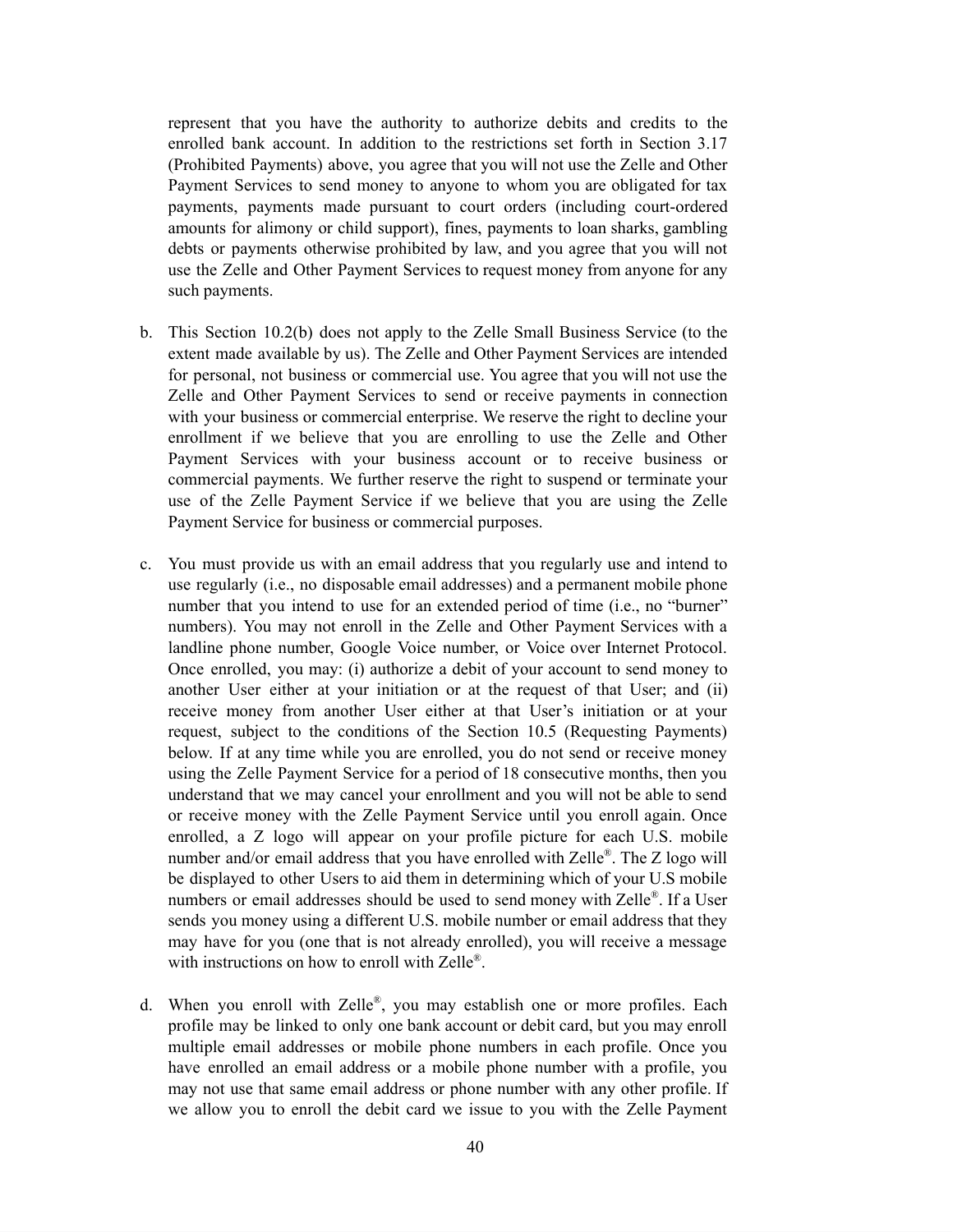Service, then the debit card must be issued in conjunction with a United States domestic deposit account, not a United States territory-based account. By providing us with names and mobile telephone numbers and/or email addresses of Receivers to whom you wish to direct payments, you authorize us to follow the Payment Instructions that we receive through the Zelle Payment Service. By providing us with names, bank account information and other contact information for Receivers to whom you wish to direct a payment via the Other Payment Service, you authorize us to follow the Payment Instructions that we receive via the Other Payment Services. Once enrolled, you authorize us to credit your Eligible Transaction Account for payments remitted to you on behalf of a Sender without further approval from you.

- e. When we receive a Payment Instruction from you, you authorize us to debit your Eligible Transaction Account for the amount of any such Payment Instruction plus any related fees in effect (and as disclosed on the Site) at the time you initiate the Payment Instruction, and to remit funds on your behalf. You acknowledge and agree that any applicable fees will be charged when we receive a Payment Instruction from you, regardless of whether the Payment Instruction is ultimately completed. You also authorize us to credit your Eligible Transaction Account for the receipt of payments, including, but not limited to, those payments returned to us from Receivers to whom you sent payment(s) and those payments that were cancelled and returned to you because the processing of the Payment Instruction could not be completed.
- f. You agree that we will not be liable in any way for any payments that you may receive, regardless of whether you authorized the Sender to send them to you.
- g. We will use reasonable efforts to complete all your Payment Instructions properly. However, we shall incur no liability if we are unable to complete any transaction because of the existence of any one or more of the following circumstances:
	- 1. If, through no fault of ours, the Eligible Transaction Account does not contain sufficient funds to complete the Payment Instruction or the Payment Instruction would exceed the credit limit of your overdraft account;
	- 2. The Zelle and Other Payment Services are not working properly and you know or have been advised by us about the malfunction before you execute the Payment Instruction;
	- 3. The payment is refused as described in Section 10.6 (Payment Cancellation, Stop Payment Requests and Refused Payments for Other Payment Services) below;
	- 4. You have not provided us with the correct information, including, but not limited to, the correct Payment Instructions or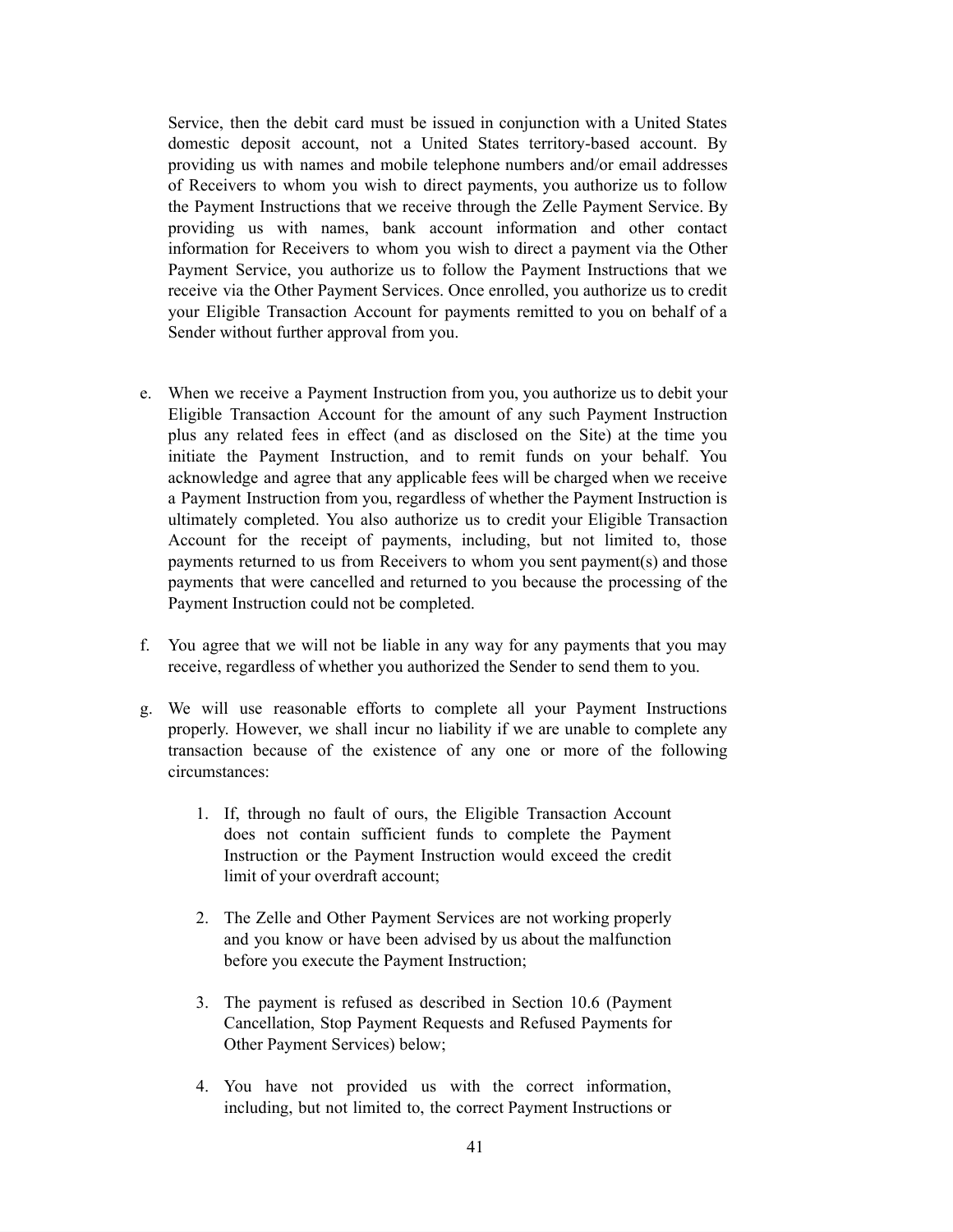Eligible Transaction Account information, or the correct name and address or mobile phone number of the Receiver to whom you are initiating a Payment Instruction; and/or,

- 5. Circumstances beyond our control (such as, but not limited to, fire, flood, network or system down time, issues with the financial institution, or interference from an outside force) prevent the proper execution of the Payment Instruction.
- h. It is the responsibility of the Sender and the Receiver to ensure the accuracy of any information that they enter into the Zelle and Other Payment Services (including, but not limited to, the Payment Instructions and name, telephone number and/or email address for the Receiver to whom you are attempting to send a payment), and for informing us as soon as possible if they become aware that this information is inaccurate. We will make a reasonable effort to stop or recover a payment made to the wrong person or entity once informed, but we do not guarantee such stoppage or recovery and will bear no responsibility or liability for damages resulting from incorrect information entered by the Sender or Receiver.

#### **10.3 SENDING PAYMENTS**

a. You may send money to another User at your initiation or in response to that User's request for money. You understand that use of the Zelle and Other Payment Services by you shall at all times be subject to (i) this Agreement, and (ii) your express authorization at the time of the transaction for us or another Network Financial Institution to initiate a debit entry to your bank account. You understand that when you send the payment, you will have no ability to stop it. When a Sender initiates a Payment Instruction, the Receiver is not required to accept the payment if the Receiver has not enrolled in Zelle<sup>®</sup>. You agree that you as a Sender will not hold us liable for any damages resulting from a Receiver's decision to not enroll in Zelle ® . For the Zelle Payment Service, you may only cancel a payment if the person to whom you sent the money has not yet enrolled in the Zelle Payment Service. As to the Zelle Payment Service, if the person you sent money to has already enrolled with Zelle®, either in the Zelle Standalone Locations or with a Network Financial Institution, then the money is sent directly to their bank account (except as otherwise provided below) and may not be canceled or revoked. Cancellation is addressed more generally as to the Other Payment Services in Section 10.6 (Payment Cancellation, Stop Payment Requests and Refused Payments for Other Payment Services) below. You may initiate a one-time Payment Instruction to a Receiver for which processing shall be initiated immediately via Zelle®. Via the Other Payment Services, you may also initiate (a) a one-time Payment Instruction to a Receiver for which processing shall be initiated at a later specified date up to one (1) year, and (b) a recurring series of Payment Instructions to a Receiver for which processing shall be initiated on the specified dates. Further details about each of these options can be found on the Site.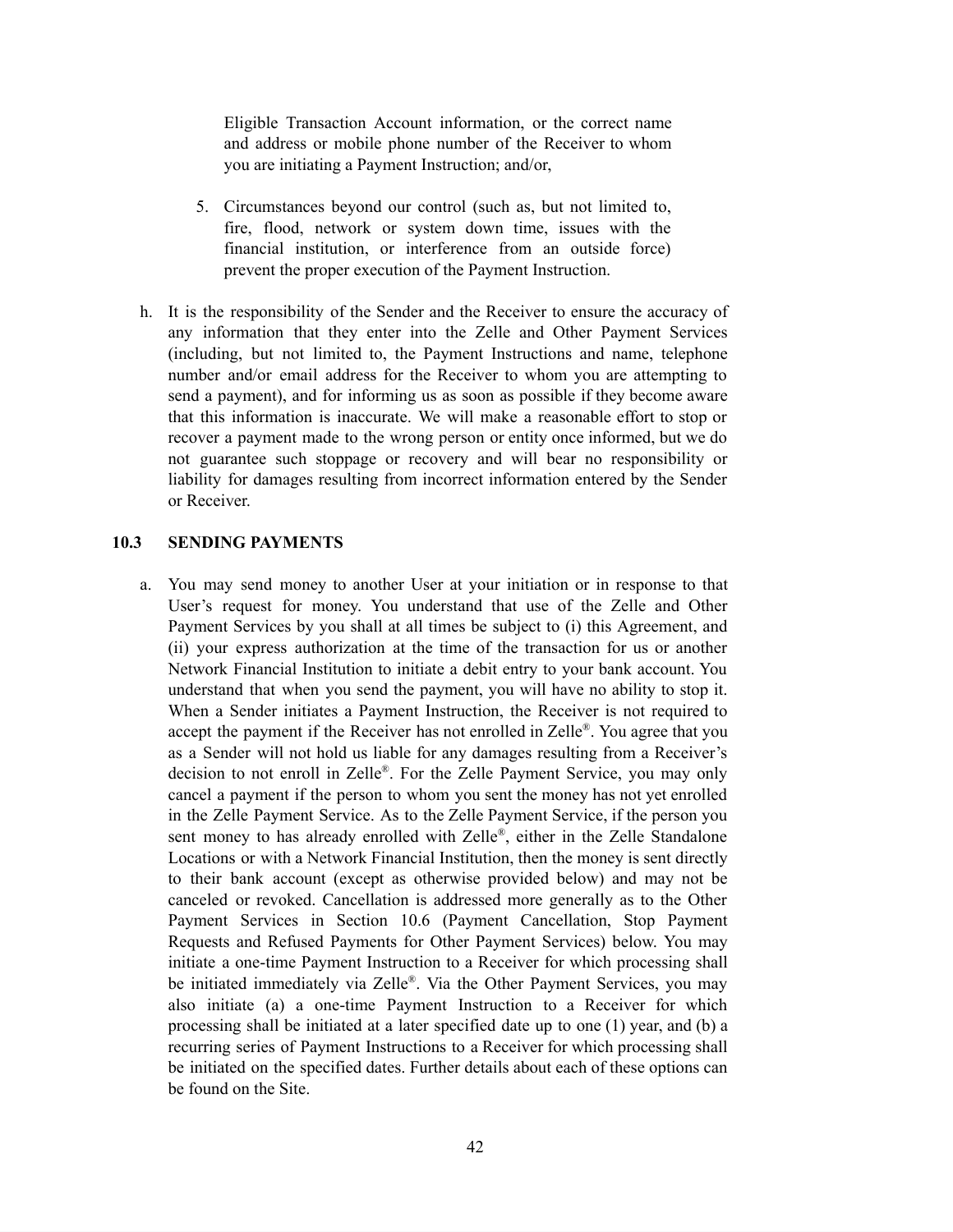- b. Payment Instructions initiated to Receivers require you to provide contact information about the Receiver (including an email address and/or mobile telephone number). If the Receiver does not bank at a Network Financial Institution and has not yet enrolled in Zelle®, then the Zelle Payment Service will contact the Receiver and request that the Receiver (i) provide information so that the identity of the Receiver may be validated at a Zelle Standalone Location and then (ii) provide Eligible Transaction Account information in order to complete the Payment Instruction (a "Two-Step Transfer"). If the Receiver maintains an Eligible Transaction Account with a Network Financial Institution and has not yet enrolled in Zelle ® , then the Zelle Payment Service will contact the Receiver regarding enrollment in Zelle® and receipt of payment. If the Receiver has already enrolled in Zelle®, then the Receiver will receive a message regarding your payment.
- c. Via the Other Payment Services, we also support the sending of money to Receivers if you provide the Eligible Transaction Account information for the Receiver and other contact information for the Receiver; such transactions are not sent via Zelle ® . You acknowledge and agree that if your Payment Instructions identify an account by name and account number, the relevant financial institution may execute those Payment Instructions by reference to the account number only, even if such account number does not correspond to the account name. You further acknowledge and agree that financial institutions holding the account may choose to not investigate discrepancies between account names and account numbers. We have no responsibility to investigate discrepancies between account names and account numbers, outside of our obligations under the law to investigate errors, described above in Section 2.5 (Notice of Errors and Questions About Your Electronic Transfers).
- d. In most cases, when you are sending money to another User using the Zelle Payment Service, the transfer will occur in minutes; however, there are circumstances when the payment may take longer. For example, in order to protect you, us, Zelle ® and the other Network Financial Institutions*,* we may need additional time to verify your identity or the identity of the person receiving the money. If you are sending money to someone who has not enrolled as a User with Zelle ® , either via a Zelle Standalone Location or a Network Financial Institution, they will receive a text or email notification instructing them on how to enroll to receive the money. You understand and acknowledge that a person to whom you are sending money and who is not enrolling as a User may fail to enroll with Zelle<sup>®</sup>, or otherwise ignore the payment notification, and the transfer may not occur. The money may also be delayed or the transfer may be blocked to prevent fraud or comply with regulatory requirements. If we delay or block a payment that you have initiated, we will notify you in accordance with your User preferences (i.e. email, push notification). We have no control over the actions of other Users, other Network Financial Institutions or other financial institutions that could delay or prevent your money from being delivered to the intended User.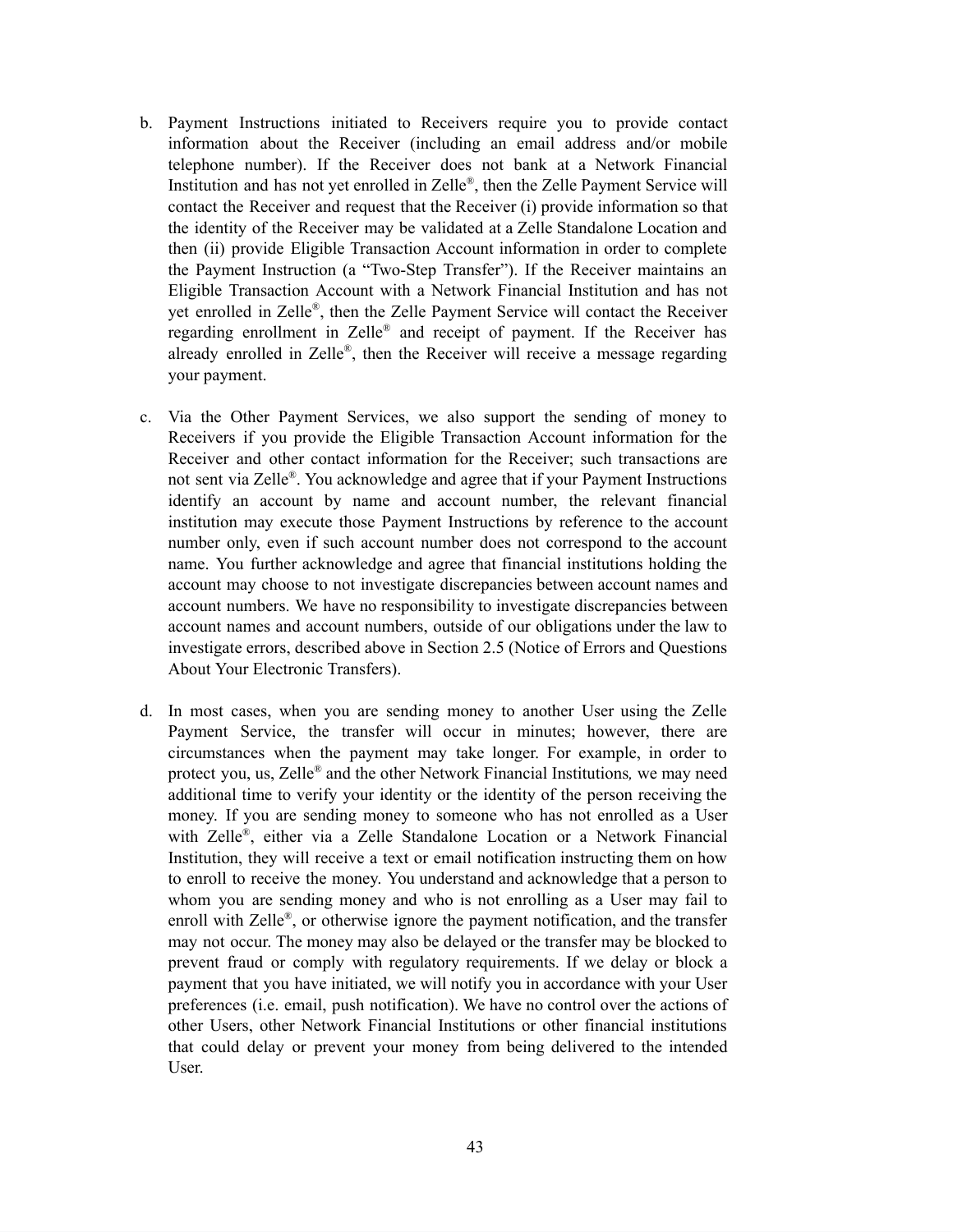- e. For the Other Payment Services and those Zelle Payment Service payments where the Site indicates payment will require more than a Business Day, you understand and agree that when you initiate a Payment Instruction from an Eligible Transaction Account, the processing of the Payment Instruction will begin and the debiting of your Eligible Transaction Account will occur as early as the day of such initiation. However, you and the Receiver should not expect the payment funds to be transferred into the Receiver's Eligible Transaction Account any earlier than the next Business Day after you initiated the Payment Instruction. As part of the Other Payment Services, if you request a one-time Payment Instruction to be initiated on a specified date or a recurring series of Payment Instruction to be initiated on specified dates, then the processing of the Payment Instruction will begin on the specified date and the debiting of your Eligible Transaction Account will occur as early as the specified date(s). However, you and the Receiver should not expect the payment funds to be transferred into the Receiver's Eligible Transaction Account any earlier than the next Business Day following the specified date. In addition, in the case of all Two-Step Transfers, the deposit of the payment funds into the Receiver's Eligible Transaction Account (even if debited or withdrawn from your Eligible Transaction Account) may be delayed if the Receiver has not enrolled in Zelle<sup>®</sup>. The Site may contain additional information regarding the delivery of a payment to an Eligible Transaction Account.
- f. As to Recipients who have not yet enrolled with Zelle®, you acknowledge and agree that we will begin to process the requested transfer of funds once the Receiver has provided (or we otherwise obtain) all required information, and you hereby authorize and direct us to retain such funds until the earlier of such time as the Receiver has provided (or we otherwise obtain) all required information or fourteen (14) days have elapsed. You further acknowledge and agree that our receipt of money to be transmitted to a Receiver shall not be deemed to have occurred and our obligation to complete a Payment Instruction shall not begin until such time as the Receiver provides us with (or we otherwise obtain) all required information necessary to process the related Payment Instruction in accordance with this Agreement.

#### **10.4 RECEIVING PAYMENTS**

a. All transfers of money to you shall be performed by a Network Financial Institution per the direction of that Network Financial Institution customer and at all times subject to the terms and conditions of the relevant service agreement between that Network Financial Institution and its customer, including without limitation any restrictions or prohibitions on permissible transactions. Once a User initiates a transfer of money to your email address, mobile phone number or Zelle<sup>®</sup> tag enrolled with the Zelle Payment Service, you have no ability to stop the transfer. Other Payment Service payments may be cancelled by the Sender as set forth in Section 10.6 (Payment Cancellation, Stop Payment Requests and Refused Payments for Other Payment Services) below. By using the Zelle Payment Service, you agree and authorize us to initiate credit entries to the bank account you have enrolled. If another person wants to initiate a Payment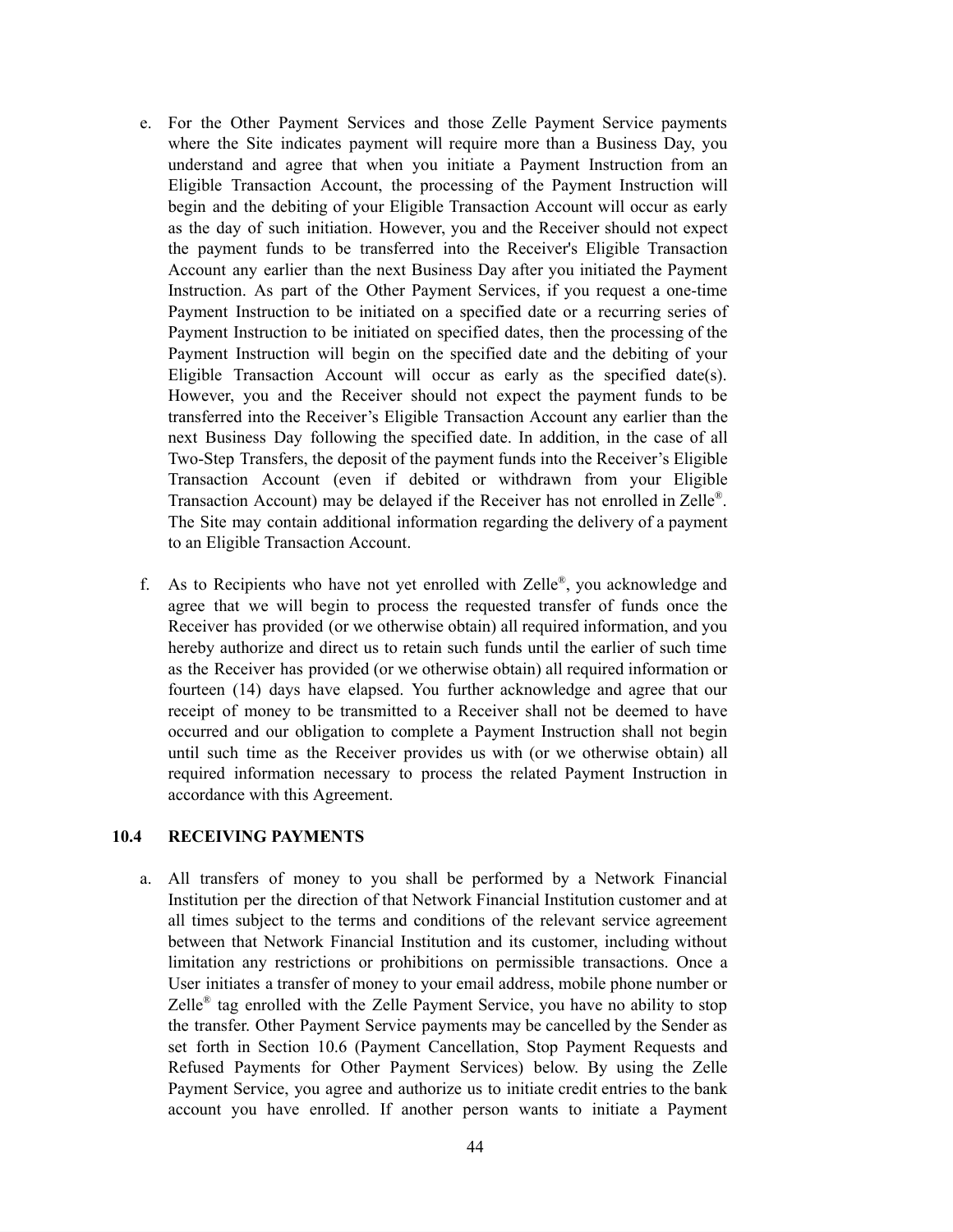Instruction (including in response to a Zelle Payment Request, if applicable) using the Zelle Payment Service to an Eligible Transaction Account you hold or, as applicable, if you as a Requestor want to initiate a Zelle Payment Request, he, she or you can do that from the Site or from an Eligible Transaction Account at a financial institution that participates in the Zelle Payment Service or at a Zelle Standalone Location. If you are receiving a payment from a business or government agency, your payment will be delivered in accordance with both this Agreement and the procedures of the business or government agency that is sending you the payment.

- b. For the Zelle Payment Service, most transfers of money to you from other Users will occur within minutes. There may be other circumstances when the payment may take longer. For example, in order to protect you, us, Zelle® and the other Network Financial Institutions, we may need or Zelle® may need additional time to verify your identity or the identity of the person sending the money. We may also delay or block the transfer to prevent fraud or to meet our regulatory obligations. If we delay or block a payment that you have initiated through a request for money, we will notify you in accordance with your User preferences (i.e. email, push notification). You understand and agree that there may be a delay between the time you are notified of the pending Payment Instruction and the deposit of the payment funds into your Eligible Transaction Account, and you may be required to take additional steps to facilitate the deposit of the payment of funds into your Eligible Transaction Account, such as if we have questions regarding possible fraud in connection with the payment. You authorize the Sender, the financial institution which holds the Sender's Eligible Transaction Account and us (including through the Site) to send emails to you and text messages to your mobile phone in connection with the Sender's initiation of Payment Instructions to you, and, as a Receiver, you may receive Zelle Payment Requests, from others through the Zelle Payment Service.
- c. You acknowledge and agree that in the event that funds are transferred into your Eligible Transaction Account as a result of a Payment Instruction and it is determined that such transfer was improper because it was not authorized by the sender, because there were not sufficient funds in the sender's account, or for any other reason, then you hereby authorize us or our Service Provider to withdraw from your Eligible Transaction Account an amount equal to the amount of funds improperly transferred to you.

#### **10.5 REQUESTING PAYMENTS**

You may request money from another User through a Zelle Payment Request. You understand and acknowledge that Users to whom you send payment requests may reject or ignore your request. Neither we nor Zelle<sup>®</sup> guarantee that you will receive money from other Users by sending a Zelle Payment Request, or that you will receive the amount that you request. Neither we nor Zelle<sup>®</sup> accept responsibility if the other User rejects or ignores your request, or sends you an amount that is less than you request. If a User ignores your request, we may decide or Zelle® may decide, in our sole discretion, that we will not send a reminder or repeat request to that User.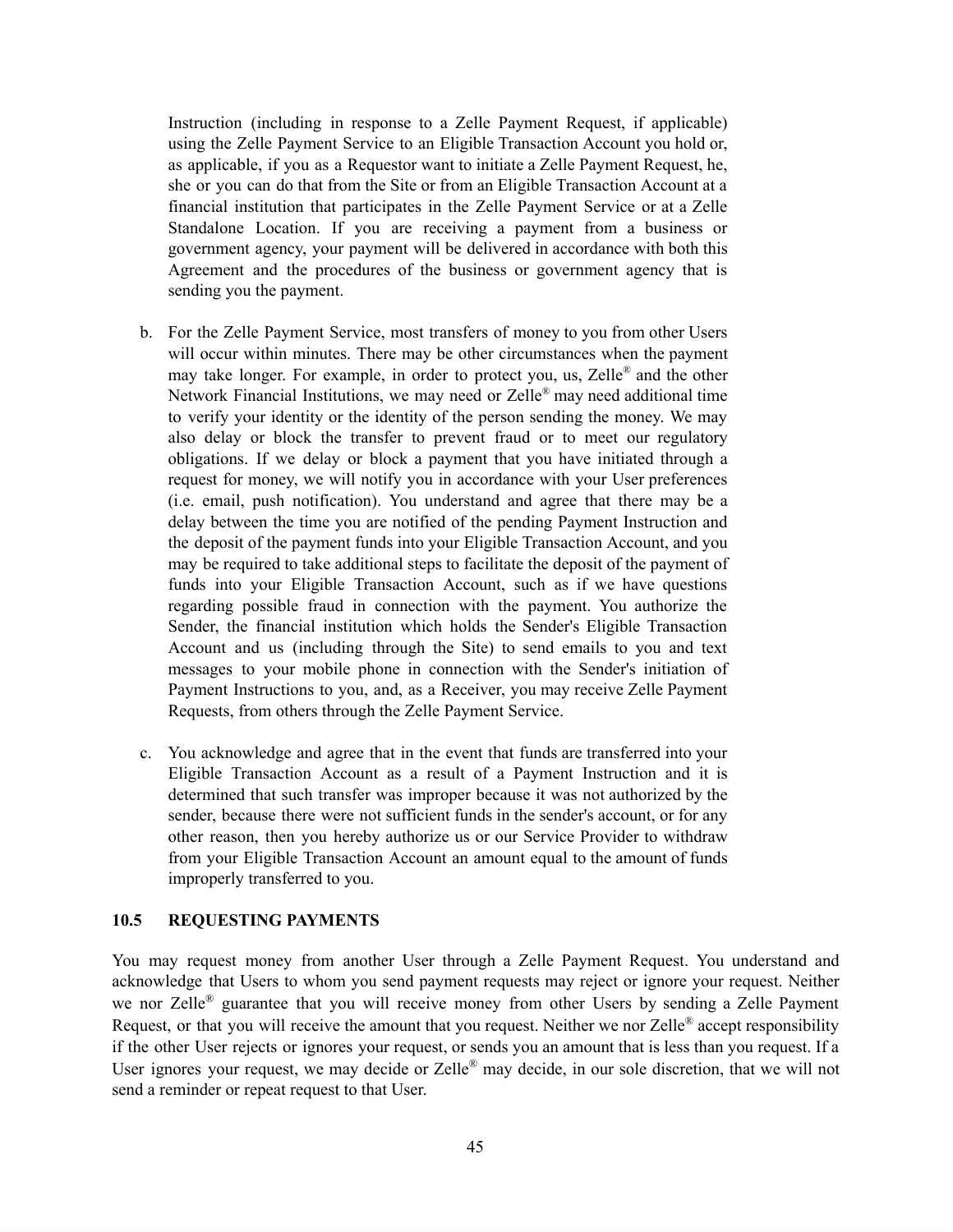In addition to the other restrictions in this Agreement, by accepting this Agreement, you agree that you are not engaging in the business of debt collection by attempting to use the Zelle Payment Service to request money for the payment or collection of an overdue or delinquent debt; to request money that is owed to another person; or to collect any amounts that are owed pursuant to a court order. You agree to indemnify, defend and hold harmless Zelle®, its owners, directors, officers, agents and Network Financial Institutions from and against all claims, losses, expenses, damages and costs (including, but not limited to, direct, incidental, consequential, exemplary and indirect damages), and reasonable attorney's fees, resulting from or arising out of any Zelle Payment Request that you send that is related to overdue or delinquent amounts. You agree to receive Zelle Payment Requests from other Users, and to only send Zelle Payment Requests for legitimate and lawful purposes. Zelle Payment Requests are solely between the Requestor and recipient and are not reviewed or verified by us or by Zelle®. Neither we nor Zelle® assume responsibility for the accuracy or legality of such requests and do not act as a debt collector on your behalf or on behalf of the Requestor. We reserve the right, but assume no obligation, to terminate your ability to send Zelle Payment Requests in general, or to specific recipients, if we deem such Zelle Payment Requests to be potentially unlawful, abusive, offensive or unwelcome by the recipient.

If applicable, if you as a Requestor initiate a Zelle Payment Request using the Zelle Payment Service, you acknowledge and agree that as disclosed on the Site (a) the applicable service fee will be deducted from payments received by you from a Sender(s), and (b) no service fee will be charged if you as the Requestor do not receive any payments from the individuals to whom the Zelle Payment Request is sent. Further details about the foregoing can be found on the Site. You acknowledge and agree that individuals to whom you send a Zelle Payment Request may not receive, or otherwise may reject or ignore, your Zelle Payment Request. We do not guarantee that you will receive any payments from individuals by initiating a Zelle Payment Request.

Zelle Small Business Service Users may not send Zelle Payment Requests to Users enrolled with Zelle® through Zelle Standalone Locations.

### **10.6 PAYMENT CANCELLATION, STOP PAYMENT REQUESTS AND REFUSED PAYMENTS FOR OTHER PAYMENT SERVICES**

Zelle Payment Service payments can only be cancelled in the limited circumstances set forth in Section 10.3(a) (Sending Payments) above. This Section only applies to the Other Payment Services, not Zelle Payment Services. Sender may cancel the initiation of a Payment Instruction or stop a Payment Instruction at any time until the processing of the Payment Instruction into the Receiver's Eligible Transaction Account has begun. Our ability to stop a Payment Instruction or recover funds associated with an unauthorized Payment Instruction will depend on the manner in which the Payment Instruction was initiated, and whether the Payment Instruction to the Receiver's Eligible Transaction Account has begun processing. Although we will make a reasonable effort to accommodate a stop payment request and to recover funds associated with an unauthorized Payment Instruction, we will have no liability for failing to do so. We may also require you to present your stop payment request or request to recover funds in writing within fourteen (14) days after contacting customer care. If we charge you to stop the payment or recover funds, then the charge for each stop payment or fund recovery request will be the current charge as set out in our current fee schedule. Payments not claimed by a Receiver who has not enrolled in Zelle<sup>®</sup> will be automatically cancelled fourteen (14) days after the processing of the payment begins. We will, to the extent permitted by law, make reasonable attempts to return any unclaimed, refused, refunded,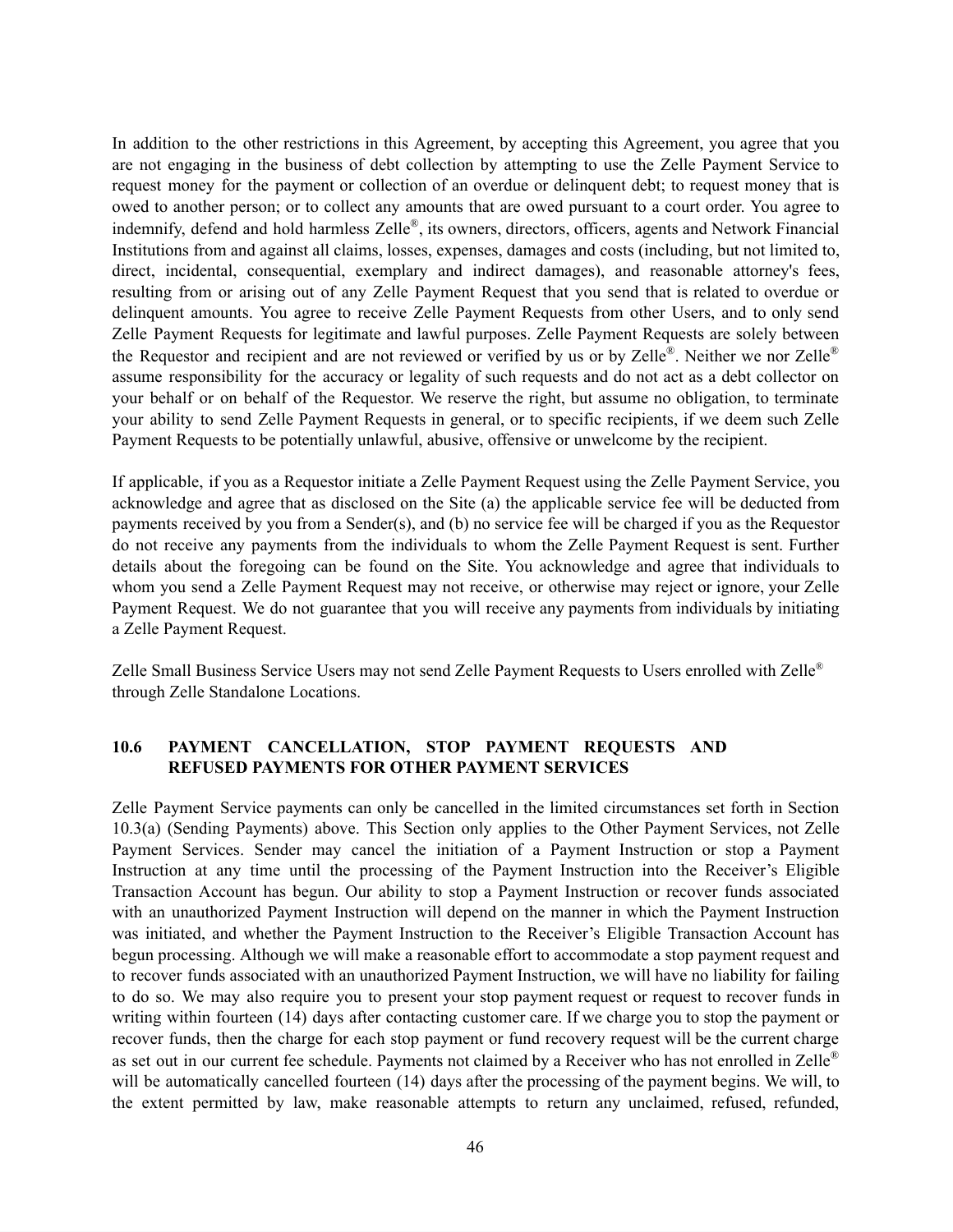prohibited, or denied payment to your Eligible Transaction Account or use other reasonable efforts to return such payment to you as permitted by law.

### **10.7 CONSENT TO EMAILS AND AUTOMATED TEXT MESSAGES**

Section 3.21 (Text Messages, Calls and/or Emails to You) above does not apply to Zelle Payment Services. By participating as a User, you represent that you are the owner of the email address, mobile phone number, Zelle® tag and/or other alias you enrolled, or that you have the delegated legal authority to act on behalf of the owner of such email address, mobile phone number, Zelle® tag and/or other alias to send or receive money as described in these Zelle and Other Payment Terms. You consent to the receipt of emails or text messages from us, from Zelle®, from other Users that are sending you money or requesting money from you, and from other Network Financial Institutions or their agents regarding the Zelle and Other Payment Services or related transfers between Network Financial Institutions and you. You agree that we may, Zelle® may or either of our agents may use automatic telephone dialing systems in connection with text messages sent to any mobile phone number you enroll. You further acknowledge and agree:

- a. You are responsible for any fees or other charges that your wireless carrier may charge for any related data, text or other message services, including without limitation for short message service. Please check your mobile service agreement for details or applicable fees, as message and data rates may apply.
- b. You will immediately notify us if any email address or mobile number you have enrolled is (i) surrendered by you, or (ii) changed by you.
- c. In the case of any messages that you may send through either us or Zelle<sup>®</sup> or that we may send or Zelle® may send on your behalf to an email address or mobile phone number, you represent that you have obtained the consent of the recipient of such emails or automated text messages to send such emails or text messages to the recipient. You understand and agree that any emails or text messages that we send or that Zelle<sup>®</sup> sends on your behalf may include your name.
- d. Your wireless carrier is not liable for any delay or failure to deliver any message sent to or from us or Zelle®, including messages that you may send through us or through Zelle<sup>®</sup> or that we may send or Zelle<sup>®</sup> may send on your behalf.
- e. To cancel text messaging from us, send STOP to 767666. For help or information regarding text messaging, send HELP to 767666 or contact our customer service at 1-888-797-7711. You expressly consent to receipt of a text message to confirm your "STOP" request.
- f. Supported Carriers: AT&T, Sprint, T-Mobile, Verizon and others.
- g. Your phone service provider is not the provider of the Zelle and Other Payment Services. Users of the Zelle Payment Service will receive text messages relating to their Payment Instructions and other notices from time to time if a mobile phone number is provided. Data and messaging charges from your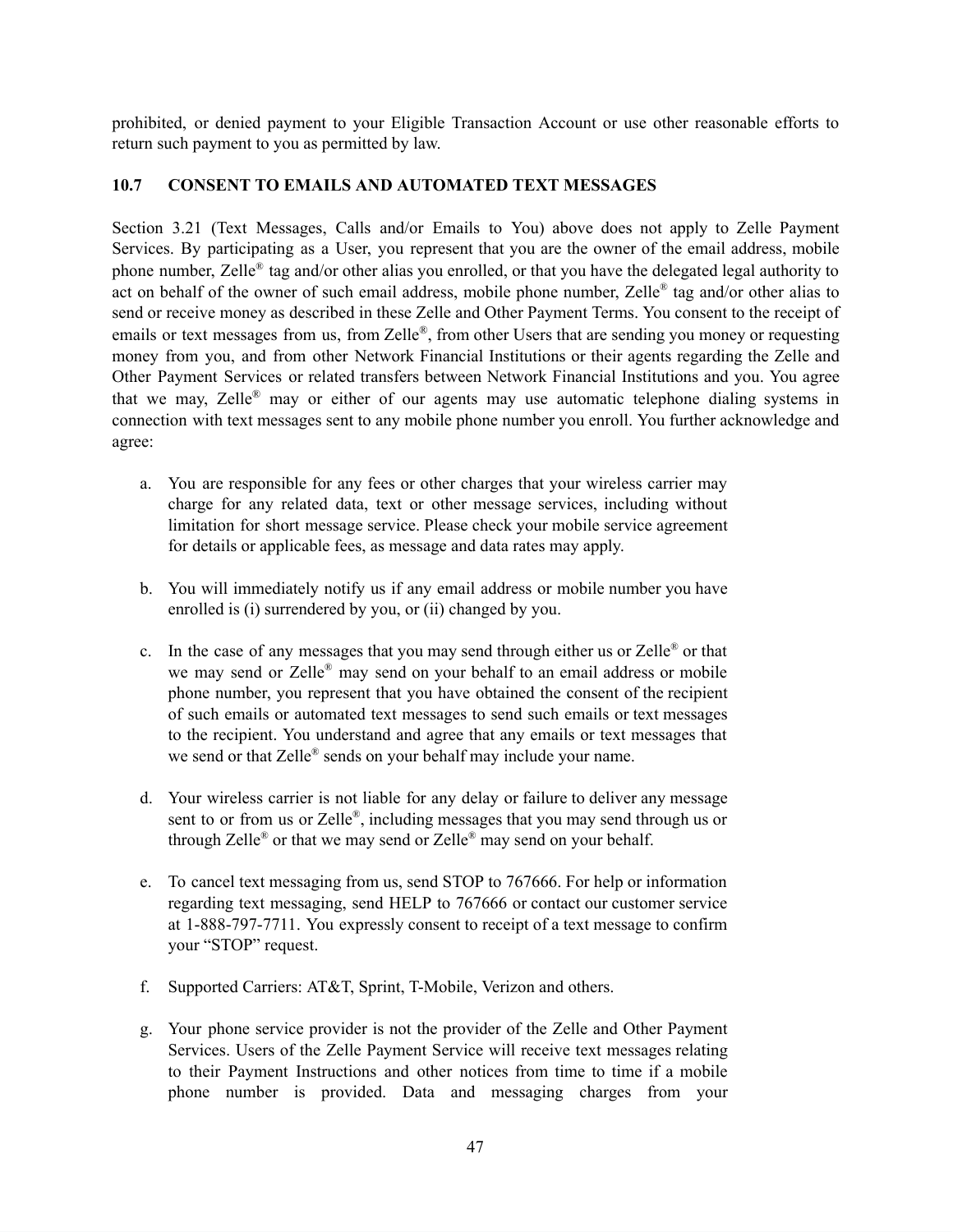telecommunications provider may apply, and you are responsible for any such charges. In the event your enrolled mobile device is lost or stolen, you agree to update your enrollment information and make the appropriate changes to disable the use of such device. You understand that there are risks associated with using a mobile device, and that in the event of theft or loss, your confidential information could be compromised.

#### **10.8 SERVICE FEES AND ADDITIONAL CHARGES**

You are responsible for paying all fees associated with your use of the Zelle and Other Payment Services. Applicable fees will be disclosed in the Account Information Statement, user interface for, or elsewhere within, the Zelle and Other Payment Services or Site. Additional fees may apply for small business Users enrolled in the Zelle Small Business Service. YOU FURTHER ACKNOWLEDGE AND AGREE THAT ANY APPLICABLE FEES WILL BE CHARGED REGARDLESS OF WHETHER THE PAYMENT INSTRUCTION IS COMPLETED, UNLESS THE FAILURE TO COMPLETE THE INSTRUCTION IS SOLELY DUE TO OUR FAULT, except for those fees that are specifically use-based, such as Zelle Payment Requests, if applicable. There may be a charge for additional transactions and other optional services. You agree to pay such charges and authorize us to deduct the calculated amount from your designated Eligible Transaction Account for these amounts and any additional charges that may be incurred by you. Any financial fees associated with your standard deposit accounts (or Other Eligible Transaction Accounts) will continue to apply. You are responsible for any and all telephone access fees and Internet service fees that may be assessed by your telephone and Internet service provider. Section 3.16 (Failed Or Returned Payment Instructions) above applies if you do not pay our fees and charges for the Zelle and Other Payment Services, including without limitation if we debit the Eligible Transaction Account for such fees, as described in this Section, and there are insufficient fees in the Eligible Transaction Account.

#### **10.9 REFUSED PAYMENTS**

We reserve the right to refuse to pay any Receiver. We will attempt to notify the Sender promptly if we decide to refuse to pay a Receiver designated by the Sender. This notification is not required if you attempt to make a prohibited payment under this Agreement.

#### **10.10 RETURNED PAYMENTS**

In using the Zelle and Other Payment Services, you understand that Receivers may reject Payment Instructions or otherwise return payments only if the Receiver is not enrolled in Zelle®. We will use reasonable efforts to complete Payment Instructions initiated through the Zelle Payment Service.

### **10.11 CONSENT TO SHARE PERSONAL INFORMATION (INCLUDING ACCOUNT INFORMATION)**

In addition to 3.15 (Information Authorization) above, by accepting this Agreement, you consent to our disclosure of your personal information (including bank account information) as necessary to complete payment transactions in accordance with our customary processes and procedures, which may include, without limitation, the following: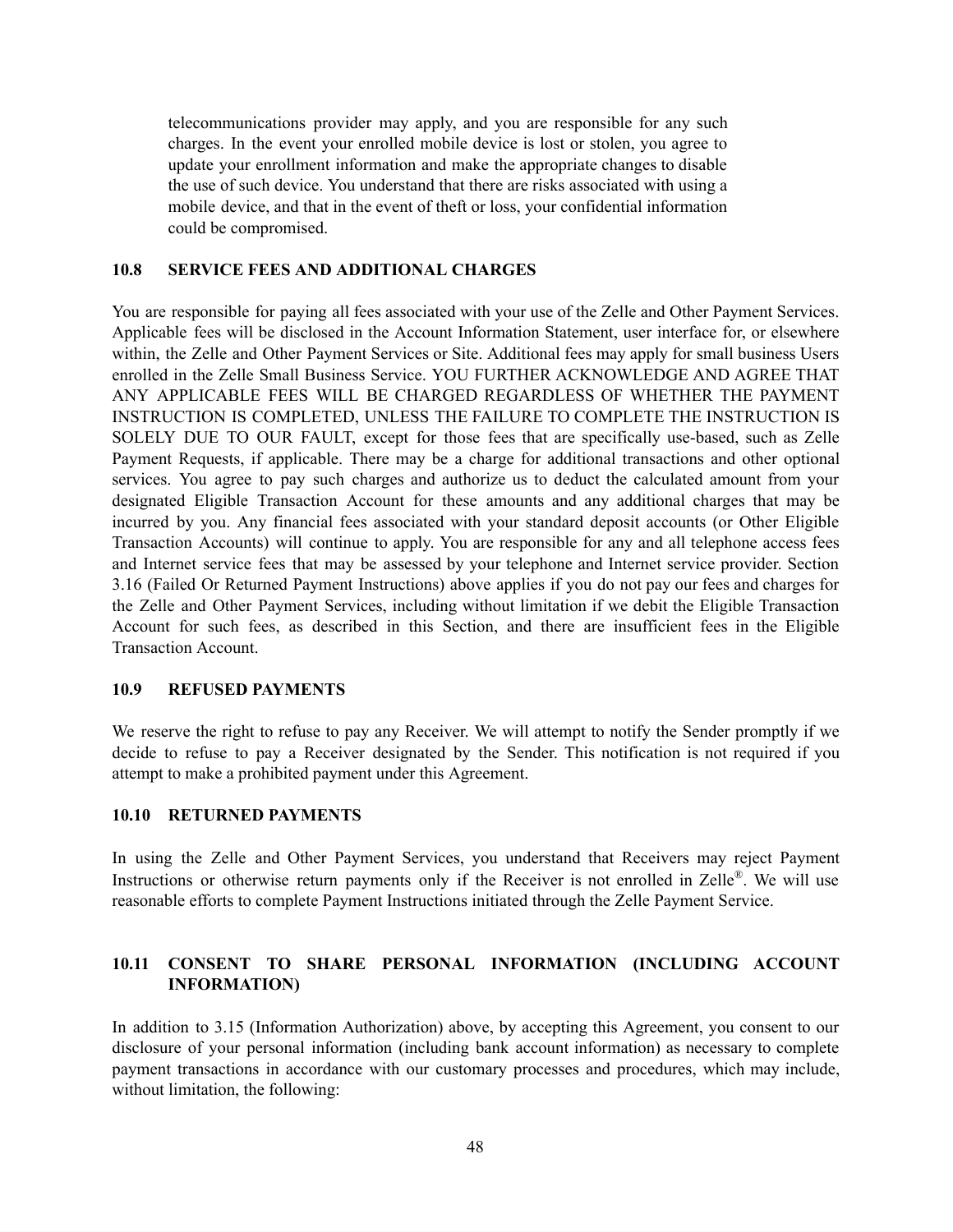- a. As necessary to resolve a problem related to a transfer or payment between you and another User;
- b. To verify the existence of your bank account, or debit card, as applicable;
- c. To comply with government agency or court orders;
- d. To our affiliates, as permitted by law;
- e. To verify your identity for purposes of compliance with applicable laws, including without limitation the USA PATRIOT Act;
- f. To comply with inquiries in connection with fraud prevention or any investigation;
- g. For our general business purposes, including without limitation data analysis and audits; or
- h. As otherwise permitted by the terms of our Privacy Policies.

#### **10.12 WIRELESS OPERATOR DATA**

In addition to Section 3.15 (Information Authorization) above, you acknowledge that we or Zelle® may use information on file with your wireless operator to further verify your identity and to protect against or prevent actual or potential fraud or unauthorized use of the Service. By using the Zelle Payment Service, you authorize your wireless operator (AT&T, Sprint, T-Mobile, Verizon, or any other branded wireless operator) to disclose your mobile number, name, address, email, network status, customer type, customer role, billing type, mobile device identifiers (IMSI and IMEI) and other subscriber status and device details, if available, to us or our Service Providers solely to allow verification of your identity and to compare information you have provided to us or to Zelle® with your wireless operator account profile information for the duration of our business relationship. See Zelle<sup>®</sup>'s Privacy Policy at <https://www.zellepay.com/privacy-policy> for how it treats your data. Please review our Privacy Policies (Section 3.23 (Your Privacy) above) in order to better understand our commitment to maintaining your privacy, as well as our use and disclosure of your information.

#### **10.13 LIABILITY**

Subject to our obligations under applicable laws and regulations, neither we nor Zelle® shall have liability to you for any transfers of money, including without limitation, (i) any failure, through no fault of us or Zelle<sup>®</sup> to complete a transaction in the correct amount, or (ii) any related losses or damages. Neither we nor Zelle<sup>®</sup> shall be liable for any typos or keystroke errors that you may make when using the Zelle Payment Service. THE SERVICE IS INTENDED FOR SENDING MONEY TO FAMILY, FRIENDS AND OTHERS WHOM YOU TRUST. YOU SHOULD NOT USE ZELLE ® TO SEND MONEY TO PERSONS WITH WHOM YOU ARE NOT FAMILIAR OR YOU DO NOT TRUST. ZELLE ® DOES NOT OFFER A PROTECTION PROGRAM FOR AUTHORIZED PAYMENTS MADE THROUGH THE SERVICE (FOR EXAMPLE, IF YOU DO NOT RECEIVE THE GOODS OR SERVICES THAT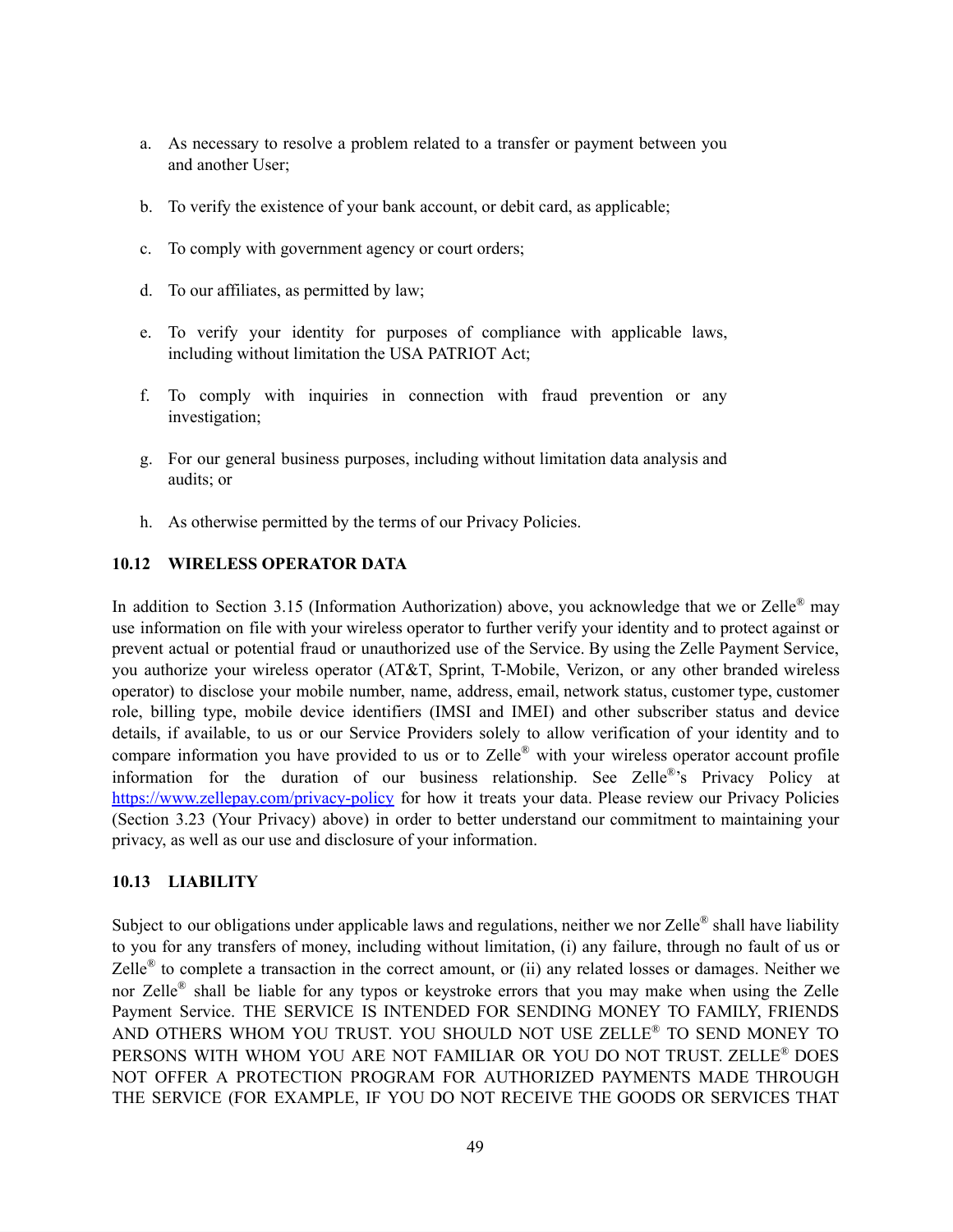YOU PAID FOR, OR THE GOODS OR SERVICES THAT YOU RECEIVED ARE DAMAGED OR ARE OTHERWISE NOT WHAT YOU EXPECTED).

## **10.14 DISCLAIMER OF WARRANTIES**

Section 3.32 (Exclusions of Warranties) above does not apply to Zelle Payment Services. EXCEPT AS OTHERWISE PROVIDED HEREIN, AND SUBJECT TO APPLICABLE LAW, ZELLE ® MAKES NO EXPRESS OR IMPLIED WARRANTIES, REPRESENTATIONS OR ENDORSEMENTS WHATSOEVER WITH RESPECT TO THE ZELLE PAYMENT SERVICE. ZELLE<sup>®</sup> EXPRESSLY DISCLAIMS ALL WARRANTIES OF ANY KIND, EXPRESS, IMPLIED, STATUTORY OR OTHERWISE, INCLUDING, BUT NOT LIMITED TO, IMPLIED WARRANTIES OF MERCHANTABILITY, FITNESS FOR A PARTICULAR PURPOSE, TITLE AND NON-INFRINGEMENT, WITH REGARD TO THE ZELLE PAYMENT SERVICE. ZELLE ® DOES NOT WARRANT THAT THE ZELLE PAYMENT SERVICE WILL BE UNINTERRUPTED, TIMELY, SECURE OR ERROR-FREE, OR THAT DEFECTS WILL BE CORRECTED. THE ZELLE PAYMENT SERVICES ARE PROVIDED ON AN "AS IS" AND "AS AVAILABLE" BASIS.

# **10.15 LIMITATION OF LIABILITY**

Section 3.33 (Limitation of Liability) above does not apply to Zelle Payment Services. EXCEPT AS OTHERWISE PROVIDED HEREIN AND SUBJECT TO APPLICABLE LAW, IN NO EVENT WILL WE, ZELLE®, ITS OWNERS, DIRECTORS, OFFICERS, AGENTS OR NETWORK FINANCIAL INSTITUTIONS BE LIABLE FOR ANY DAMAGES WHATSOEVER, INCLUDING, BUT NOT LIMITED TO, ANY DIRECT, INCIDENTAL, CONSEQUENTIAL, SPECIAL, EXEMPLARY OR OTHER INDIRECT DAMAGES ARISING OUT OF (I) ANY TRANSACTION CONDUCTED THROUGH OR FACILITATED BY THE ZELLE PAYMENT SERVICE; (II) ANY CLAIM ATTRIBUTABLE TO ERRORS, OMISSIONS, OR OTHER INACCURACIES IN THE ZELLE PAYMENT SERVICES DESCRIBED OR PROVIDED; (III) UNAUTHORIZED ACCESS TO OR ALTERATION OF YOUR TRANSMISSIONS OR DATA; OR (IV) ANY OTHER MATTER RELATING TO THE ZELLE PAYMENT SERVICES DESCRIBED OR PROVIDED, EVEN IF WE OR ZELLE ® HAVE BEEN ADVISED OF THE POSSIBILITY OF SUCH DAMAGES. IF YOU ARE DISSATISFIED WITH THE ZELLE PAYMENT SERVICE OR WITH THE TERMS OF THIS AGREEMENT, YOUR SOLE AND EXCLUSIVE REMEDY IS TO DISCONTINUE USING THE ZELLE PAYMENT SERVICES.

IN THOSE STATES WHERE THE EXCLUSION OR LIMITATION OF LIABILITY FOR CONSEQUENTIAL OR INCIDENTAL DAMAGES MAY NOT APPLY, ANY LIABILITY OF OURS, ZELLE ® , ITS OWNERS, DIRECTORS, OFFICERS AND AGENTS OR THE NETWORK FINANCIAL INSTITUTIONS LIABILITY IN THOSE STATES IS LIMITED AND WARRANTIES ARE EXCLUDED TO THE GREATEST EXTENT PERMITTED BY LAW, BUT SHALL, IN NO EVENT, EXCEED ONE HUNDRED DOLLARS (\$100.00).

## **10.16 INDEMNIFICATION**

Section 3.29 (Indemnification) above does not apply to Zelle Payment Services. You acknowledge and agree that you are personally responsible for your conduct while using the Zelle Payment Service and except as otherwise provided in this Agreement, you agree to indemnify, defend and hold harmless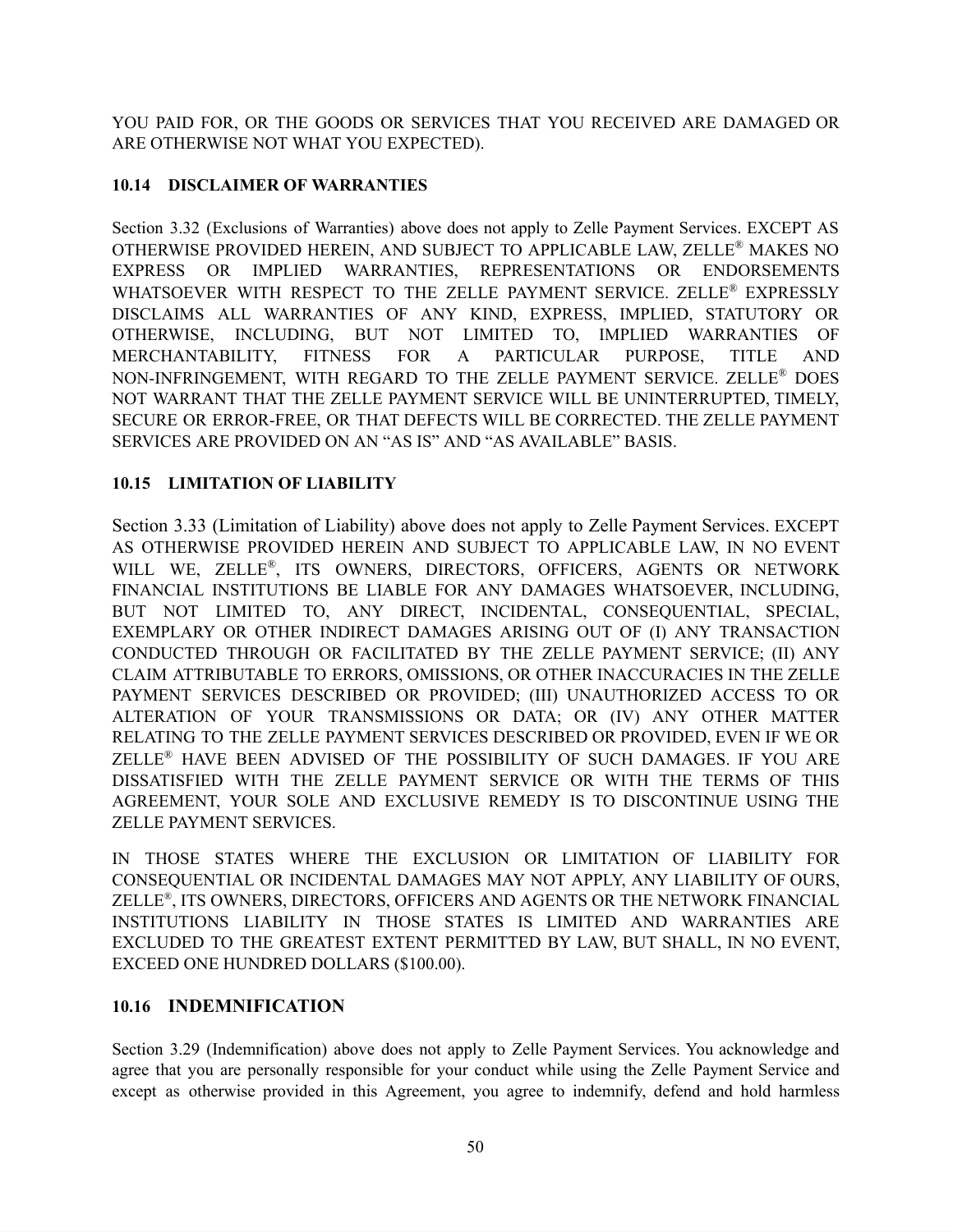Zelle<sup>®</sup>, its owners, directors, officers, agents and Network Financial Institutions from and against all claims, losses, expenses, damages and costs (including, but not limited to, direct, incidental, consequential, exemplary and indirect damages), and reasonable attorney's fees, resulting from or arising out of your use, misuse, errors or inability to use the Zelle Payment Service, or any violation by you of the terms of this Agreement.

#### **10.17 USE OF OUR ONLINE BANKING SITE AND/OR MOBILE APP**

You agree to access the Site in compliance with our terms and conditions that we make available elsewhere on the Site, which are incorporated into and made part of this Agreement by this reference.

#### **10.18 YOUR LIABILITY FOR UNAUTHORIZED TRANSFERS**

Section 2.4 (Customer's Liability) shall not apply to the Zelle Payment Service. Immediately following your discovery of an unauthorized Zelle Payment Service Payment Instruction, you shall communicate with customer care in the manner set forth in Section 2.5 (Notice of Errors or Questions About Your Electronic Transfers) above. You acknowledge and agree that time is of the essence in such situations. The best way to minimize your loss is to call us immediately. You will have no liability for unauthorized transactions if you notify us within sixty (60) days after your monthly financial institution statement which shows the unauthorized transaction has been sent to you. If you do not tell us within sixty (60) days after the statement was sent to you, you may lose any amount transferred without your authorization after the sixty (60) days if we can prove that we could have stopped someone from taking the money had you told us in time. If a good reason (such as a long trip or a hospital stay) prevented you from telling us, we will extend the time periods specified above to a reasonable period.

When you give someone your password or other means to access your account through which you access the Zelle and Other Payment Services, you are authorizing that person to use your service, and you are responsible for all transactions that person performs while using your service. All transactions that person performs, even those transactions you did not intend or want performed, are authorized transactions. Additionally, transactions that you or someone acting with you initiates with fraudulent intent are also authorized transactions.

These liability rules only apply to Eligible Transaction Accounts used for personal, family and household purposes.

### **10.19 Content Standards; Zelle** ® **Tags**

a. Content Standards: You agree that you will not upload or provide content or otherwise post, transmit, distribute, or disseminate through the Zelle Payment Service any material that: (1) is false, misleading, unlawful, obscene, indecent, lewd, pornographic, defamatory, libelous, threatening, harassing, hateful, abusive, or inflammatory; (2) encourages conduct that would be considered a criminal offense or gives rise to civil liability; (3) breaches or infringes any duty toward or rights of any person or entity, including rights of publicity, privacy or intellectual property; (4) contains corrupted data or any other harmful, disruptive, or destructive files; (5) advertises products or services competitive with Zelle®, as determined by Zelle® in its sole discretion; or (6) in Zelle<sup>®</sup>'s or our sole judgment, is objectionable, restricts or inhibits any person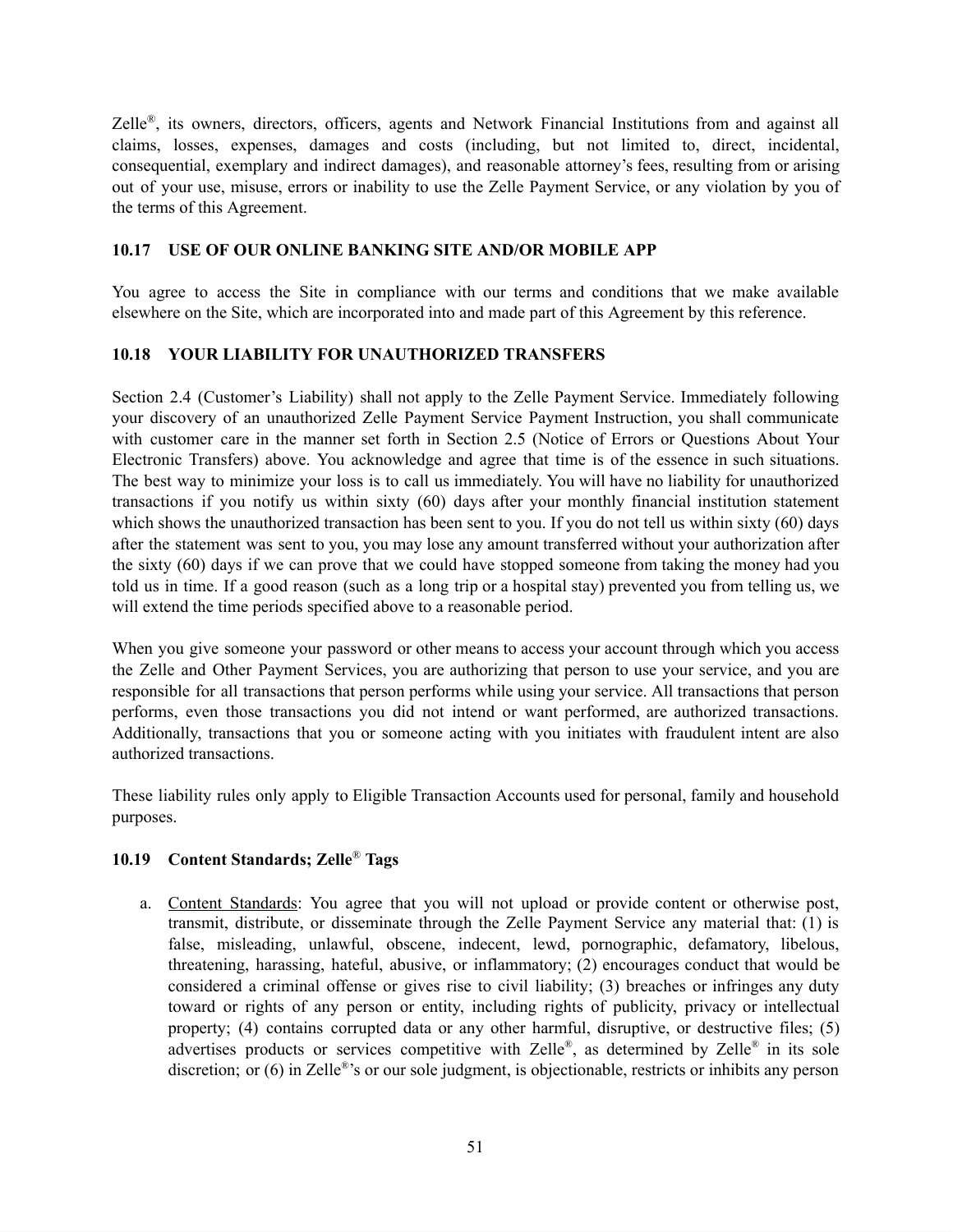or entity from using or enjoying any portion of the Zelle Payment Service, or which may expose us, Zelle<sup>®</sup> or our respective affiliates or customers to harm or liability of any nature.

- b. Although neither we nor Zelle<sup>®</sup> have any obligation to monitor any content, both we and Zelle<sup>®</sup> have absolute discretion to remove content at any time and for any reason without notice. We and Zelle<sup>®</sup> may also monitor such content to detect and prevent fraudulent activity or violations of the terms and conditions. You understand that by using the Zelle Payment Service, you may be exposed to content that is offensive, indecent, or objectionable. We and Zelle® are not responsible for, and assume no liability, for any content, including any loss or damage to any of your content. We and Zelle® make no representation or warranty that content uploaded to a User profile accurately identifies a particular User of the Zelle Payment Service.
- c. The Zelle Payment Service may include functionality for you to add a unique alpha-numeric identifier to your registered User profile to be used in lieu of your phone number or email address when sending or receiving money, which will be your "Zelle<sup>®</sup> tag." You will be limited to one Zelle® tag per bank account, and each Zelle® tag must have one U.S. mobile phone number or email address associated with it. Your Zelle® tag must meet the Content Standards. You may not select a Zelle® tag that misleads or deceives other Users of the Zelle Payment Service as to your identity, or otherwise. Although neither we nor Zelle® have any obligation to monitor User Zelle® tags, both we and Zelle® have absolute discretion to remove a User Zelle® tag at any time and for any reason without notice. We and Zelle® may require you to change your Zelle® tag in our sole discretion, and we may elect to make a Zelle® tag unavailable to you, without any liability to you. We and Zelle® may also monitor User Zelle® tags to detect and prevent fraudulent activity or violations of the terms and conditions. You understand that by using the Zelle Payment Service, you may be exposed to a Zelle® tag that is offensive, indecent, or objectionable. We and Zelle® are not responsible for, and assume no liability, for any User Zelle<sup>®</sup> tags, including any loss or damage caused thereby. We and Zelle<sup>®</sup> make no representation or warranty that a User Zelle® tag accurately identifies a particular User of the Zelle Payment Service. We respect the intellectual property of others and require that users of the Zelle Payment Service comply with relevant intellectual property laws, including copyright and trademark laws. We may, in appropriate circumstances and at our discretion, limit or terminate the use of our products or services for users who use or publish content on the Zelle Payment Service that is subject to intellectual property rights claims.

#### **10.20 DEFINITIONS**

"Network Financial Institutions" means financial institutions that have partnered with Zelle ® .

"Receiver" is a person or business entity that is sent a Payment Instruction through the Zelle and Other Payment Services.

"Requestor" is a person that requests an individual to initiate a Payment Instruction through the Zelle Payment Service.

"Sender" is a person or business entity that sends a Payment Instruction through the Zelle and Other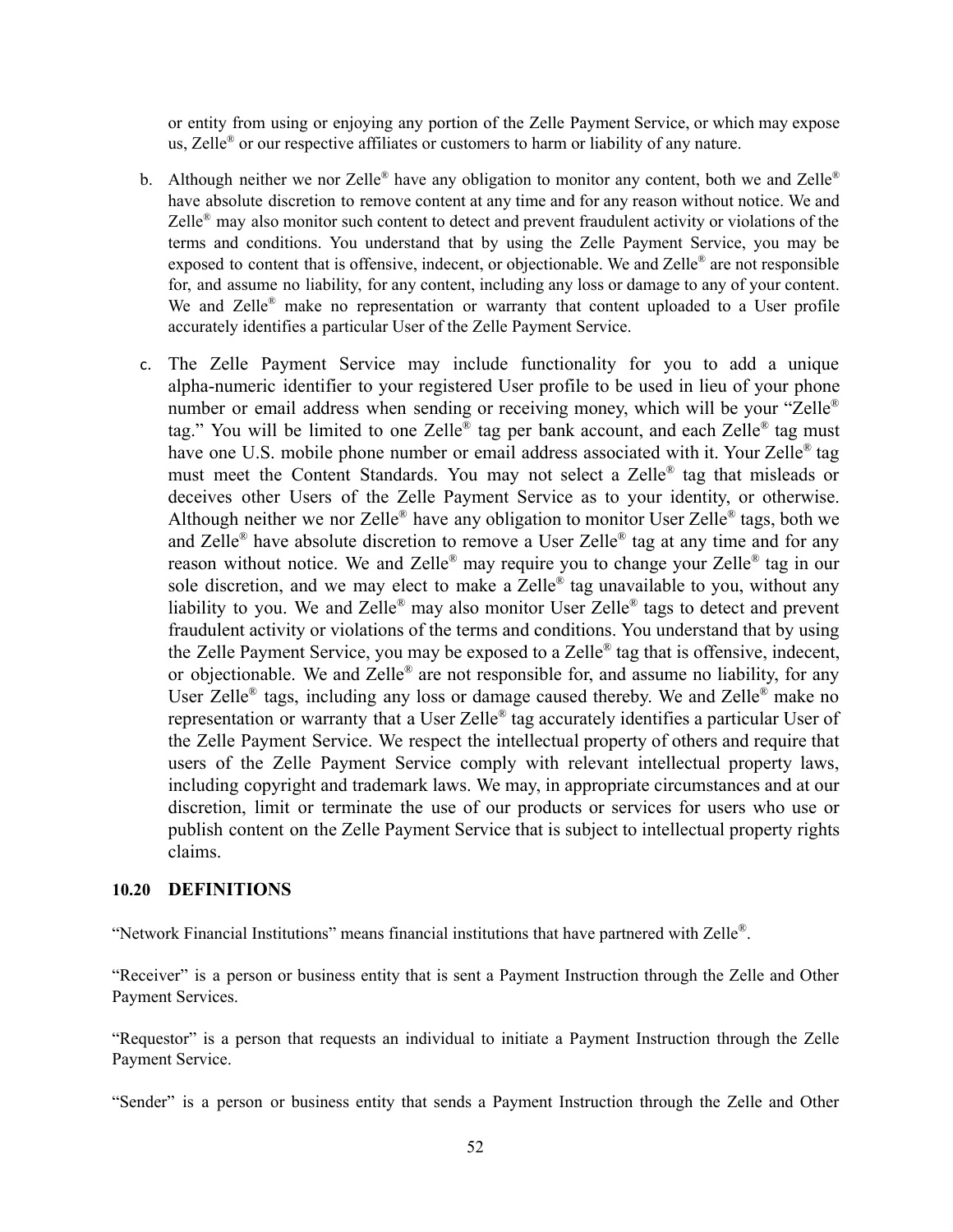Payment Services.

"User" means you and others who are enrolled directly with Zelle® or enrolled with another financial institution that partners with Zelle<sup>®</sup>.

"Zelle Payment Request" means functionality that allows a Requestor to request that another individual initiate a Payment Instruction to the Requestor through the Zelle Payment Service.

"Zelle Small Business Service" means functionality, to the extent made available by us, that enables a small business User to (i) send Zelle Payment Requests through the Zelle Payment Service, and (ii) send and receive Payment Instructions through the Zelle and Other Payment Services. Users that access the Zelle and Other Payment Services through a business account shall be classified as Zelle Small Business Service Users. The Zelle Small Business Service is included in the definition of "Zelle Payment Service".

Zelle and the Zelle related marks are wholly owned by Early Warning Services, LLC and are used herein under license.

# **11. ADDITIONAL TERMS AND CONDITIONS FOR SPENDING**

## **11.1 DEFINITIONS**

The following definitions apply with respect to Spending:

"Service Information" means information about your third party accounts, data, passwords, user names, PINs, other login information, materials and other content you submit to use through Spending, together with information that we create or compile about your use of Spending or that relates to your use of Spending.

"Third Party Accounts" means the accounts and relationships that you maintain with third party financial institutions with respect to which you may retrieve information using Spending.

## **11.2 DESCRIPTION OF SERVICE**

Spending is a financial information management service that provides tools and services that allow you to consolidate, track, and manage financial information from various sources within one convenient application. Subject to the terms and conditions of this Agreement, you may use Spending to retrieve information maintained online by third party financial institutions with which you have customer relationships. Spending is not intended to provide legal, tax, or financial advice, and in providing Spending, we do not act as a financial planner, tax advisor, or any other type of professional advisor. You should consult a qualified professional for advice. We make no warranty or representation regarding the results that may be obtained from the use of Spending.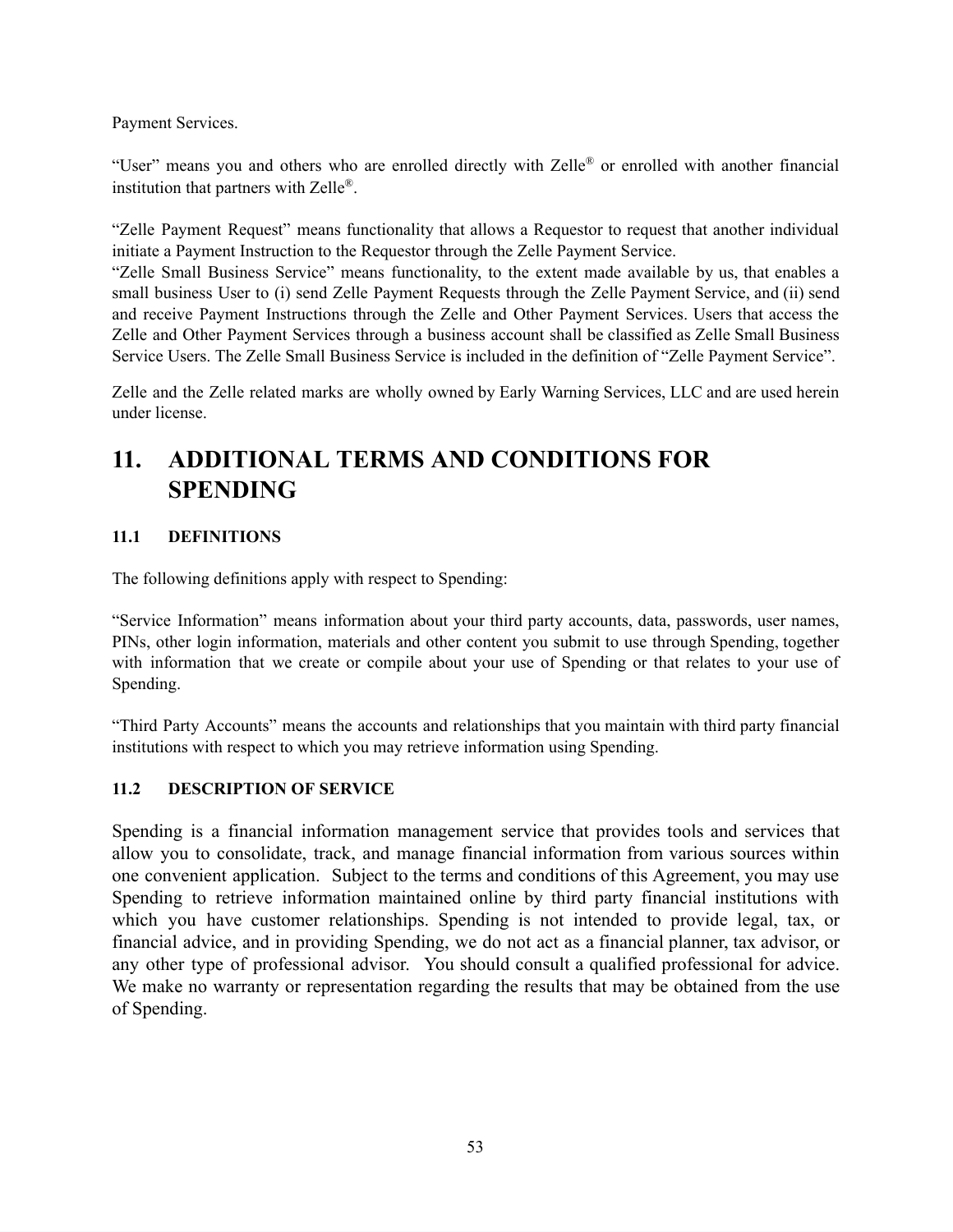#### **11.3 ACCESS TO YOUR THIRD PARTY ACCOUNTS**

When you use Spending to retrieve information about your Third Party Accounts, you authorize us to access on your behalf the websites of the financial institutions that maintain such Third Party Accounts in order to retrieve the Third Party Account Information requested by you, and you hereby appoint us as your agent for this limited purpose. You hereby represent to us that you are a legal owner of each Third Party Account that you request us to access and that you have the right and authority to designate us as your agent in connection with your use of Spending. If any Third Party Account is owned by you jointly with other owners, you represent and warrant that each other joint owner has consented to your use of Spending in connection with that Third Party Account. You may not use Spending to initiate transactions to or from your Third Party Accounts or to provide notices or instructions affecting such Third Party Accounts to the financial institutions that maintain them. You are solely responsible for all fees and charges associated with your Third Party Accounts and for compliance with all terms and conditions governing or related to such Third Party Accounts. You acknowledge and agree that we are in no way responsible or liable for your Third Party Accounts or any products or services related to your Third Party Accounts, or for any acts or omissions by the financial institutions that maintain such Third Party Accounts, including, but not limited to, any modification, interruption or discontinuance of any Third Party Account or any related product or service by such financial institutions. For all purposes of Spending, you hereby grant us a limited power of attorney, and you hereby appoint us as your true and lawful attorney-in-fact and agent, with full power of substitution and re-substitution, for you and in your name, place and stead, in any and all capacities, to access the websites of the financial institutions that maintain your Third Party Accounts, to retrieve information, and to use such information, all as described in the terms of this Service, with the full power and authority to do and perform each and every act and thing requisite and necessary to be done in connection with such activities, as fully to all intents and purposes as you might or could do in person or otherwise. YOU ACKNOWLEDGE AND AGREE THAT WHEN WE ACCESS AND RETRIEVE INFORMATION FROM THIRD PARTY SITES, WE ARE ACTING AS YOUR AGENT, AND NOT THE AGENT OR ON BEHALF OF THE THIRD PARTY. You agree that our third party service providers and contractor shall be entitled to rely on the foregoing authorization, agency, and power of attorney granted by you.

#### **11.4 ACCURACY OF INFORMATION YOU PROVIDE**

You agree to provide true, accurate, current and complete information about yourself and your Third Party Accounts as requested through Spending, and you agree not to misrepresent your identity or information related to your Third Party Accounts, which information may include user names, passwords or other access devices for such Third Party Accounts. You agree to keep all of such information current and accurate. You acknowledge that we will rely on information provided by you, and you authorize us to act on any instruction which has been or reasonably appears to have been sent by you. We are not obligated to take any further steps to confirm or authenticate such instructions and may act upon them without further confirmation. You acknowledge and agree that financial institutions receiving requests through Spending for the release of Third Party Account information may rely and act upon such requests. If such instructions identify a financial institution and/or a Third Party Account by name and number, the relevant financial institution may execute those instructions by reference to the number only, even if the number does not correspond to the name. You acknowledge that financial institutions may not investigate discrepancies between names and numbers. We shall have no liability for any losses resulting directly or indirectly from any of your errors, duplications, ambiguities or misrepresentation in the information that you provide.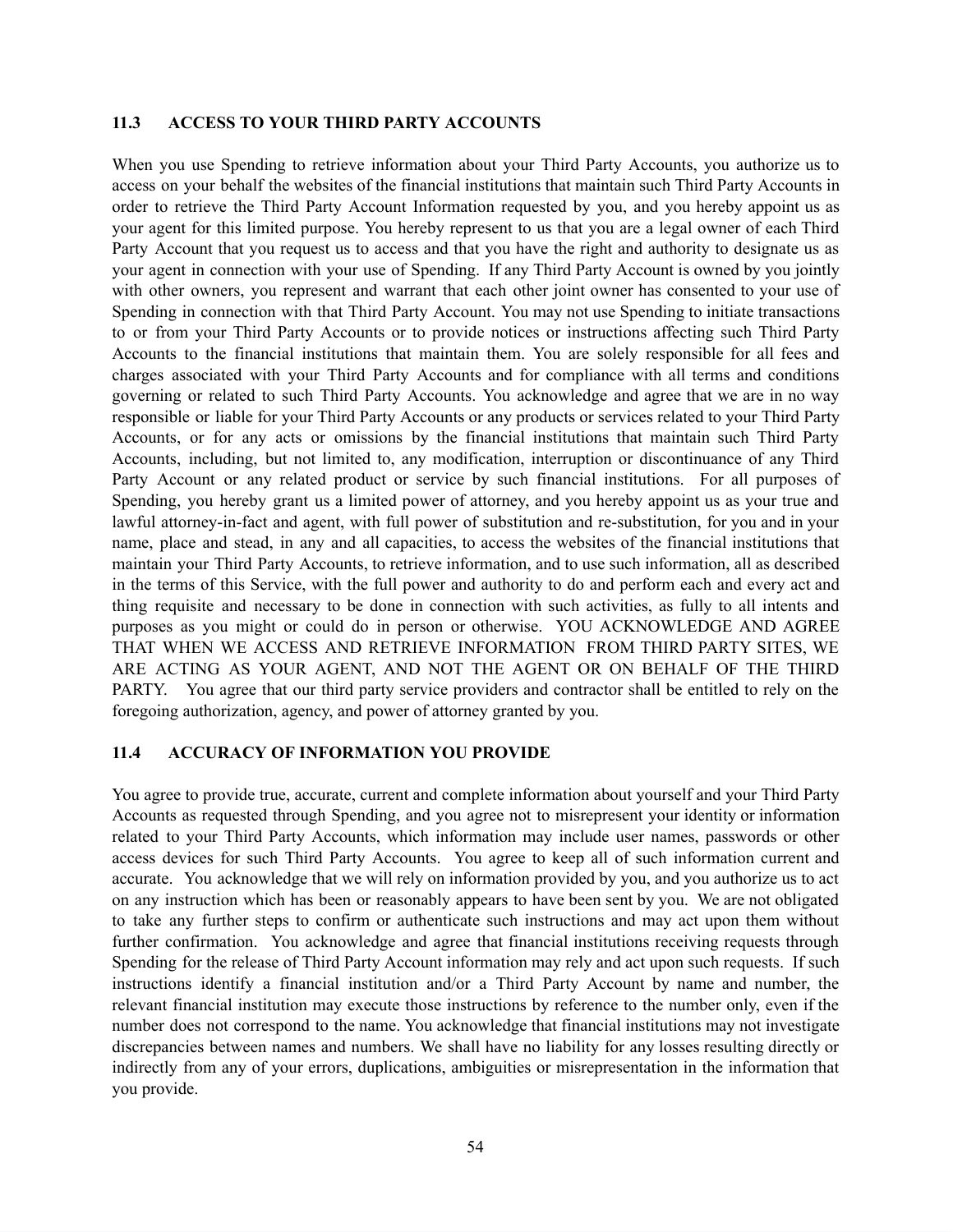#### **11.5 VERIFICATION OF INSTRUCTIONS**

You acknowledge and agree that any financial institution maintaining a Third Party Account may contact us to verify the content and authority of instructions and any changes to those instructions. You agree that we, as your agent, may provide to such financial institution such information as may be required to verify the instructions and as may constitute a valid security procedure under the rules governing such Third Party Account. You agree to allow us to authorize any financial institution that maintains a Third Party Account to accept instructions in accordance with any authorization procedures as may be agreed from time to time between you and such financial institution, or between us, on your behalf, and such financial institution, without verifying the instructions under the established security procedures, regardless of whether such security procedures were agreed to by you directly or by us on your behalf. In addition, you agree that we may authorize such financial institutions to release your Third Party Account information based solely on these communications.

#### **11.6 COMMUNICATIONS**

You authorize us to select and use any means we deem suitable to provide instructions to any financial institution that maintains a Third Party Account. These means may include banking, electronic, mail, courier, or telecommunications services, intermediary financial institutions and other organizations. You agree to be bound by the rules and regulations that govern applicable systems and networks, including, but not limited to, the rules and regulations of the Clearing House Interbank Payments System (CHIPS) and the National Automated Clearing House Association (NACHA).

#### **11.7 INFORMATION FROM THIRD PARTY ACCOUNTS**

We have no responsibility to review Third Party Account information that is retrieved through Spending for accuracy, legality, or non-infringement, or for any other purpose. We will not be liable for technical or other difficulties which may result in failure to obtain data or loss of data, personalization settings, or other Spending interruptions. We assume no responsibility for the timeliness, accuracy, deletion, non-delivery or failure to store any user data, communications, or personalization settings. We make no representation or warranty that any Third Party Account information displayed through Spending is the most complete or current information relating to the Third Party Account that is available from the financial institution that maintains such Third Party Account. You should contact the financial institution that maintains your Third Party Account for verification and confirmation of any information relating to the Third Party Account. Not all types of Third Party Accounts are accessible through Spending, and we reserve the right to qualify or disqualify any types of Third Party Accounts that may be eligible for Spending in our sole and absolute discretion. It is your responsibility to check with the financial institutions that maintain your Third Party Accounts for restrictions regarding your retirement, savings, trust, loan, custodial, business, corporate and other account types. You agree that we shall not be liable for any costs, fees, losses, or damages of any kind incurred as a result of (i) our access to your Third Party Accounts, (ii) any inaccuracy, incompleteness or misinformation contained in the information retrieved from the Third Party Accounts, or the untimeliness of any such information, (iii) any charges imposed by any financial institution that maintains any Third Party Account, (iv) the action or inaction of any financial institution that maintains any Third Party Account, and/or (v) any action or inaction by you in reliance on any information obtained by you from or through Spending.